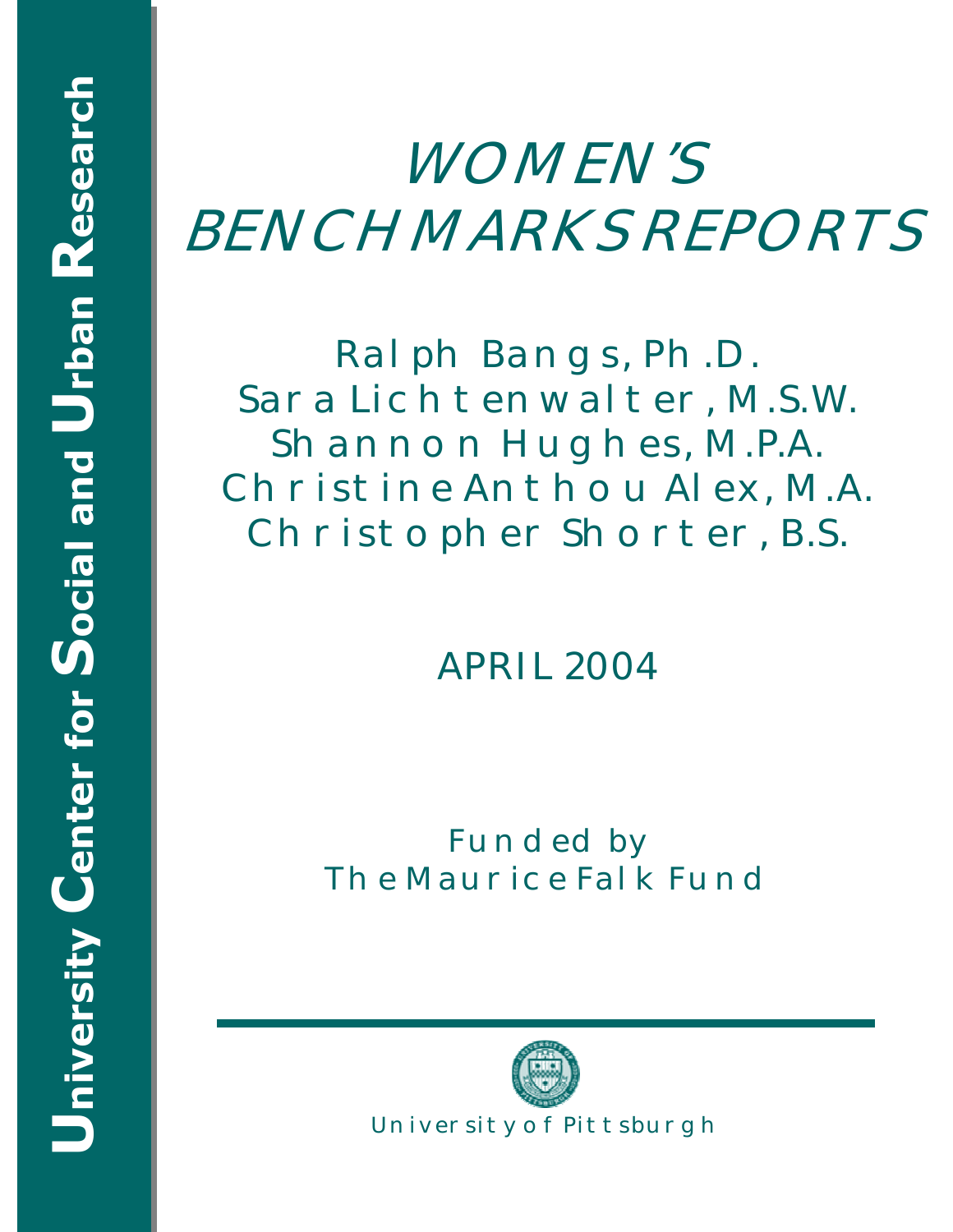## **HIGHLIGHTS OF THE WOMEN'S BENCHMARKS REPORTS**

#### Ralph Bangs, Sara Lichtenwalter, Shannon Hughes, Christine Alex, Chris Shorter University Center for Social and Urban Research University of Pittsburgh April 2004

#### **INTRODUCTION**

In this summary we provide major findings from our Women's Benchmarks Reports on the city of Pittsburgh, Allegheny County, and the Pittsburgh Metropolitan Statistical Area (MSA). The Pittsburgh MSA consists of Allegheny, Beaver, Butler, Fayette, Washington, and Westmoreland Counties.

These reports assess the socioeconomic status of women in the Pittsburgh area by using 2000 census data to compare women's conditions across the 70 largest cities, 50 largest counties, and 50 largest metro areas. In addition, comparisons of women and men's conditions in 2000 and changes in women and men's conditions from 1990 to 2000 are presented. This summary and the three benchmarks reports are at www.ucsur.pitt.edu (see publications). The Maurice Falk Fund funded this study.

## **POPULATION AND FAMILY STATUS**

#### **1. Voting-age women outnumber voting-age men by a large margin in the region.**

According to the 2000 census, adult women (age 18 and over) outnumber adult men by 17,000 (14%) in the city, 75,000 (16%) in the county, and 122,000 (14%) in the Pittsburgh MSA. Despite this advantage, women hold a small percentage of elected positions in the region (see "Diversity Among Elected Officials in the Pittsburgh Region in 2002" at www.ucsur.pitt.edu, click on publications).

#### **2. The majority of the region's potential workforce and leaders are women.**

Working-age women (age 18-64) outnumber working-age men by 4,000 (4%) in the city, 25,000 (7%) in the county, and 35,000 (5%) in the Pittsburgh MSA. This has produced a large female workforce (see the labor force section below) but has not resulted in much participation by women in community decision making. For example, women hold a small percentage of board positions in many organizations in the region (see "Diversity

Within and Among Non-Profit Boards in Allegheny County" and "African American and Women Board Members in the Pittsburgh Region" at www.ucsur.pitt.edu ).

**3. Large increases in the number of single female-headed families with children occurred in Allegheny County and the Pittsburgh MSA.** 

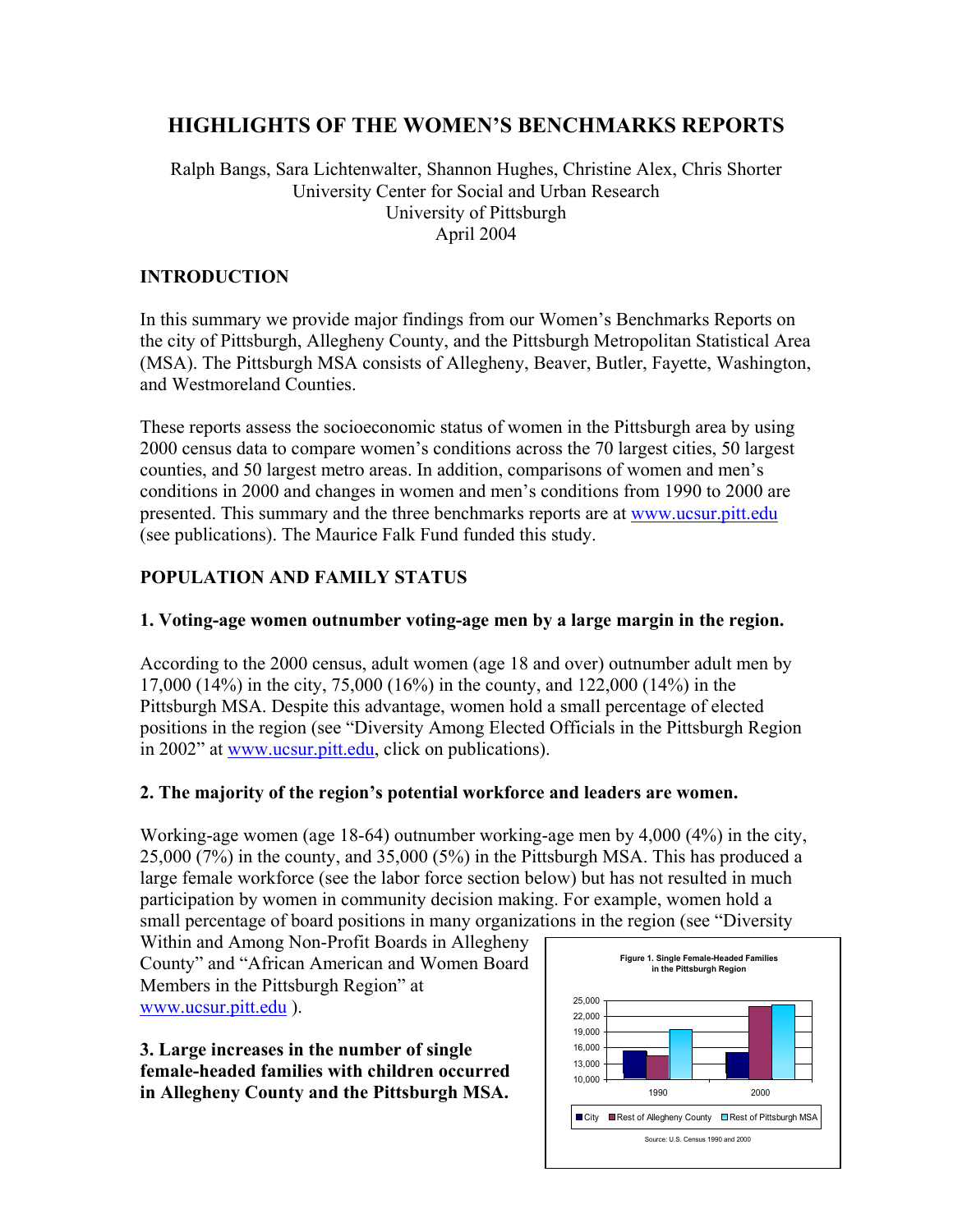The number of single female-headed families with children declined in the city by 300 from 1990 to 2000 but increased in Allegheny County outside the city of Pittsburgh by about 10,000 and in the Pittsburgh MSA outside Allegheny County by 4,000 (Figure 1). These families, which often need many social services, are located primarily outside the central city.

## **4. About 100,000 elderly women live alone in the region.**

In the city, county, and Pittsburgh MSA roughly 20% of the female population is under age 18, 60% is age 18-64, and 20% is age 65 and over. The elderly are a larger percentage of the female population in the region than in most other urban areas. For a full report on local elderly conditions see "The State of Aging and Health in Pittsburgh and Allegheny County" at www.ucsur.pitt.edu.

Elderly living alone have social and health services needs in addition to those the elderly in general. About 44% (18,000) of elderly women in the city, 39% (56,000) in the county, and 39% (98,000) in the region live alone. These rates are about twice the rates for elderly men and are among the highest for large cities, counties, and metro areas.

## **EDUCATION**

## **5. A large part of the city's female population consists of university students.**

More than 16% of the female population age 18-64 in the city of Pittsburgh are enrolled in an undergraduate higher education program, and about 5% are enrolled in graduate or professional degree programs. These are the first and second highest percentages, respectively, among the 70 largest cities in the US. The percentages of women enrolled in undergraduate and graduate or professional programs in Allegheny County and the Pittsburgh MSA are close to the medians for all large counties and metro areas.

## **6. Young women in the region are highly educated.**

The percentage of women age 25-34 with a high school degree and the percentage with a bachelor's degree in the city (93% and 42%), county (95% and 41%), and region (94% and 35%) are among the highest in the nation. The city has the third highest high school attainment rate while the county and Pittsburgh MSA have the highest rates. The city has the  $13<sup>th</sup>$  highest rate for bachelor degree attainment among women age 25-34, the county

has the  $15<sup>th</sup>$  highest rate, and the region has the  $21<sup>st</sup>$  highest rate. Women age 25-34 in the county and metro area have obtained bachelor degrees at higher rates than men.

**7. Retention of educated young women resulted in a "brain gain" in the region.** 

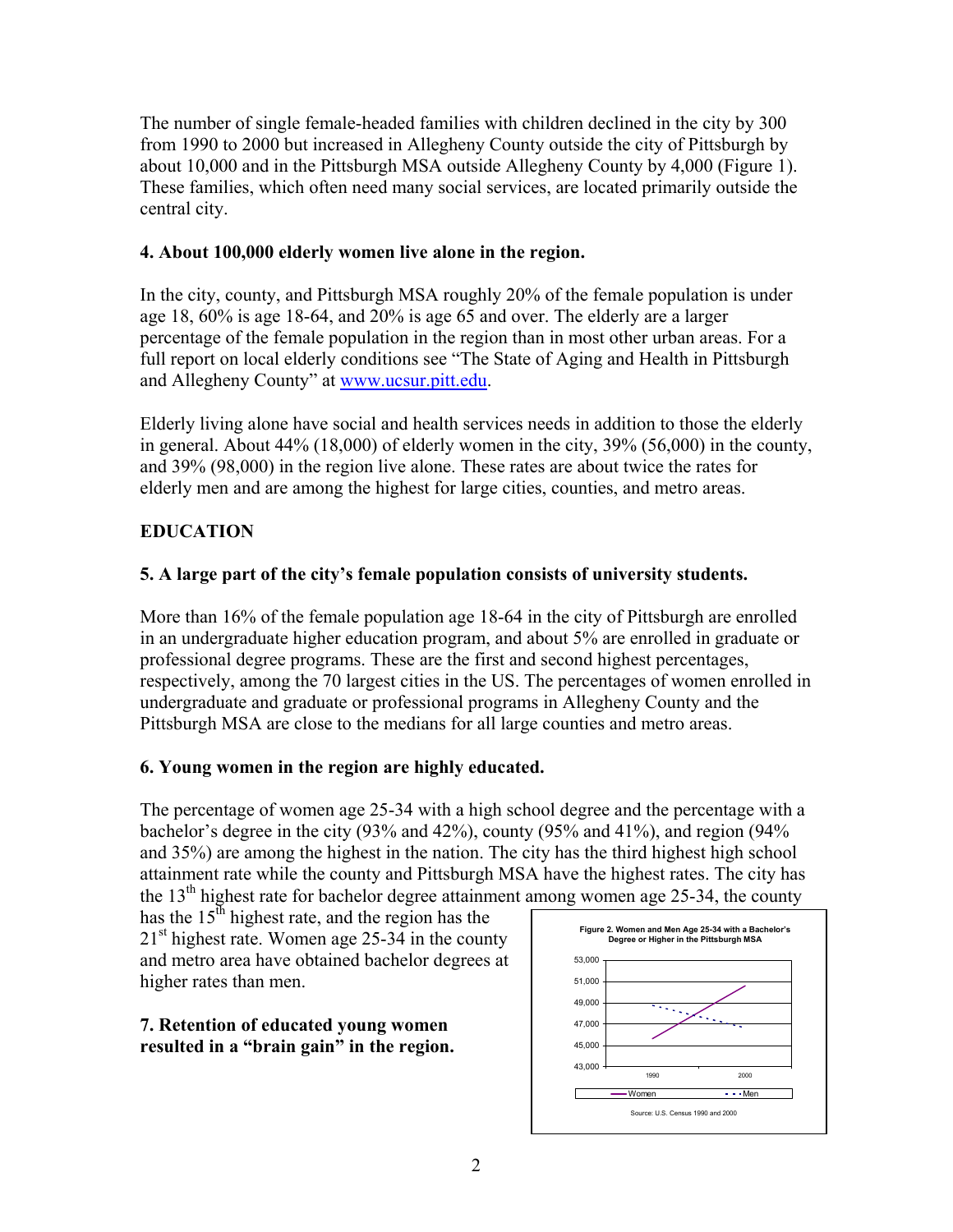From 1990 to 2000 the number of women residents age 25-34 with a bachelor's degree or higher increased by 850 (9.5%) in the city, 452 (1.4%) in the county, and 4,983 (10.9%) in the Pittsburgh MSA. The number of male residents age 25-34 with a bachelor's degree or higher increased from 1990 to 2000 by 1,103 (11.6%) in the city, decreased by 3,533 (- 9.9%) in the county, and decreased 2,113 (-4.3%) in the Pittsburgh MSA. As shown in Figure 2, the increase in educated young women was greater than the loss of educated young men, which produced an overall brain gain in the region. Further, educated young women now outnumber educated young men in the region.

## **LABOR FORCE AND EMPLOYMENT**

## **8. Working-age women in Allegheny County have above average labor force participation and employment rates.**

About 74% of women age 25-59 in the county are in the labor force (working or looking for work) and 71% are employed. These rates rank  $14<sup>th</sup>$  and  $13<sup>th</sup>$  highest, respectively, among the 50 largest counties in the nation. Labor force and employment rates of women 25-59 in the city and metro area are about average.

## **9. Women are the source of the region's labor force growth.**

The number of women in the labor force (working or looking for work) in the Pittsburgh MSA increased by 26,000, 5.4%, from 1990 to 2000 while the number of men in the region's labor force declined by 11,000, -1.9% (Figure 3).



#### **10. Women are the primary source of the region's growth in full-time employment.**

From 1990 to 2000 the number of women working full-time in the region increased by 42,000 (16.7%) and the number of men working full-time increased by 25,000 (6.1%).

#### **11. The region has low levels of full-time jobs and high levels of part-time jobs.**

About half of the women in the city, county, and metro area who worked any hours in 1999 were employed full-time. Smaller percentages of employed women age 16 and older worked full-time in 1999 in the Pittsburgh area than in most other large cities, counties, and metro areas.

#### **12. Women in the region have low employment in many occupations and industries.**

In the following non-traditional occupations, women in the Pittsburgh MSA have the:

• Fifth lowest share  $(2.0\%)$  of jobs in construction trades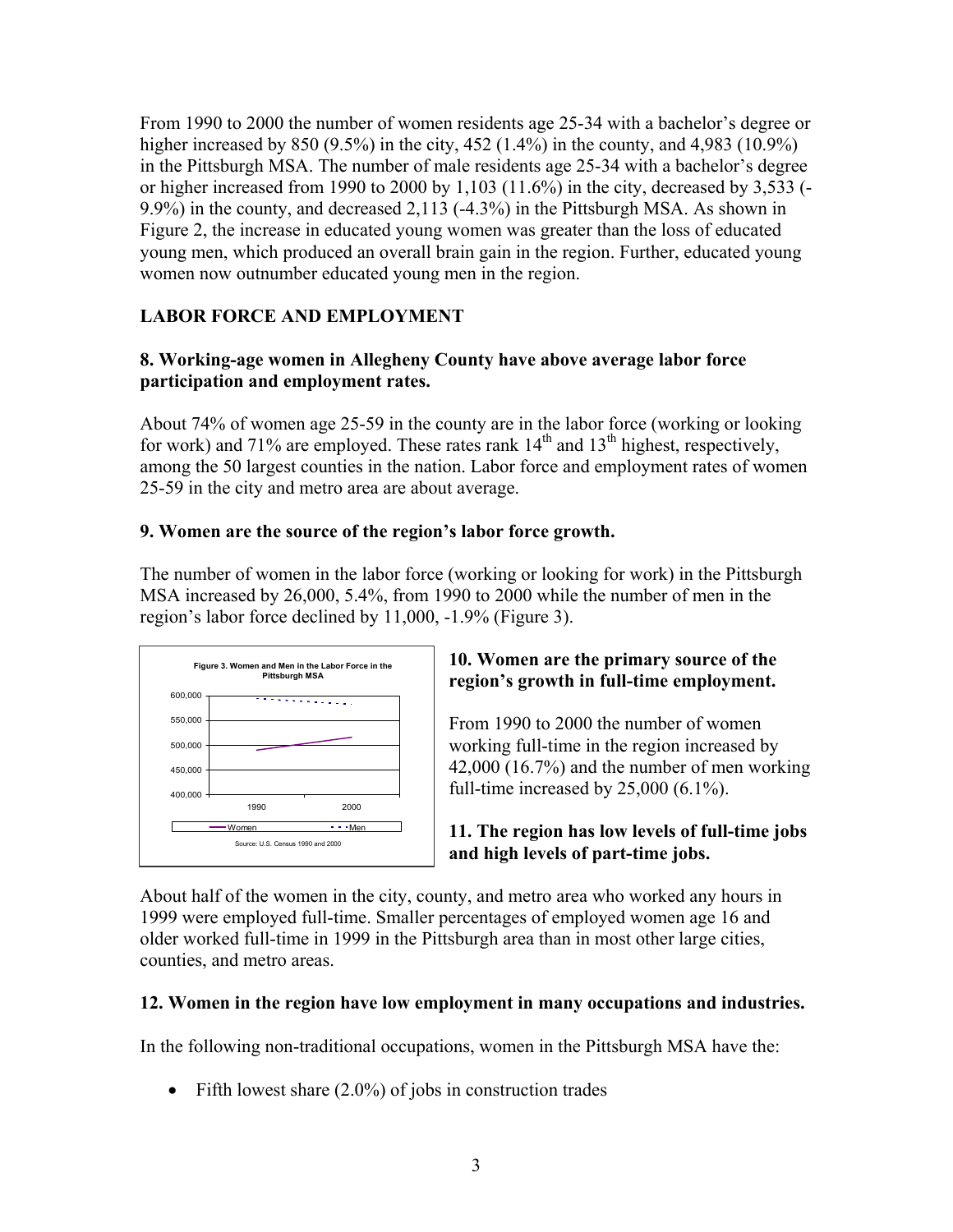- Sixth lowest share (4.1%) of jobs in installation, maintenance, and repair
- Fourth lowest share  $(9.6\%)$  of jobs in firefighting, prevention, and law enforcement
- Lowest share  $(10.1\%)$  of jobs in architecture and engineering
- Seventh lowest share (13.3%) of jobs in transportation and materials moving
- Third lowest share  $(23.1\%)$  of production jobs

Women also have low employment rates in several traditional industries:

- Lowest share (49.5%) of jobs in state government
- Second lowest share (52.9%) of jobs in local government
- Second lowest share  $(64.6\%)$  of jobs in educational services

Women in the region have high employment rates in two traditional, low-paying occupations:

- Second highest share (61%) of food preparation and serving jobs
- $10^{th}$  highest share (75.5%) of office and administrative support jobs

## **EARNINGS, INCOME, AND POVERTY**

#### **13. Part-time women workers in the Pittsburgh area are the lowest paid in urban America, and full-time women workers are nearly the lowest paid.**

Median earnings of part-time women workers in the city, county, and region are the lowest among all large urban areas of the US, and median earnings of full-time women workers are among the lowest in the nation. The low earnings of women in the region are not primarily due to the region's low cost of living since: 1) the cost of living in the Pittsburgh MSA is not more than 5% below the median of other large urban areas (see data provided by the Pittsburgh Regional Alliance at www.pittsburghregion.org); but 2) women's median earnings in the Pittsburgh MSA are about 20% below the median of the 50 largest metro areas for part-time jobs and 10% below for full-time jobs.

## **14. The gender gap in pay in the Pittsburgh region is among the largest in America.**

Full-time women workers in the Pittsburgh MSA earn less than 70% of the annual earnings of full-time male workers. This earnings gap of 30% is the seventh largest among the 50 most populated metro areas.

#### **15. Women have low incomes in the region.**

Median incomes of women workers, single women with children, and women living alone in the Pittsburgh area are among the lowest in the nation. The real median income of full-time female workers in the city and county increased

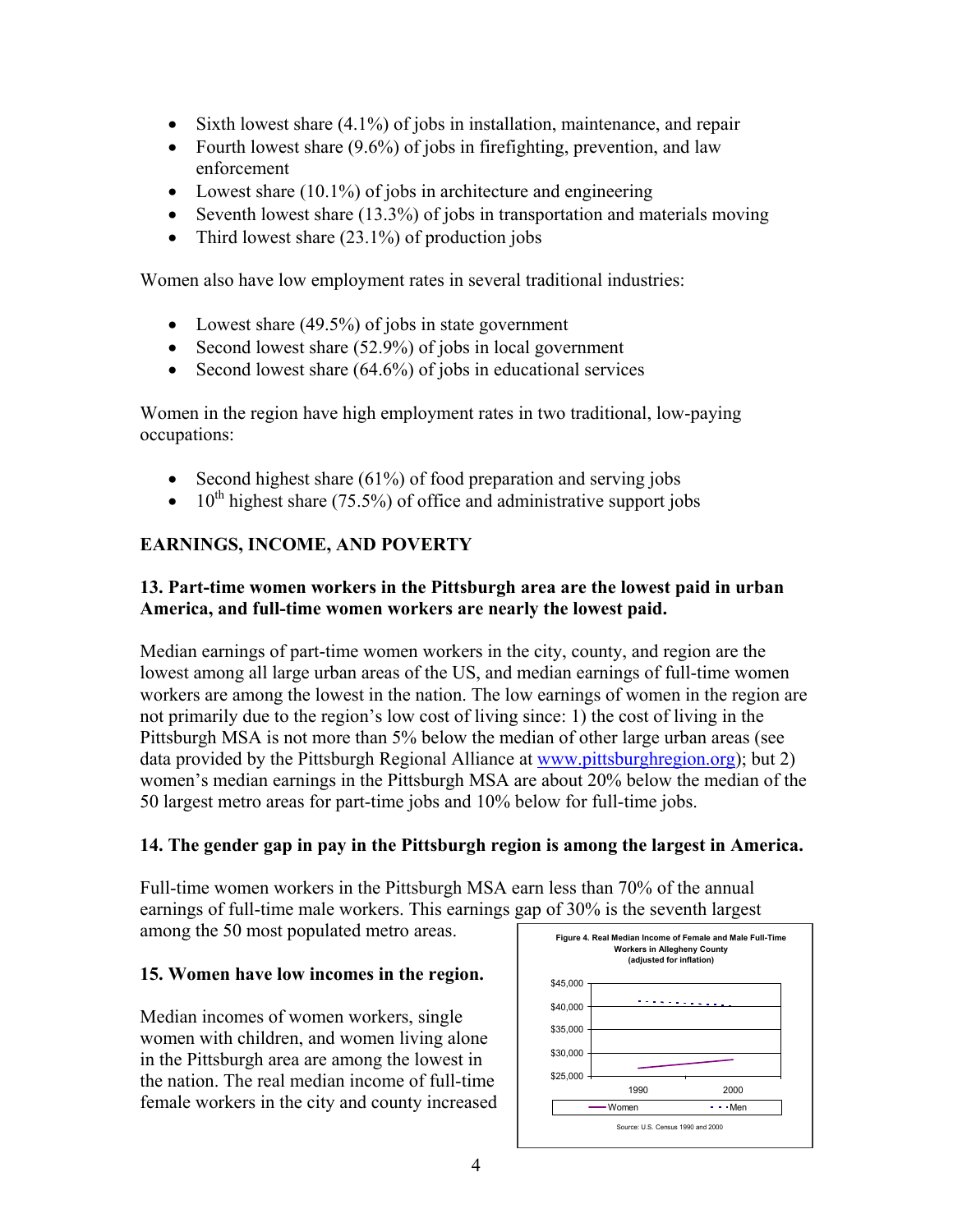from 1990 to 2000, while the real median income of male full-time workers declined (Figure 4).



## **16. Poverty for women and girls declined.**

Poverty rates for single women with children and women age 18-64 in the Pittsburgh area declined from 1990 to 2000. The number of women and girls in poverty also declined from 1990 to 2000 in the region (Figure 5). However, poverty rates for single women with children remain high (the city ranks  $13<sup>th</sup>$  highest, the county  $10^{th}$  highest, and the region  $4^{th}$  highest).

## **HOMEOWNERSHIP AND DISABILITY**

## **17. Women have a small homeownership advantage in the Pittsburgh region.**

Women age 15-64 and living alone in Pittsburgh and other urban areas have higher homeownership rates than those of men. However, the ratio of female/male homeownership rates in the Pittsburgh MSA (1.06) is much smaller than the median ratio of the 50 largest metro areas in the US (1.17).

#### **18. Disabled women in the region have low employment and high poverty rates.**

In the city, county, and region: 1) women age 16-64 and 65 and over have low disability rates; 2) disabled women age 16-64 have low employment rates; and 3) disabled women age 16-64 and 65 and over and disabled girls have high poverty rates.

## **CONCLUSION**

These highlights of the three Women's Benchmarks Reports show that the most positive women's conditions in the Pittsburgh area are:

- High enrollments in post-secondary education
- High levels of education attainment
- Increasing numbers of female college graduates living in the region
- Increasing female labor force and labor force participation
- Increasing numbers of women working full-time
- Increasing real incomes for women workers
- Decreasing poverty rates for women and girls
- Low disability rates for adult women

These highlights suggest that the most serious problems for women in the Pittsburgh region are: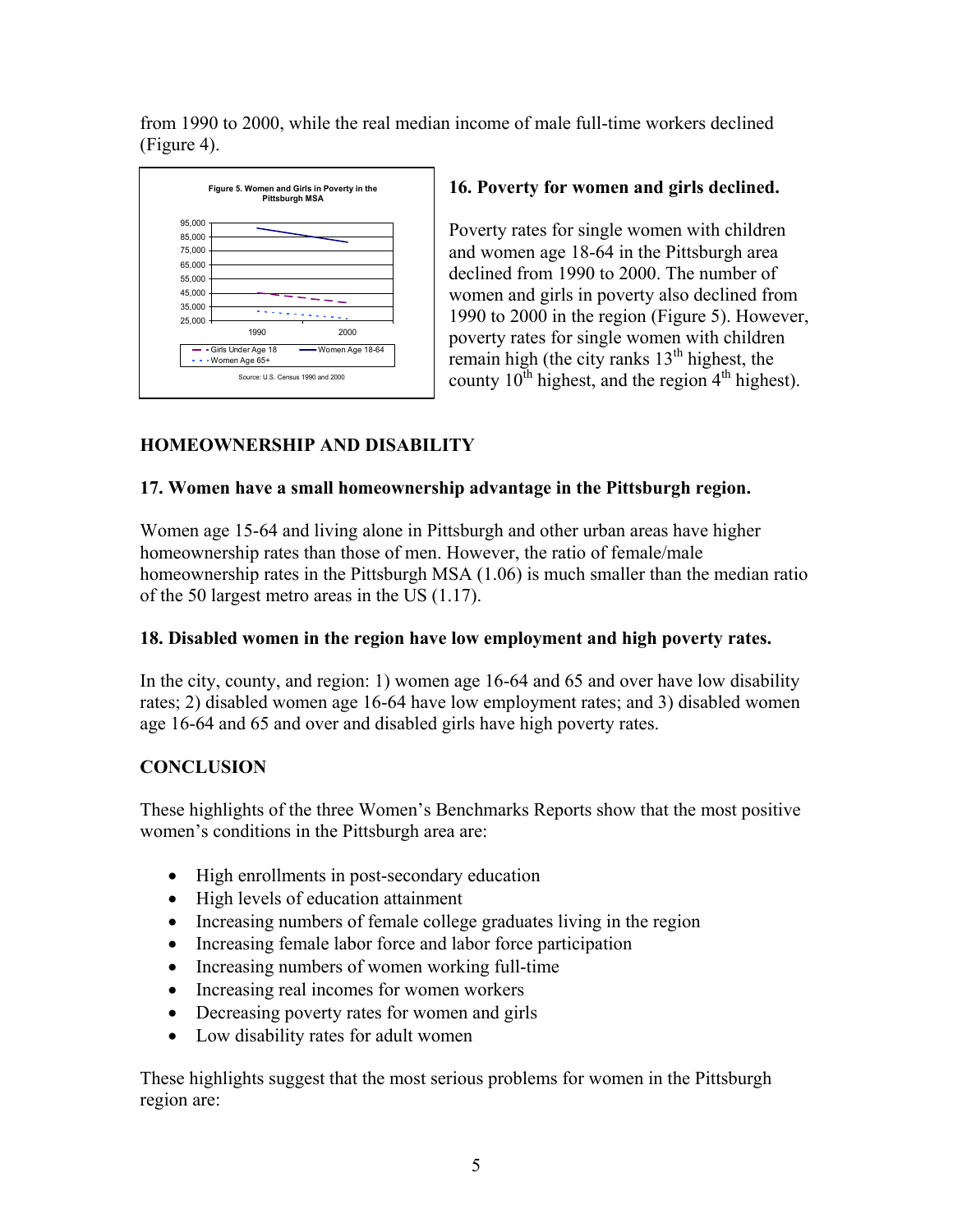- Lack of political and decision making power despite population advantages
- Increasing numbers of single female-headed families with children
- High levels of part-time employment
- Low rates of employment in high-paying occupations and industries and high rates of employment in low-paying occupations and industries
- Low pay compared to the pay of women in other urban areas
- A high gender gap in pay compared to the gender gap in other urban areas
- High poverty rates for single women with children
- Low employment rates and high poverty rates for disabled women

Considering the positive and negative women's conditions together, one of the most clear and disturbing findings is that working-age women in Allegheny County are among the most educated in urban America but are the lowest paid in part-time jobs, are among the lowest paid in full-time jobs, and have one of the largest female-male gaps in pay. A major reason for this inconsistency, as shown in this report, is that women workers in Allegheny County are concentrated in low-paying occupations and industries much more than women in other large counties.

It is not known why women in the county are much more concentrated in low-paying occupations and industries than women in other large counties. One possible explanation is discrimination, which could involve: 1) employers exclude qualified women from higher paying occupations and industries; and 2) women choose not to obtain the skills or apply for jobs in certain occupations and industries because of perceived discrimination. A second possible explanation is that women may choose to work in certain occupations and industries due to personal, family, or cultural considerations.

Further research is needed to determine why educated women in the county are in lowpaying jobs and what can be done about it. Further research is also needed to determine: 1) which specific age groups of women in the county, with and without a bachelor's degree, have low wages in full-time jobs; 2) which occupations and industries have women, with and without a bachelor's degree, with low wages in full-time jobs; and 3) whether women are paid less than men who are doing the same jobs as women.

In response to these reports, the next steps for organizations in the region could be to: 1) select one or more important problems or opportunities for improvement; 2) understand why the selected conditions are unusually good or poor in the Pittsburgh area; 3) identify and analyze possible actions for improving conditions; 4) select and implement the most cost-effective actions; and 5) monitor and evaluate initiatives to determine whether full implementation has occurred, whether the actions are effective in improving conditions, and how to improve the initiatives.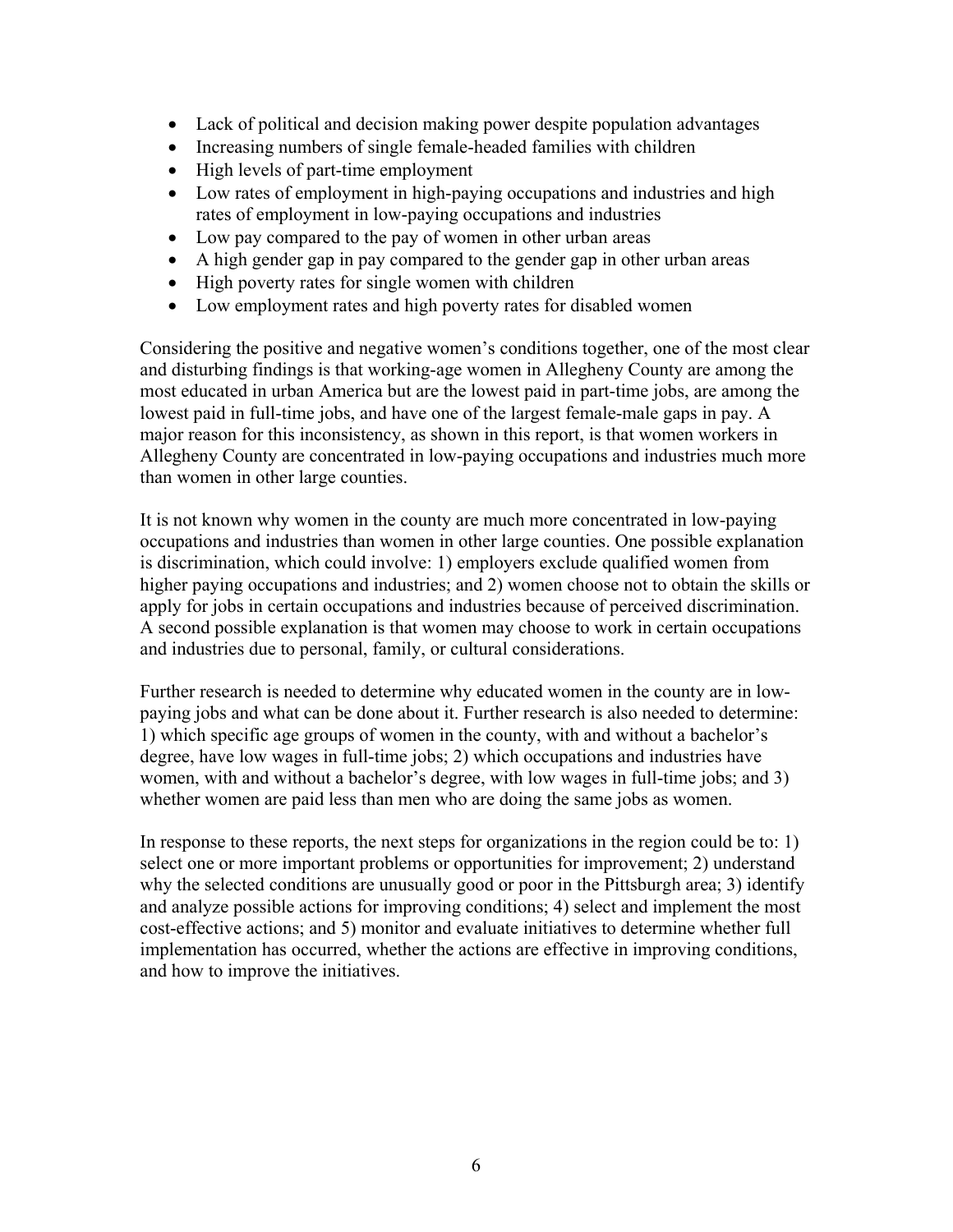# **WOMEN'S BENCHMARKS FOR THE CITY OF PITTSBURGH**

#### Ralph Bangs, Sara Lichtenwalter, Shannon Hughes, Christine Alex, Chris Shorter University Center for Social and Urban Research University of Pittsburgh April 2004

#### **INTRODUCTION**

The purpose of this report is to assess the socioeconomic status of the 175,000 women and girls who live in the city of Pittsburgh. Current conditions of women and girls in the city are determined by comparing female conditions and female-male disparities in the 70 largest cities on more than 100 social and economic variables in the 2000 census. Male conditions are also compared among the 70 largest cities.

A total of 70 cities are compared in order to include Pittsburgh, which had the 52nd largest population in 2000, and to compare Pittsburgh to a sizable number of other large cities. Complete data on all 70 cities and their rankings are in a separate databook. In addition, this report contains data and findings on changes in female and male conditions in the city of Pittsburgh from 1990 to 2000.

This report and similar reports for Allegheny County and the Pittsburgh MSA are available online at www.ucsur.pitt.edu (see publications). The Maurice Falk Fund provided funding for these studies.

## **FINDINGS ON FEMALE CONDITIONS IN 2000 (Tables 1-2)**

Our comparison of the 70 largest cities in the US shows that:

- **1. The city of Pittsburgh has high percentages of women in the general population and the voting-age population. In addition, a small percentage of the city's female population is under age 18, an average number are working-age (18-64), and a high percentage is age 65 and over.** In 2000 the city of Pittsburgh had the:
	- 14<sup>th</sup> highest percentage (52.5%) of women in the general population
	- 15<sup>th</sup> highest percentage (53.3%) of women in the voting age population
	- Fifth lowest percentage (18.6%) of girls age 0-17 in the female population
	- 32<sup>nd</sup> lowest percentage (61.9%), which is close to the 70-city median of 62.1%, of women age 18-64 in the female population
	- Fourth highest percentage (19.5%) of women age 65 and over in the female population
- **2. The city of Pittsburgh has low marriage rates for women age 15-64 and women age 65 and over, a high rate of elderly women living alone, and a high rate of families with children that are headed by single women.** In 2000 the city had the: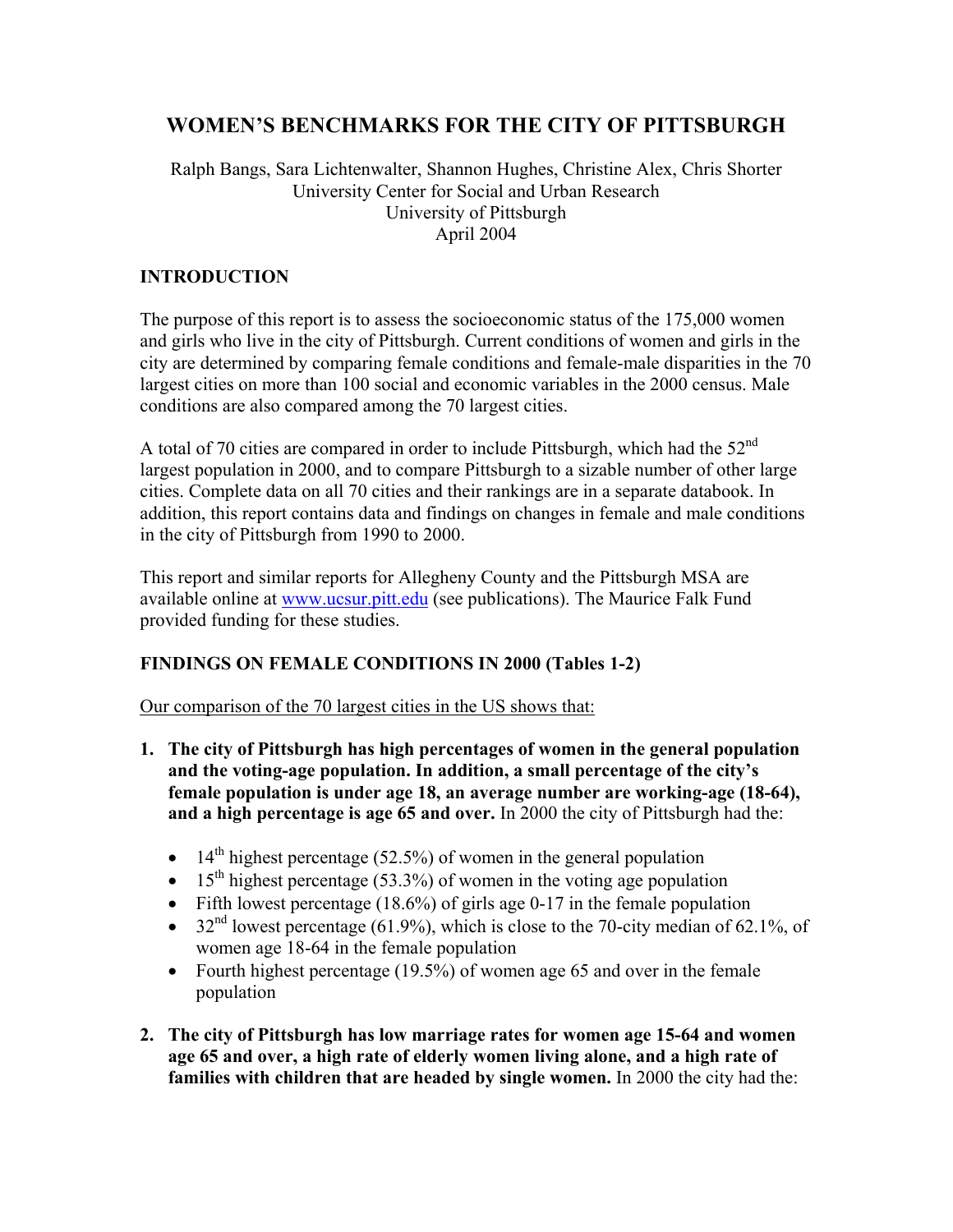- 13<sup>th</sup> lowest percentage (32.5%) of women age 15-64 who were married with spouse present
- 18<sup>th</sup> lowest percentage (27.2%) of women age 65 and over who were married with spouse present
- $11<sup>th</sup>$  highest percentage (45.6%) of women age 15-64 who were never married
- Eighth highest percentage (9.8%) of women age 65 and over who were never married
- Eighth highest percentage  $(43.8\%)$  of women age 65 and over who were living alone
- 15<sup>th</sup> highest percentage (42.2%) of families with children under age 18 that were headed by single women

## **3. The city of Pittsburgh has high rates of women residents enrolled in undergraduate and graduate school. The city also has high rates of women with bachelor degrees and with graduate degrees.** In 2000 the city had the:

- Highest rate (16.2%) of women age 18-64 who were undergraduate students
- Second highest rate (4.8%) of women age 18-64 who were graduate or professional degree students
- Sixth highest high school attainment rate  $(89.6\%)$ ,  $24<sup>th</sup>$  highest rate  $(26.5\%)$  for bachelor degrees, and  $10^{th}$  highest rate (10.8%) for graduate degrees among women age 18-64
- Highest high school attainment rate (91.0%) among women age 18-24
- 13<sup>th</sup> highest rate (41.5%) for bachelor degrees among women residents age 25-34

## **4. Women in the city of Pittsburgh have average rates of labor force participation and employment and a low rate of full-time employment. T**he city had the:

- 31<sup>st</sup> highest labor force participation (72.9%) among women age 25-59 in 2000
- $33<sup>rd</sup>$  highest employment rate (68.3%) among women age 25-59 in 2000
- $\bullet$  11<sup>th</sup> lowest rate (46.8%) for full-time, full-year employment among women age 16 and over who worked any hours in 1999
- **5. Women workers in the city of Pittsburgh have unusually low earnings.** In 1999 the city had the:
	- $11<sup>th</sup>$  lowest median earnings (\$16,657) among women workers
	- Lowest median earnings (\$7,283) among part-time or part-year women workers
	- $\bullet$  15<sup>th</sup> lowest median earnings (\$25,500) among full-time, full-year women workers
	- $10^{th}$  lowest percentage (22.5%) of full-time, full-year women workers who earn \$30,000 or more a year
- **6. Women workers, women householders with or without children, and women living alone in the city have low incomes.** In 1999 the city had the: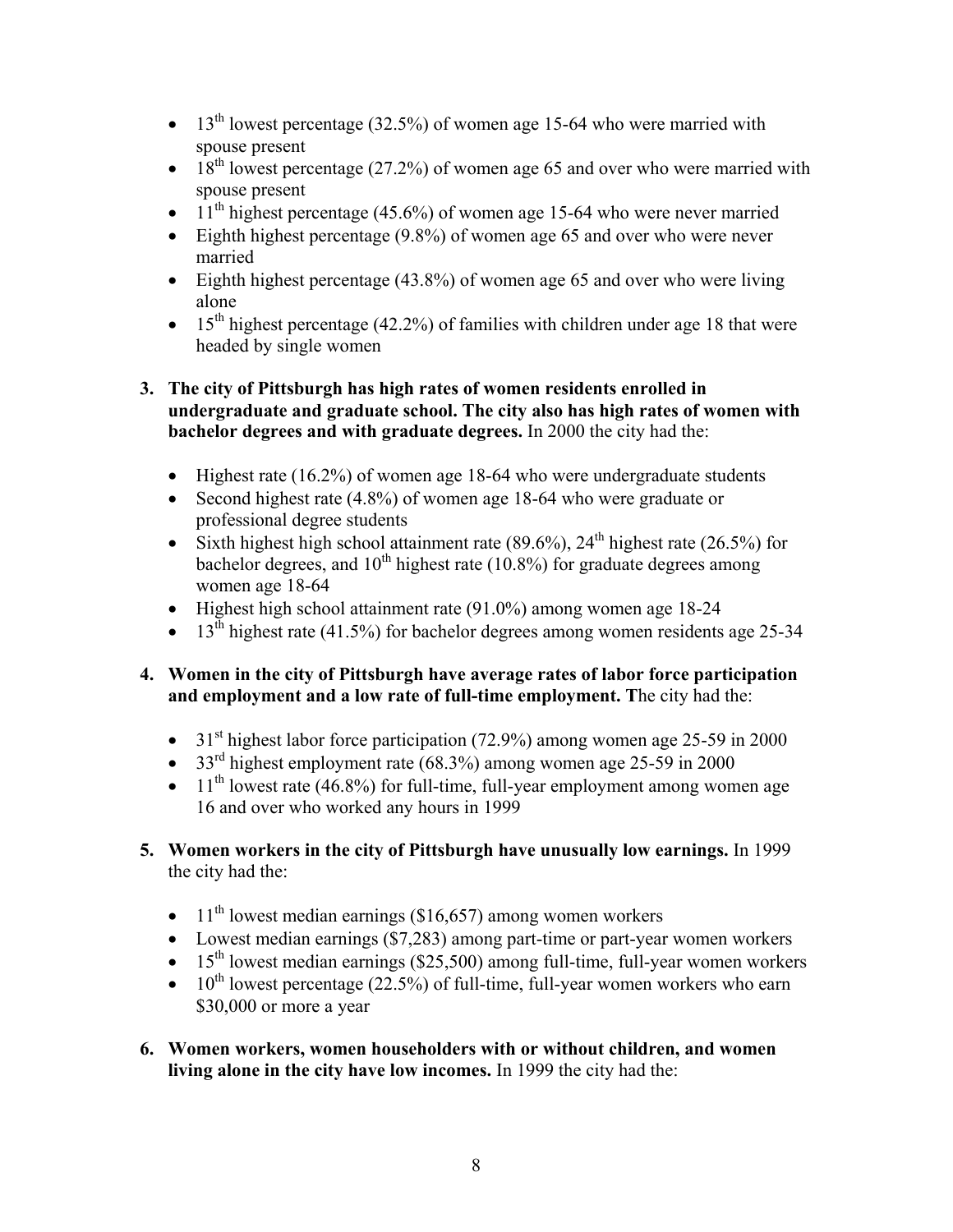- 15<sup>th</sup> lowest median income (\$26,122) for full-time, full-year women workers
- $11<sup>th</sup>$  lowest median income (\$8,879) for part-time or part-year women workers
- 19<sup>th</sup> lowest median income (\$31,393) for single women with no children under age 18
- $11<sup>th</sup>$  lowest median income (\$15,353) for single women with children age 0-17
- $10^{th}$  lowest median income (\$20,322) for women age 15-64 living alone
- 13th lowest median income  $(12,450)$  for women age 65 and over living alone
- **7. Female poverty rates in Pittsburgh are among the highest in the nation.** In 1999 the city had the:
	- 25<sup>th</sup> highest poverty rate (28.5%) for girls age 0-17
	- 15<sup>th</sup> highest poverty rate  $(21.8\%)$  for women age 18-64
	- 21<sup>st</sup> highest poverty rate  $(16.2\%)$  for women age 65 and over
	- $\bullet$  13<sup>th</sup> highest poverty rate (45.0%) for female-headed families with related children under age 18 and no spouse present
	- 25<sup>th</sup> highest poverty rate  $(12.2%)$  for female-headed families with no related children under age 18 and no spouse present
- **8. Women living alone in the city of Pittsburgh have below average homeownership rates.** In 1999 the city had the:
	- 22<sup>nd</sup> lowest homeownership rate (34.7%) for women age 15-64 living alone
	- 21<sup>st</sup> lowest homeownership rate (53.9%) for women age 65 and over living alone
- **9. The disability rate is high in the city for girls age 5-15, disabled women age 16-64 in the city have a low employment rate, and disabled girls age 5-15 and disabled elderly women in the city have high poverty rates.** The city of Pittsburgh had the:
	- 17<sup>th</sup> highest disability rate (5.2%) for girls age 5-15 in 2000
	- 25<sup>th</sup> lowest employment rate (47.3%) among disabled women age 16-64 in 2000
	- 13<sup>th</sup> highest poverty rate (45.8%) among disabled girls age 5-15 in 1999
	- 24<sup>th</sup> highest poverty rate (19.0%) among disabled women age 65 and over in 1999
- **10. Women in the city are employed at high rates in businesses, community and social services, management occupations, and office and administrative support occupations.** In 2000 the city had the:
	- 16<sup>th</sup> highest rate (49.7%) for women's share of total employed residents
	- Ninth highest rate (48.5%) for women's share of employed residents in for-profits
	- 14<sup>th</sup> highest rate (64.8%) for women's share of employed residents in community and social services
	- 20<sup>th</sup> highest rate (45.2%) for women's share of employed residents in management occupations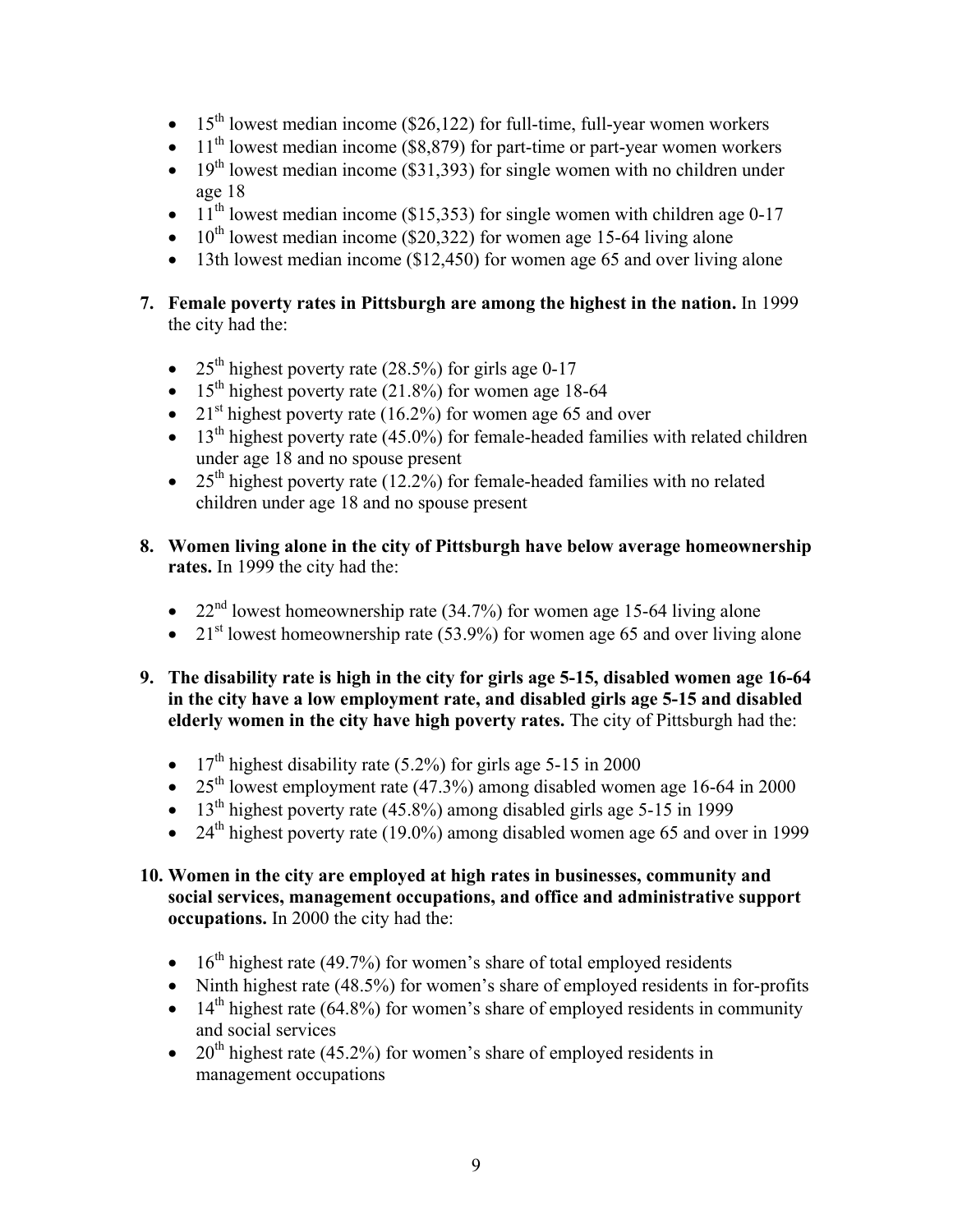• 21<sup>st</sup> highest rate (73.3%) for women's share of employed residents in office and administrative support occupations

#### **11. Women in the city are employed at low rates in education, state and local government, construction, health care and social services, and non-profits.** In 2000 the city had the:

- Lowest rate (58.6%) for women's share of employed residents in educational services and lowest rate (62.2%) in education, training, and library occupations
- Second lowest rate (47.7%) for women's share of employed residents in state government and third lowest rate (49.4%) in local government
- Fifth lowest rate (5.8%) for women's share of employed residents in construction industries
- Sixth lowest rate (71.3%) for women's share of employed residents in health care and social assistance
- Seventh lowest rate (61.1%) for women's share of employed residents in nonprofits
- **12. In relation to women's share (49.7%) of all employed residents in the city of Pittsburgh, women are most overrepresented in the city in healthcare support and personal care services and in office and administrative support occupations. Women are most underrepresented in construction trades, installationmaintenance-repair occupations, transportation occupations, and architecture and engineering.** In 2000 women residents of the city of Pittsburgh held:
	- 82.2% of healthcare support jobs
	- 76.3% of personal care jobs
	- 73.3% of office and administrative support jobs
	- 2.7% of construction trades jobs
	- 4.5% of installation, maintenance and repair jobs
	- 13.3% of transportation and materials moving jobs
	- 13.6% of architecture and engineering jobs

## **FINDINGS ON MALE CONDITIONS IN 2000 (Tables 1-2)**

Our comparison of male conditions in the 70 largest cities in the US shows that:

- The city of Pittsburgh has a low percentage of males in the total population  $(47.5\%$ , rank = 14<sup>th</sup> lowest) and in the voting age population  $(46.7\%$ , rank = 15<sup>th</sup> lowest).
- A high percentage of males in the city of Pittsburgh is over age 65 (13%, rank  $=$  $4<sup>th</sup>$  highest), and a small percentage is under age 18 (21.2%, rank =  $5<sup>th</sup>$  lowest).
- The city of Pittsburgh has low marriage rates for men age 15-64 (32.2%, rank  $=$  $13<sup>th</sup>$  lowest) and men age 65 and over (57.3%, rank =  $19<sup>th</sup>$  lowest).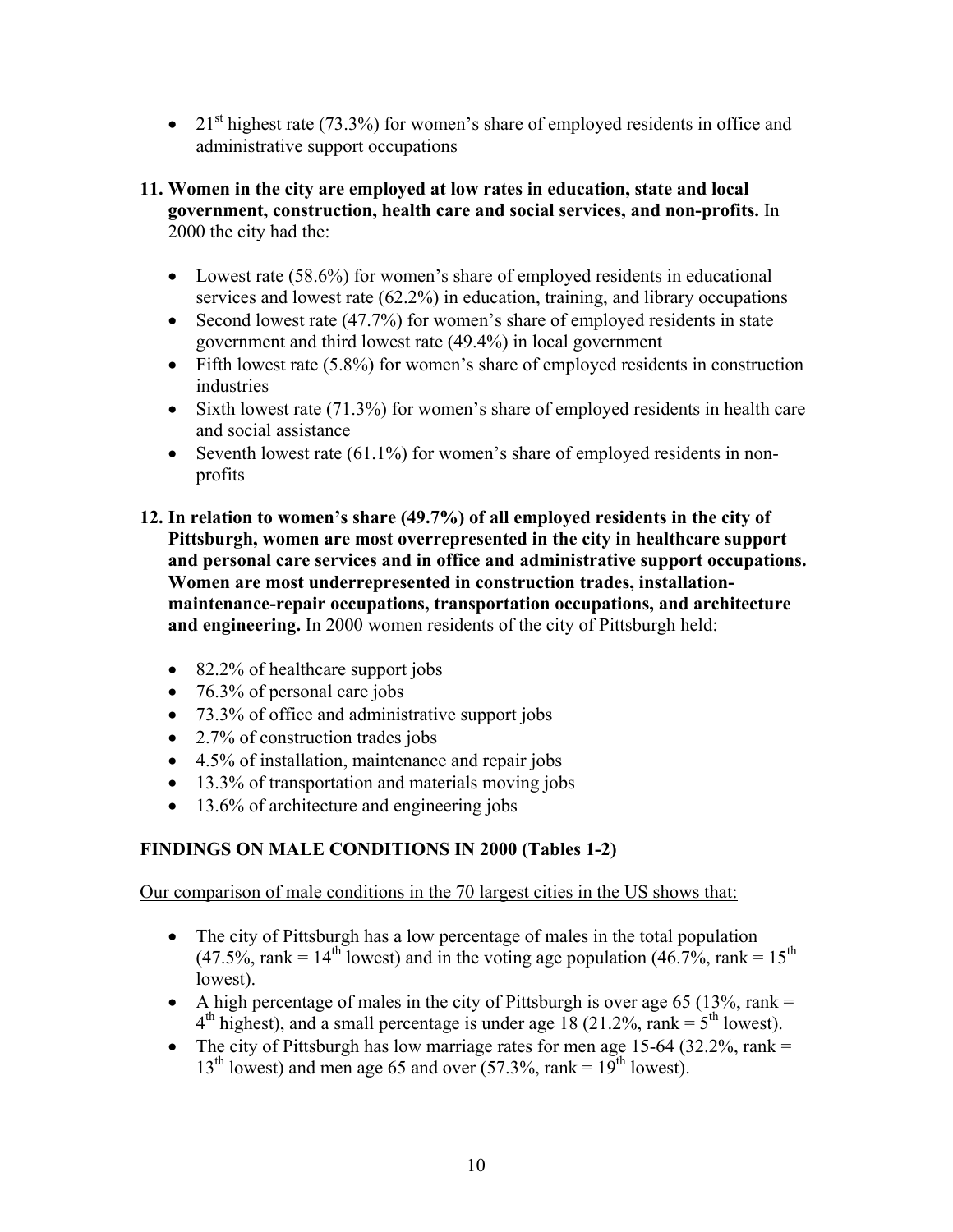- The city of Pittsburgh has a high rate of elderly men who live alone  $(25\%$ , rank =  $12<sup>th</sup>$  highest).
- The city of Pittsburgh has a low rate of families with children that are headed by single men  $(6.9\%$ , rank =  $13<sup>th</sup>$  lowest).
- The city of Pittsburgh has unusually high rates of male residents age 18-64 enrolled in undergraduate (14.9%, rank =  $2<sup>nd</sup>$  highest) and in graduate or professional school (5.5%, rank =  $2<sup>nd</sup>$  highest).
- The city has high rates of men age 25-34 with a bachelor's degree  $(42.4\%$ , rank =  $7<sup>th</sup>$  highest) and men age 18-64 with a graduate or professional degree (12.4%, rank =  $10^{th}$  highest).
- Men age 25-59 in the city of Pittsburgh have below average rates of labor force participation (77.8%, rank =  $13<sup>th</sup>$  lowest) and employment (72.7%, rank =  $21<sup>st</sup>$ ) lowest), and employed men age 16 and over have a low rate of full-time employment (56.3%, rank =  $9^{th}$  lowest).
- Male workers in the city of Pittsburgh have low median earnings  $(\$22,119, \text{rank} =$  $8<sup>th</sup>$  lowest).
- Men age 18-64 in Pittsburgh have a high poverty rate (17.5%, rank =  $13<sup>th</sup>$ ) highest).
- Men age 15-64 in family households with no spouse present in Pittsburgh have a high homeownership rate (52.1%, rank  $=$  4<sup>th</sup> highest).
- Disabled boys age 5-15 in the city have a high poverty rate (44.8%, rank =  $6<sup>th</sup>$ highest).

## In relation to men's share (51.3%) of all employed residents in the city of Pittsburgh, we find that:

• Men are most overrepresented in the city of Pittsburgh in construction trades (97.3% of employed residents), installation-maintenance-repair occupations (95.5%), transportation occupations (86.7%), and architecture and engineering (86.4%). Men are most underrepresented in healthcare support (17.8%) and personal care services (23.7%) and in office and administrative support occupations (26.7%).

# **FINDINGS ON FEMALE-MALE DISPARITIES IN 2000 (Table 1)**

## Our comparison of female and male conditions in the city of Pittsburgh shows that:

- The percentage of elderly women in the city who are married  $(27.2\%)$  is less than half the rate of men (57.3%). This is most likely the result of the longer lifespan of women compared to that of men.
- The percentage of elderly women in the city living alone  $(43.8\%)$  is much higher than the percentage of elderly men living alone (25%).
- Single female-headed families represent 42.2% and single male-headed families represent 6.9% of all families with children in the city.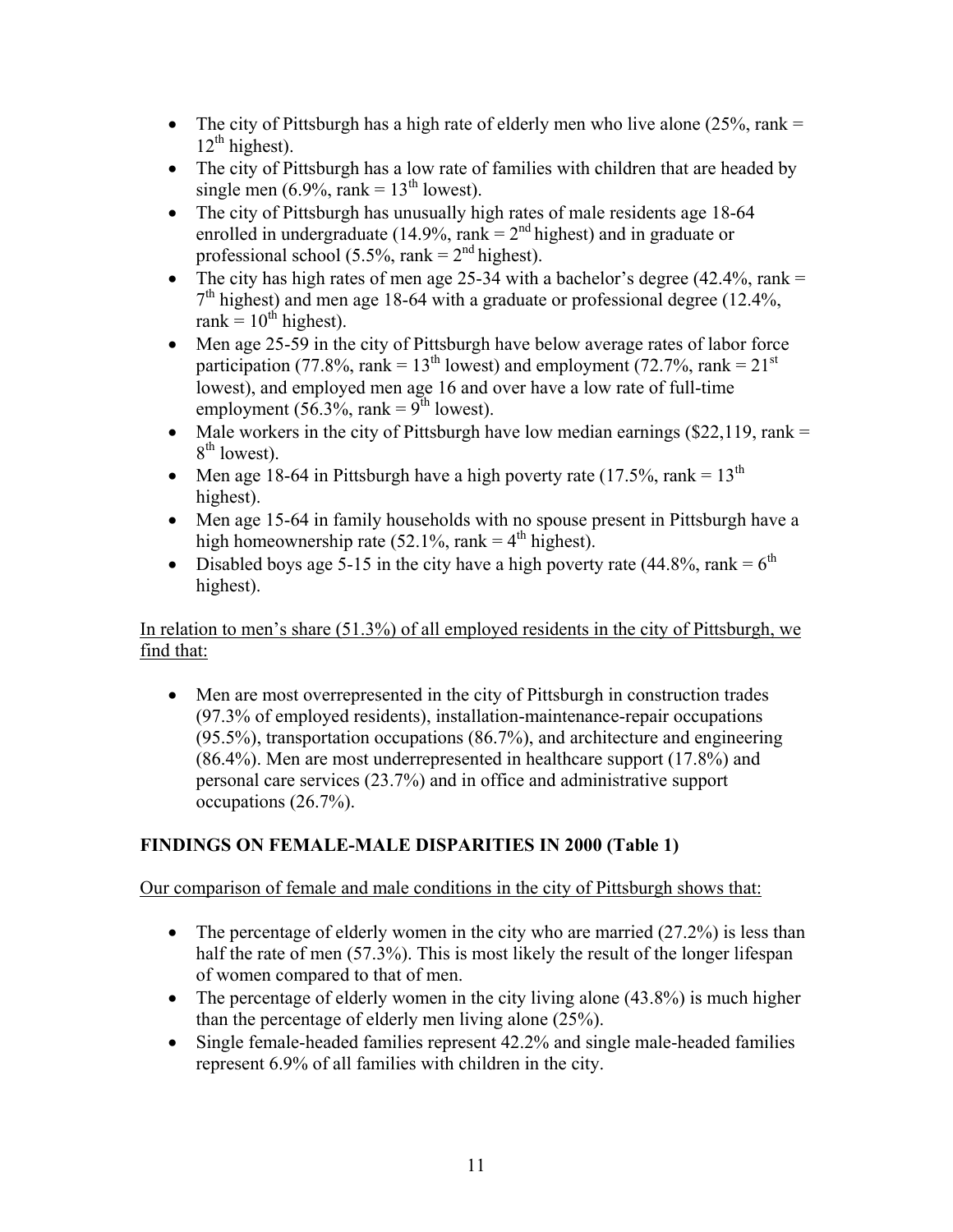- Women age 18-64 in the city are enrolled in college  $(16.2\%)$  at a higher rate than men (14.9%), but men age 18-64 are enrolled in graduate or professional school  $(5.5\%)$  at a higher rate than women  $(4.8\%)$ .
- Women age 18-24 in the city have higher high school attainment (91%) than do men (86.4%), and women age 25-34 have a lower bachelor's degree rate (41.5%) than men (42.4%). Women age 18-64 also have a lower graduate or professional degree rate than men (10.8% vs. 12.4%).
- Full-time female workers earn 79% of the earnings of full-time male workers, and part-time female workers earn 85% of the earnings of part-time male workers.

## **CHANGE IN CONDITIONS FROM 1990 TO 2000 (Tables 3-4)**

Large changes in female conditions in the city of Pittsburgh in the past decade were:

- The real median income of single female-headed families with children increased 56% while the real median income of elderly women living alone increased 18%.
- The number of women and girls and female-headed families with children in poverty declined by 11-22%.
- The number of working-age (18-64) women residents declined 9% (11,000), while the number of women residents employed full-time increased  $2\%$  (1,000).
- The number of women age 25-34 with a bachelor's degree or higher increased by 9.5% (about 1,000).
- The percent of women age 25-34 living in the city with a bachelor's degree or higher increased from 28% in 1990 to 42% in 2000.
- The number of elderly women declined by 18% (8,000).

Large changes in male conditions in the city of Pittsburgh in the past decade were:

- The number of male residents employed in the federal government declined by 34% (about 1,000) and in local government by 14% (about 1,000).
- The number of boys in poverty declined by 25% (about 3,000).
- The number of single male-headed families with children increased by 23% (460).
- The number of men age 25-34 with a bachelor's degree or higher increased by 12% (1,100).

## **IMPLICATIONS OF FINDINGS**

**Leadership** Women's large share of the city's adult population suggests that women should have a major role to play in the community, such as in politics, government, business, and nonprofits. To the extent that women are not well represented, reasons for lack of representation need to be studied and strategies for increasing women's representation need to be developed.

**Need for Services** The large number of women age 65 and over living alone and the large number of single female-headed families with children suggest that more services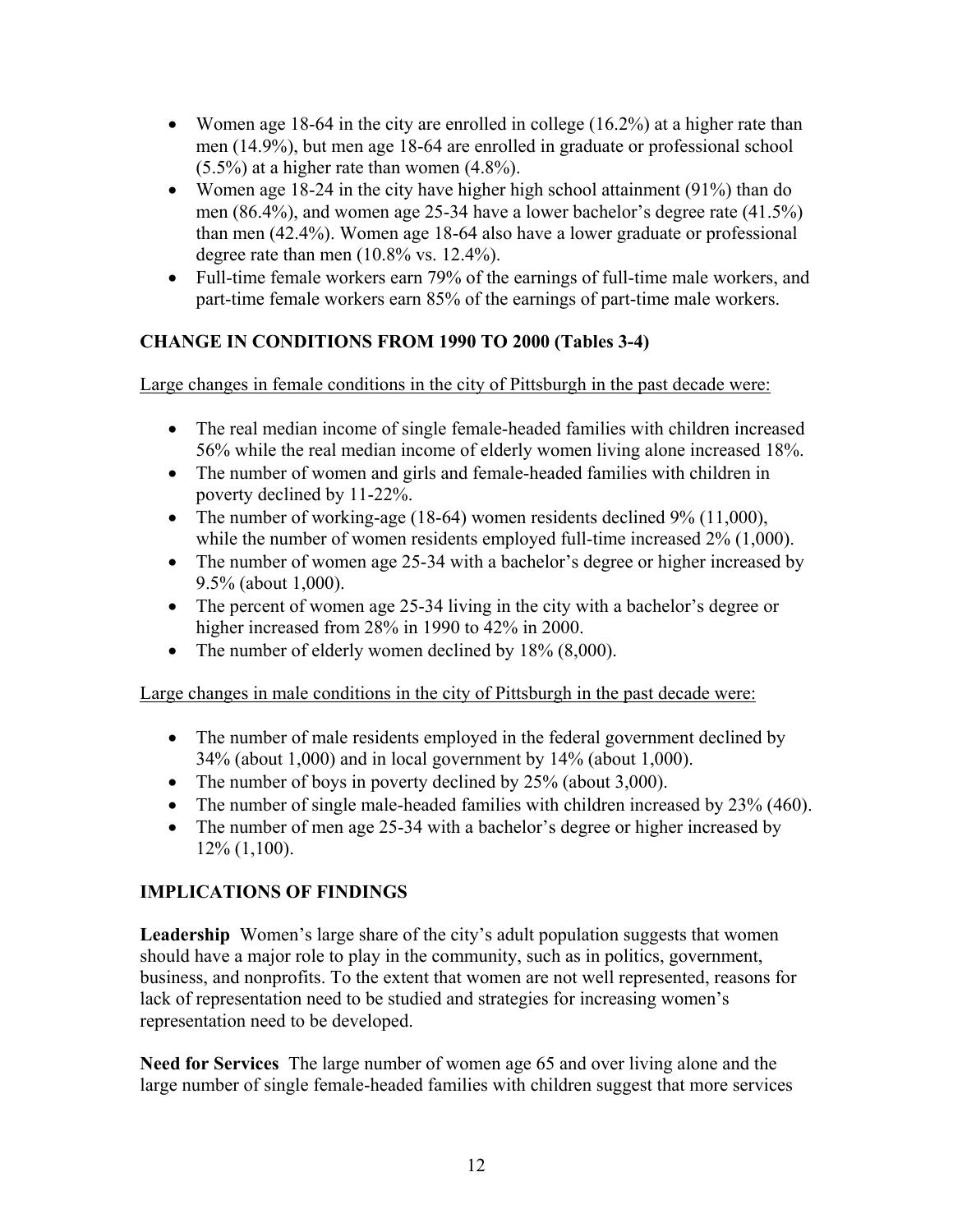for these groups are needed in this city than in most large cities of the US. The extent to which the needs of these two groups are being met should be examined.

**Workforce Quality and Quantity** The high rates of working-age women and men in Pittsburgh who are enrolled in college and the high rates of working-age women and men who already have a bachelor's degree mean that the city has an attractive workforce for employers in many industries. Employers that value a highly educated workforce could be targeted for economic development efforts.

The increases from 1990 to 2000 among women in labor force participation and full-time employment helped to increase the size of the city's workforce. The increase from 1990 to 2000 in women residents age 25-34 with a bachelor's degree helped to increase the quality of the city's workforce.

Further, the increase from 1990 to 2000 in city residents with a bachelor's degree or higher has resulted in a large "brain gain". In fact, the 10.6% increase in young female and male residents age 25-34 in the city with a bachelor's degree or higher was larger than the increases in the state (4.0%) and the nation (10.2%).

**Wages** The low wages of full-time and part-time women and men workers in the city, particularly for those with high education levels, is a problem for workers but is a locational advantage for employers. Slow job growth, poor job opportunities, and surplus labor are likely causes of the low wages. Low wages contribute to the city's high poverty rates.

**Employment** The continuing low employment rates of women in non-traditional occupations suggest that further effort needs to be made to identify and address employment barriers for women. In addition, the decline from 1990 to 2000 in female employment in state agencies located in the city while male employment increased needs to be studied and remedied.

**Homeownership** The low homeownership rate of women under age 65 who live alone suggests that more might be done to increase women's homeownership in the city. The first step in this process could be to compare the homeownership rates of women and men living alone at the same income levels.

**Disability** Reasons and solutions need to be identified for the high rate of disability among girls, high poverty among disabled girls, low employment among disabled women of working age, and high poverty among elderly women.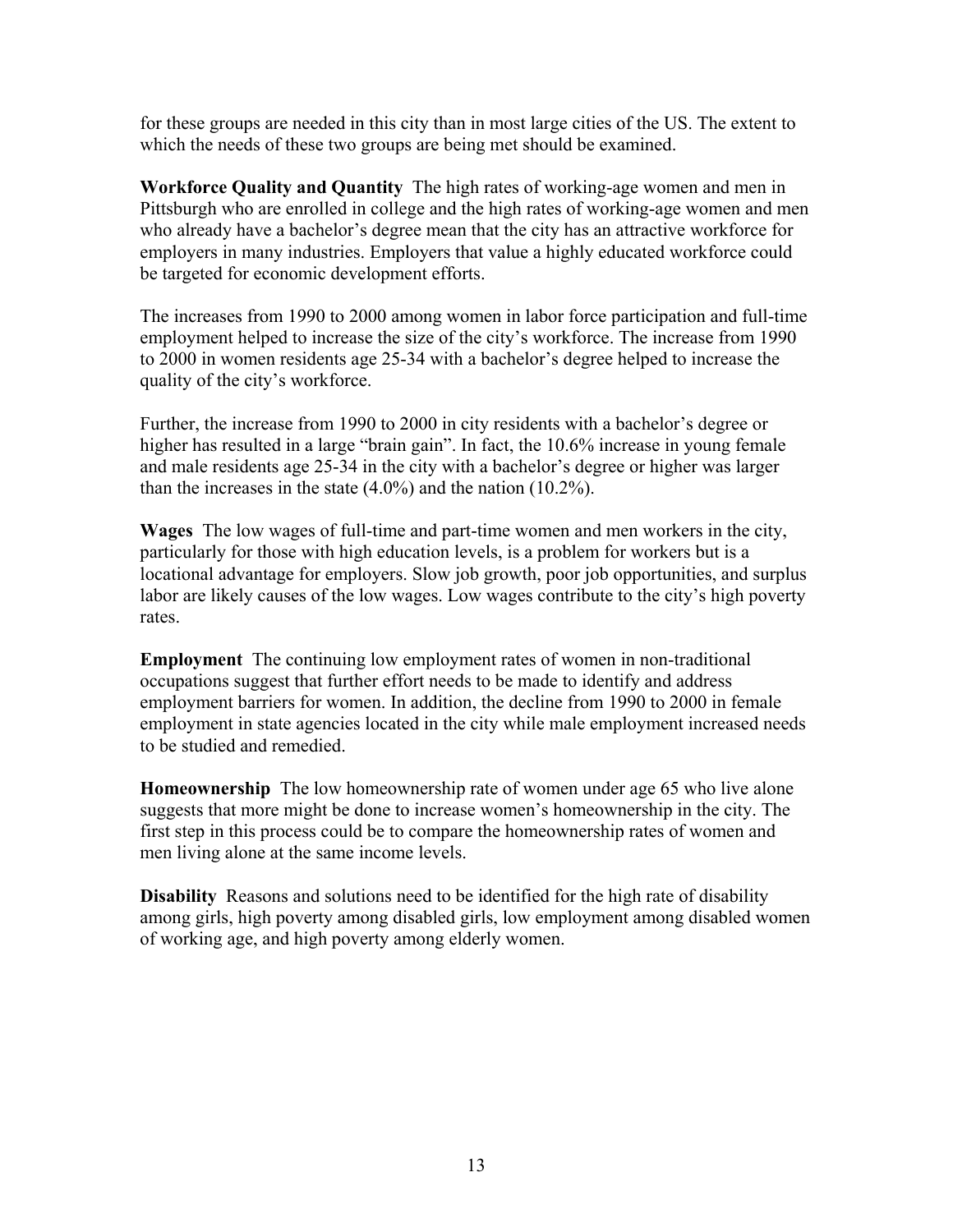|                                                             |            | Female  |                |            | Male    |                         | <b>Female/Male Ratio</b> |           |            |  |
|-------------------------------------------------------------|------------|---------|----------------|------------|---------|-------------------------|--------------------------|-----------|------------|--|
|                                                             | Pittsburgh | 70 City | Pittsburgh     | Pittsburgh | 70 City | Pittsburgh              | Pittsburgh               | 70 City   | Pittsburgh |  |
| Indicator                                                   | Value      | Median  | Ranking*       | Value      | Median  | Ranking*                | Value                    | Median    | Ranking*   |  |
|                                                             |            |         |                |            |         |                         |                          |           |            |  |
| Population                                                  |            |         |                |            |         |                         |                          |           |            |  |
| <b>Total Population</b>                                     | 175.681    | 231.790 | 50             | 158.882    | 216,837 | 54                      | 1.11                     | 1.05      | 14         |  |
| Percent of Total Population                                 | 52.5%      | 51.2%   | 14             | 47.5%      | 48.8%   | 57                      |                          | <b>NA</b> |            |  |
| Percent of voting age population (Age 18+)                  | 53.3%      | 52.2%   | 15             | 46.7%      | 48.0%   | 56                      | 1.14                     | 1.09      | 15         |  |
| <b>Population Distribution</b>                              |            |         |                |            |         |                         |                          |           |            |  |
| Under age 18                                                | 18.6%      | 24.4%   | 66             | 21.2%      | 27.4%   | 66                      | 0.88                     | 0.91      | 54         |  |
| Age 18 to 64                                                | 61.9%      | 62.1%   | 39             | 65.8%      | 63.9%   | 20                      | 0.94                     | 0.98      | 67         |  |
| Age 65+                                                     | 19.5%      | 12.7%   | 4              | 13.0%      | 8.7%    | $\overline{4}$          | 1.50                     | 1.46      | 20         |  |
| <b>Marital Status</b>                                       |            |         |                |            |         |                         |                          |           |            |  |
| Now married, age 15+                                        | 37.9%      | 46.1%   | 60             | 44.5%      | 50.5%   | 54                      | 0.85                     | 0.93      | 67         |  |
| Now married, spouse present, age 15 to 64                   | 32.5%      | 41.3%   | 58             | 32.2%      | 40.5%   | 58                      | 1.01                     | 1.02      | 42         |  |
| Now married, spouse present, age 65+                        | 27.2%      | 32.7%   | 53             | 57.3%      | 64.1%   | 52                      | 0.47                     | 0.51      | 58         |  |
| Never married, age 15 to 64                                 | 45.6%      | 34.4%   | 11             | 49.9%      | 41.7%   | 11                      | 0.91                     | 0.85      | 12         |  |
| Never married, age 65+                                      | 9.8%       | 4.9%    | 8              | 10.6%      | 5.2%    | 10                      | 0.92                     | 0.90      | 28         |  |
| <b>Households &amp; Families</b>                            |            |         |                |            |         |                         |                          |           |            |  |
| Householder age 65+, Living Alone                           | 43.8%      | 38.0%   | 8              | 25.0%      | 20.1%   | 12                      | 1.75                     | 1.90      | 48         |  |
| Single-headed families as % of fam. w/ related children <18 | 42.2%      | 29.0%   | 15             | 6.9%       | 8.0%    | 58                      | 6.08                     | 3.9       | 9          |  |
| <b>Education Enrollment Age 18-64</b>                       |            |         |                |            |         |                         |                          |           |            |  |
| College undergraduate                                       | 16.2%      | 10.0%   | 1              | 14.9%      | 8.3%    | $\overline{a}$          | 1.09                     | 1.18      | 58         |  |
| Graduate or Professional School                             | 4.8%       | 2.4%    | $\overline{2}$ | 5.5%       | 2.2%    | $\overline{2}$          | 0.87                     | 1.09      | 67         |  |
| Enrolled in Undergraduate, Graduate, or Prof. School        | 21.0%      | 12.6%   | $\overline{2}$ | 20.3%      | 10.6%   | $\mathbf{1}$            | 1.03                     | 1.17      | 64         |  |
| <b>Educational Attainment Age 18 to 64</b>                  |            |         |                |            |         |                         |                          |           |            |  |
| Less than High School Diploma                               | 10.4%      | 19.1%   | 65             | 13.4%      | 20.9%   | 64                      | 0.77                     | 0.88      | 65         |  |
| High school graduate (includes equivalency) or higher       | 89.6%      | 81.0%   | 6              | 86.6%      | 79.1%   | $\overline{7}$          | 1.04                     | 1.03      | 30         |  |
| Bachelor's Degree or Higher                                 | 26.5%      | 23.6%   | 24             | 28.0%      | 24.9%   | 23                      | 0.94                     | 0.98      | 55         |  |
| Graduate or Professional Degree                             | 10.8%      | 7.4%    | 10             | 12.4%      | 8.3%    | 10                      | 0.87                     | 0.89      | 39         |  |
| <b>Educational Attainment by Age</b>                        |            |         |                |            |         |                         |                          |           |            |  |
| Age 18 to 24                                                |            |         |                |            |         |                         |                          |           |            |  |
| Less Than a High School Degree                              | 9.0%       | 24.3%   | 70             | 13.6%      | 30.9%   | 68                      | 0.66                     | 0.77      | 65         |  |
| High school graduate (includes equivalency) or higher       | 91.0%      | 75.8%   | 1              | 86.4%      | 69.2%   | 3                       | 1.05                     | 1.10      | 57         |  |
| Bachelor's Degree or more                                   | 15.9%      | 9.8%    | 8              | 15.4%      | 7.2%    | $\overline{\mathbf{4}}$ | 1.03                     | 1.41      | 69         |  |
| Age 25 to 34                                                |            |         |                |            |         |                         |                          |           |            |  |
| Less Than a High School Degree                              | 6.7%       | 16.2%   | 68             | 10.6%      | 18.6%   | 63                      | 0.63                     | 0.86      | 70         |  |
| High school graduate (includes equivalency) or higher       | 93.3%      | 83.9%   | 3              | 89.4%      | 81.5%   | 8                       | 1.04                     | 1.03      | 26         |  |
| Bachelor's Degree or more                                   | 41.5%      | 28.8%   | 13             | 42.4%      | 26.6%   | $\overline{7}$          | 0.98                     | 1.09      | 67         |  |
| Age 35 to 44                                                |            |         |                |            |         |                         |                          |           |            |  |
| Less Than a High School Degree                              | 9.1%       | 17.4%   | 64             | 12.8%      | 18.7%   | 64                      | 0.72                     | 0.88      | 68         |  |
| High school graduate (includes equivalency) or higher       | 90.9%      | 83.2%   | $\overline{7}$ | 87.2%      | 81.4%   | $\overline{7}$          | 1.04                     | 1.03      | 22         |  |
| Bachelor's Degree or more                                   | 26.2%      | 25.5%   | 34             | 26.7%      | 26.1%   | 31                      | 0.98                     | 0.99      | 41         |  |
| Age 45 to 64                                                |            |         |                |            |         |                         |                          |           |            |  |
| Less Than a High School Degree                              | 14.5%      | 20.7%   | 53             | 16.0%      | 19.2%   | 48                      | 0.91                     | 1.00      | 64         |  |
| High school graduate (includes equivalency) or higher       | 85.5%      | 79.4%   | 18             | 84.0%      | 80.9%   | 23                      | 1.02                     | 1.00      | 11         |  |
| Bachelor's Degree or more                                   | 24.1%      | 24.1%   | 36             | 27.5%      | 29.6%   | 45                      | 0.88                     | 0.83      | 20         |  |

**Table 1. Socioeconomic Indicators and Rankings for Women and Men, City of Pittsburgh, 2000 Census**

**Source: 2000 U.S. Census Summary Files 3 (SF3) \*Pittsburgh's ranking among the 70 largest U.S. cities; rank of 1=highest and rank of 70=lowest.**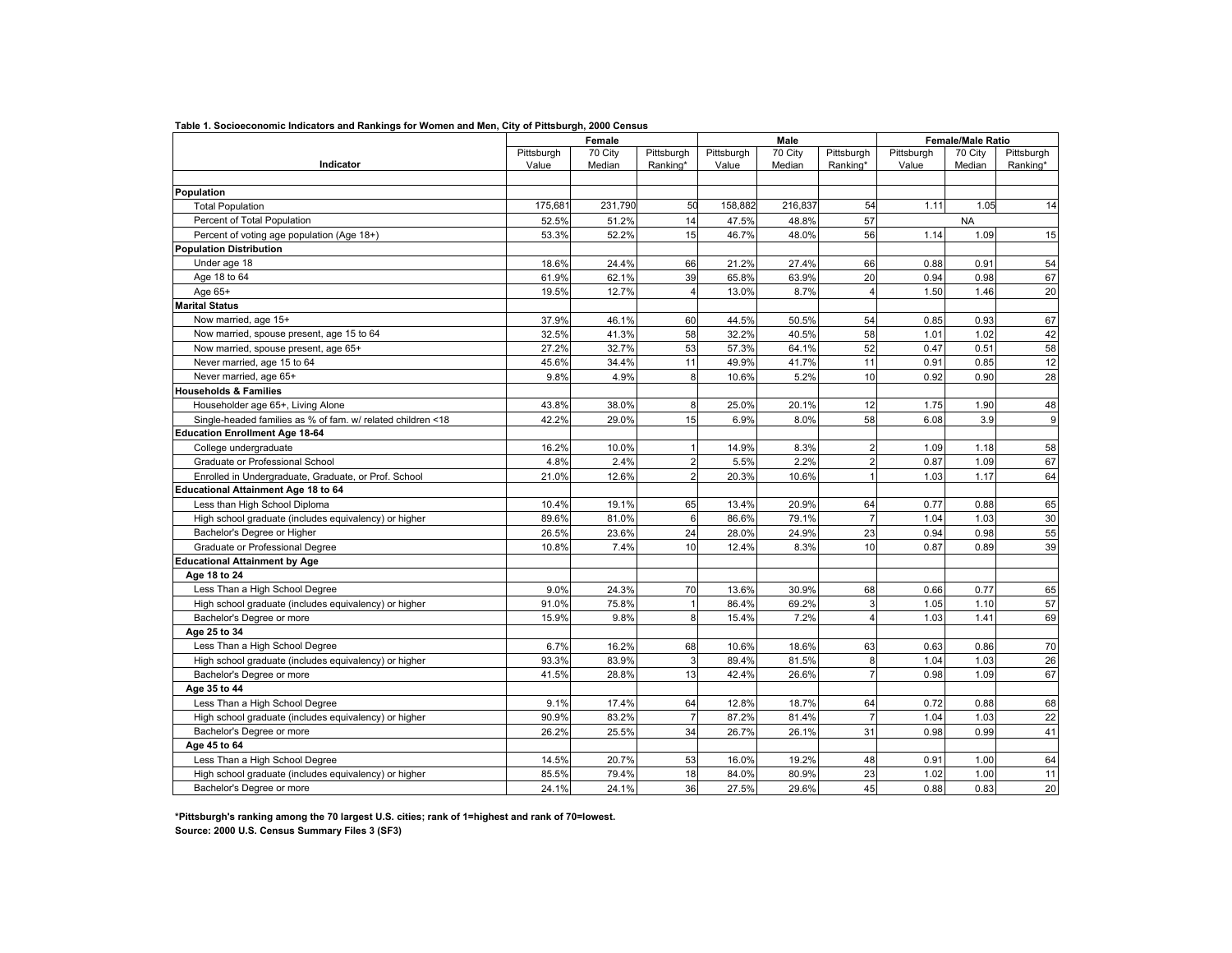|                                                                              | Female       |        |                        |            |                   | Male       |                        | <b>Female/Male Ratio</b> |              |         |                |
|------------------------------------------------------------------------------|--------------|--------|------------------------|------------|-------------------|------------|------------------------|--------------------------|--------------|---------|----------------|
|                                                                              | Pittsburgh   |        | 70 City                | Pittsburgh |                   | Pittsburgh | 70 City                | Pittsburgh               | Pittsburgh   | 70 City |                |
|                                                                              |              |        | Median                 | Ranking*   |                   |            |                        |                          | Value        | Median  | Pittsburgh     |
|                                                                              | Value        |        |                        |            |                   | Value      | Median                 | Ranking*                 |              |         | Ranking*       |
| <b>Labor Force and Employment</b>                                            |              |        |                        |            |                   |            |                        |                          |              |         |                |
| Labor force participation among population age 25-59                         |              | 72.9%  | 72.0%                  | 31         |                   | 77.8%      | 82.6%                  | 58                       | 0.94         | 0.88    | 3              |
| Percent employed among population age 25-59                                  |              | 68.3%  | 67.7%                  |            | 33                | 72.7%      | 76.6%                  | 50                       | 0.94         | 0.89    | 10             |
| % employed full-time, full-year among residents age 16+ who worked in 1999** |              | 46.8%  | 50.8%                  |            | 60                | 56.3%      | 60.9%                  | 62                       | 0.83         | 0.83    | 32             |
| Earnings                                                                     |              |        |                        |            |                   |            |                        |                          |              |         |                |
| Median earnings                                                              | s            | 16,657 | \$19,840               |            | 60<br>\$          | 22,119     | \$26,228               | 63                       | 75.3%        | 76.1%   | 37             |
|                                                                              |              |        |                        |            |                   |            |                        |                          |              |         |                |
| Median earnings for part-time or part-year workers**                         | $\mathsf{s}$ | 7,283  | \$9,857                |            | 70                | 8,536<br>s | \$11,635               | 70                       | 85.3%        | 81.5%   | 24             |
| Median earnings for full-time, full-year workers**                           | $\mathbb S$  | 25,500 | \$27,371               |            | 56 \$             | 32,128     | \$34,267               | 49                       | 79.4%        | 81.7%   | 44             |
| Full-time, full-year workers earning \$30,000 or more**                      |              | 22.5%  | 27.9%                  | 61         |                   | 37.6%      | 44.3%                  | 60                       | 0.60         | 0.63    | 48             |
| <b>Median Income</b>                                                         |              |        |                        |            |                   |            |                        |                          |              |         |                |
| Workers                                                                      |              |        |                        |            |                   |            |                        |                          |              |         |                |
| Full-time, full-year workers**                                               | s            | 26,122 | 28,202<br>\$           |            | 56 \$             | 33,328     | $\mathbf{s}$<br>35,820 | 47                       | 78.4%        | 81.4%   | 47             |
| Other than full-time, full-year workers**                                    | $\mathbb S$  | 8,879  | s<br>10,203            |            | $\mathbf s$<br>60 | 11,326     | $\mathsf{s}$<br>13,639 | 61                       | 78.4%        | 73.6%   | 19             |
| <b>Single Householders</b>                                                   |              |        |                        |            |                   |            |                        |                          |              |         |                |
| With no children under 18                                                    | s            | 31,393 | $\mathbb{S}$<br>35,204 |            | 52S               | 35,586     | \$<br>39,531           | 61                       | 88.2%        | 87.5%   | 32             |
| With own children under 18                                                   | s            | 15,353 | $\mathbb{S}$<br>19,994 |            | 60<br>$\sqrt{3}$  | 25,420     | 27,385<br>$\mathsf{s}$ | 51                       | 60.4%        | 70.3%   | 65             |
| Living alone age 15 to 64                                                    | s            | 20,322 | \$<br>25,909           |            | 61<br>$\sqrt{3}$  | 21,878 \$  | 29,066                 | 64                       | 92.9%        | 91.7%   | 30             |
| Living alone age 65 and over                                                 | s            | 12,450 | s<br>15,807            |            | 58 \$             | 16,005 \$  | 18,682                 | 53                       | 77.8%        | 81.8%   | 50             |
|                                                                              |              |        |                        |            |                   |            |                        |                          |              |         |                |
| <b>Below Poverty</b>                                                         |              |        |                        |            |                   |            |                        |                          |              |         |                |
| <b>Individuals</b>                                                           |              |        |                        |            |                   |            |                        |                          |              |         |                |
| Age 0 to 17                                                                  |              | 28.5%  | 24.8%                  |            | 25                | 27.1%      | 23.9%                  | 25                       | 1.05         | 1.02    | 13             |
| Age 18 to 64                                                                 |              | 21.8%  | 16.6%                  |            | 15                | 17.5%      | 13.0%                  | 13                       | 1.25         | 1.26    | 38             |
| Age 65+                                                                      |              | 16.2%  | 12.7%                  |            | 21                | 9.2%       | 8.3%                   | 26                       | 1.75         | 1.54    | 17             |
| <b>Single-headed Families</b>                                                |              |        |                        |            |                   |            |                        |                          |              |         |                |
| With related children under 18 and no spouse present                         |              | 45.0%  | 36.0%                  |            | 13                | 25.7%      | 21.6%                  | 17                       | 1.75         | 1.67    | 37             |
| With no related children under 18 and no spouse present                      |              | 12.2%  | 10.3%                  |            | 25                | 10.0%      | 8.9%                   | 26                       | 1.22         | 1.2     | 31             |
|                                                                              |              |        |                        |            |                   |            |                        |                          |              |         |                |
| Homeownership                                                                |              |        |                        |            |                   |            |                        |                          |              |         |                |
| <b>All Ages</b>                                                              |              |        |                        |            |                   |            |                        |                          |              |         |                |
| Family households, no spouse present                                         |              | 43.1%  | 42.0%                  |            | 30                | 58.3%      | 44.7%                  | 3                        | 0.74         | 0.93    | 67             |
| Non-family householder, living alone                                         |              | 43.5%  | 47.6%                  |            | 43                | 35.4%      | 35.9%                  | 36                       | 1.23         | 1.31    | 51             |
| <b>Specific Age Groups</b>                                                   |              |        |                        |            |                   |            |                        |                          |              |         |                |
| Age 15 to 64 family households, no spouse present                            |              | 35.1%  | 36.0%                  |            | 39                | 52.1%      | 40.7%                  | $\overline{4}$           | 0.67         | 0.88    | 67             |
| Age 65+ family household, no spouse present                                  |              | 76.5%  | 76.5%                  |            | 35                | 81.7%      | 75.6%                  | 13                       | 0.94         | 0.99    | 53             |
| Age 15 to 64 non-family household living alone                               |              | 34.7%  | 39.2%                  |            | 49                | 30.1%      | 32.3%                  | 40                       | 1.15         | 1.2     | 46             |
| Age 65+ non-family household living alone                                    |              | 53.9%  | 60.0%                  |            | 50                | 54.1%      | 54.8%                  | 41                       | 1.00         | 1.09    | 63             |
|                                                                              |              |        |                        |            |                   |            |                        |                          |              |         |                |
| <b>Disability Status (Non-Institutionalized)</b>                             |              |        |                        |            |                   |            |                        |                          |              |         |                |
| <b>Presence by Ages</b><br>Age 5 to 15                                       |              | 5.2%   | 4.8%                   |            | 17                | 8.3%       |                        |                          |              |         |                |
|                                                                              |              |        |                        |            |                   |            | 7.4%                   | 23                       | 0.63<br>1.02 | 0.63    | 35             |
| Age 16 to 64                                                                 |              | 18.7%  | 20.3%                  |            | 44<br>45          | 18.3%      | 21.8%                  | 55                       |              | 0.92    | $\overline{1}$ |
| Age 65+                                                                      |              | 45.0%  | 46.3%                  |            |                   | 42.5%      | 42.0%                  | 33                       | 1.06         | 1.09    | 50             |
| Employment                                                                   |              |        |                        |            |                   |            |                        |                          |              |         |                |
| Among those w/ a disability ages 16 to 64                                    |              | 47.3%  | 51.2%                  |            | 46                | 51.0%      | 59.0%                  | 58                       | 0.93         | 0.87    | 13             |
| Poverty Rate by Ages                                                         |              |        |                        |            |                   |            |                        |                          |              |         |                |
| 5 to 15 with a disability                                                    |              | 45.8%  | 33.5%                  |            | 13                | 44.8%      | 31.4%                  | $6\phantom{a}$           | 1.02         | 1.07    | 52             |
| 5 to 15 without a disability                                                 |              | 27.0%  | 24.1%                  |            | 25                | 25.2%      | 23.1%                  | 28                       | 1.07         | 1.03    | 13             |
| 16 to 64 with a disability                                                   |              | 19.6%  | 20.3%                  |            | 39                | 19.9%      | 22.9%                  | 50                       | 0.98         | 0.98    | $\overline{1}$ |
| 16 to 64 without a disability                                                |              | 19.0%  | 15.1%                  |            | 17                | 15.8%      | 11.4%                  | 15                       | 1.21         | 1.27    | 51             |
| 65 and over with a disability                                                |              | 19.0%  | 16.9%                  |            | 24                | 11.0%      | 10.7%                  | 34                       | 1.76         | 1.56    | 18             |
| 65 and over without a disability                                             |              | 13.8%  | 9.4%                   |            | 17                | 8.1%       | 6.3%                   | 26                       | 1.70         | 1.51    | 18             |

**Table 1 Continued. Socioeconomic Indicators and Rankings for Women and Men, City of Pittsburgh, 2000 Census**

**\*Pittsburgh's ranking among the 70 largest U.S. cities; rank of 1=highest and rank of 70=lowest.**

**\*\*Full-time, full-year means 35+ hours per week and 50+ weeks per year. Source: 2000 U.S. Census Summary Files 3 (SF3)**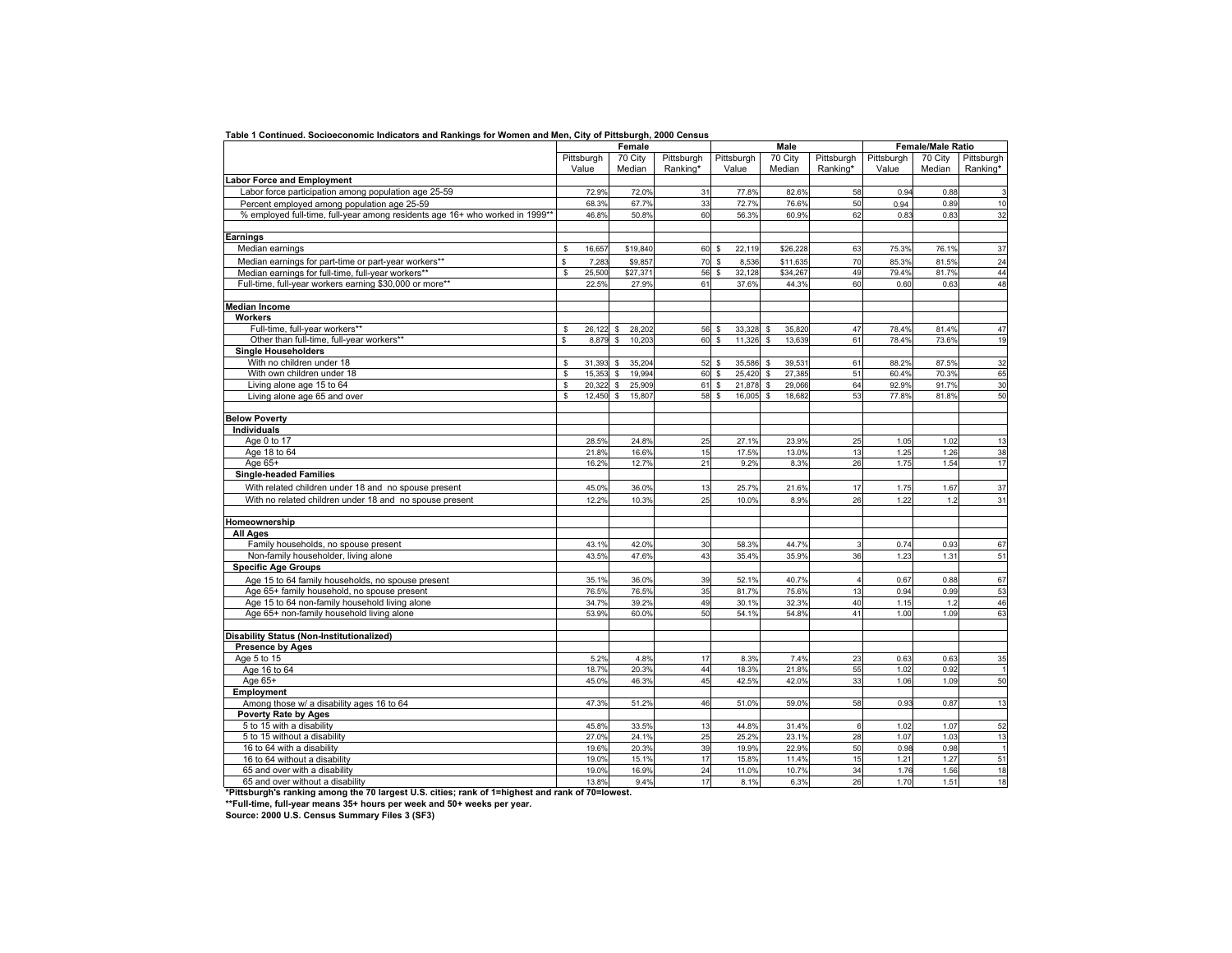|                                                             | Pittsburgh        | 70-City | Pittsburgh      |
|-------------------------------------------------------------|-------------------|---------|-----------------|
| Indicator                                                   | <b>City Value</b> | Median  | Ranking         |
| <b>Female Percent of Employed Residents</b>                 | 49.7%             | 47.4%   | 16              |
| Class of Worker (except agric., for., fish., hunt., mining) |                   |         |                 |
| Private For-Profit wage/salary worker                       | 48.5%             | 45.4%   | 9               |
| Private Not For-Profit wage/salary worker                   | 61.1%             | 65.5%   | 64              |
| <b>Government worker</b>                                    | 48.4%             | 56.2%   | 70              |
| <b>Local Government</b>                                     | 49.4%             | 58.6%   | 68              |
| <b>State Government</b>                                     | 47.7%             | 60.0%   | 69              |
| <b>Federal Government</b>                                   | 45.8%             | 47.2%   | 41              |
| <b>Industry</b>                                             |                   |         |                 |
| <b>Construction Industries</b>                              | 5.8%              | 10.0%   | 66              |
| Manufacturing Industries                                    | 29.1%             | 32.8%   | 59              |
| <b>Public Administration</b>                                | 39.7%             | 49.0%   | 67              |
| Education, Health and Social Services                       | 65.5%             | 72.4%   | 67              |
| <b>Educational Services</b>                                 | 58.6%             | 67.2%   | 70              |
| Healthcare & Social Assistance                              | 71.3%             | 76.6%   | 65              |
|                                                             |                   |         |                 |
| <b>Non-Traditional Occupations</b>                          |                   |         |                 |
| <b>Construction Trade Workers</b>                           | 2.7%              | 3.2%    | 46              |
| Installation, Maintenance and Repair                        | 4.5%              | 6.0%    | 61              |
| Firefighting, prevention, & law enforcement                 | 14.7%             | 19.9%   | 61              |
| <b>Transportation and Materials Moving</b>                  | 13.3%             | 15.3%   | 61              |
| <b>Material Moving</b>                                      | 17.1%             | 20.1%   | 60              |
| Air Traffic Controller                                      | 0.0%              | 8.0%    | 59-70           |
| Motor Vehicle Operators                                     | 11.5%             | 11.7%   | 38              |
| Rail, Water, and Other Transportation                       | 7.9%              | 12.6%   | 59              |
| <b>Production Occupations</b>                               | 31.8%             | 34.6%   | 53              |
| Management, Professional and Related Occupations            | 50.7%             | 50.9%   | 37              |
| <b>Management Occupations</b>                               | 45.2%             | 41.2%   | 20              |
| Management--Business & Finance                              | 56.6%             | 55.4%   | 24              |
| <b>Computer and Mathematical</b>                            | 28.0%             | 29.9%   | 46              |
| Legal Occupations                                           | 46.4%             | 48.7%   | 45              |
| Architecture & Engineering                                  | 13.6%             | 15.3%   | 51              |
| Architecture, Surveyors, Cartographers, Engineers           | 13.2%             | 13.6%   | 38              |
| Drafting, Engineering & Mapping Techs                       | 15.0%             | 19.3%   | 57              |
|                                                             |                   |         |                 |
| <b>Traditional Female Occupations</b>                       |                   |         |                 |
| Professional and Related Occupations                        |                   |         |                 |
| Education, Training & Library Occupations                   | 62.2%             | 71.4%   | 70              |
| <b>Community and Social Services</b>                        | 64.8%             | 61.9%   | 14              |
| Healthcare Practitioners & technical occupations            | 63.0%             | 70.5%   | 64              |
| <b>Service Occupations</b>                                  |                   |         |                 |
| Personal Care and Service                                   | 76.3%             | 76.3%   | 35              |
| <b>Healthcare Support Service</b>                           | 82.2%             | 84.8%   | 52              |
| Food Preparation and Serving                                | 50.5%             | 50.2%   | 32              |
| Sales and Office Occupations                                |                   |         |                 |
| Office & Administrative Support                             | 73.3%             | 72.3%   | 21              |
|                                                             |                   |         |                 |
| Other Low Wage Occupations                                  |                   |         |                 |
| Farming, Fishing & Forestry                                 | 49.0%             | 27.9%   | $5\phantom{.0}$ |
| Building & grounds cleaning & maintenance                   | 39.8%             | 40.2%   | 38              |

**Table 2. Employment of Women by Industry and Occupation, 2000**

**Source: 2000 U.S. Census Summary Files 3 (SF3) \*Pittsburgh's ranking among the 70 largest U.S. cities; 1=highest and 70=lowest**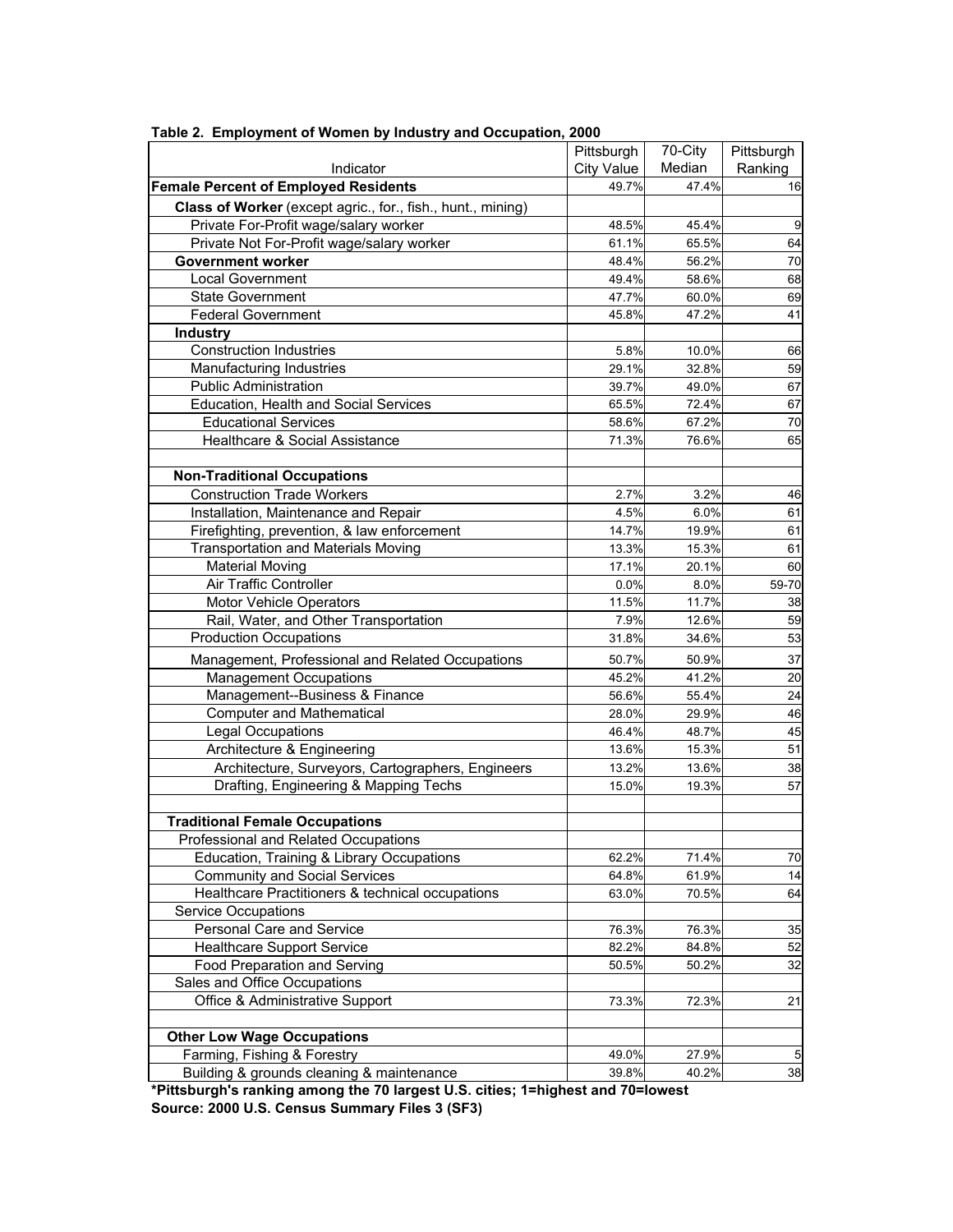#### **Table 3. Trends from 1990 to 2000 in the City of Pittsburgh**

|                                                                                         |                  | Female         |                  |         |                      |                   | Male            |               |                 |               |                     |                 |              | Female/Male Ratio |
|-----------------------------------------------------------------------------------------|------------------|----------------|------------------|---------|----------------------|-------------------|-----------------|---------------|-----------------|---------------|---------------------|-----------------|--------------|-------------------|
|                                                                                         | 1990             |                | 2000             |         | Percent              | Percentage        |                 | 1990          | 2000            |               | Percent             | Percentage      |              |                   |
| Indicator                                                                               | Number           | Percent        | Number           | Percent | Change in<br>Number* | Point<br>Change** | Number          | Percent       | Number          | Percent       | Change in<br>Number | Point<br>Change | 1990         | 2000              |
| Population                                                                              |                  |                |                  |         |                      |                   |                 |               |                 |               |                     |                 |              |                   |
| Total population                                                                        | 198.009          | 53.5%          | 175.681          | 52.5%   | $-11.3%$             | $-1.0%$           | 171.870         | 46.5%         | 158.882         | 47.5%         | $-7.6%$             | 1.0%            | 1.15         | 1.11              |
| Voting-age population, age 18+                                                          | 162.083          | 54.7%          | 142.971          | 53.3%   | $-11.8%$             | $-1.4%$           | 134,256         | 45.3%         | 125.159         | 46.7%         | $-6.8%$             | 1.4%            | 1.21         | 1.14              |
|                                                                                         |                  |                |                  |         |                      |                   |                 |               |                 |               |                     |                 |              |                   |
| <b>Population Distribution</b>                                                          |                  |                |                  |         |                      |                   |                 |               |                 |               |                     |                 |              |                   |
| Age under 18                                                                            | 35.926           | 18.1%          | 32.710           | 18.6%   | $-9.0%$              | 0.5%              | 37.614          | 21.9%         | 33,723          | 21.2%         | $-10.3%$            | $-0.7%$         | 0.96         | 0.97              |
| Age 18 to 64                                                                            | 120.065          | 60.6%          | 108.670          | 61.9%   | $-9.5%$              | 1.3%              | 109.996         | 63.9%         | 104.541         | 65.8%         | $-5.0%$             | 1.9%            | 1.09         | 1.04              |
| Age $65+$                                                                               | 42.018           | 21.2%          | 34.301           | 19.5%   | $-18.4%$             | $-1.7%$           | 24.260          | 14.1%         | 20.618          | 13.0%         | $-15.0%$            | $-1.1%$         | 1.73         | 1.66              |
|                                                                                         |                  |                |                  |         |                      |                   |                 |               |                 |               |                     |                 |              |                   |
| <b>Marital Status</b>                                                                   |                  |                |                  | 37.9%   |                      |                   |                 |               |                 |               |                     |                 |              |                   |
| Now married, age 15+<br>Single-headed families as % of families w/ related children <18 | 58,930<br>15.405 | 35.2%<br>39.0% | 56,279<br>15.138 | 42.2%   | $-4.5%$<br>$-1.7%$   | 2.7%<br>3.2%      | 59,779<br>2.027 | 42.6%<br>5.1% | 58,114<br>2.490 | 44.5%<br>6.9% | $-2.8%$<br>22.8%    | 1.9%<br>1.8%    | 0.99<br>7.60 | 0.97<br>6.08      |
|                                                                                         |                  |                |                  |         |                      |                   |                 |               |                 |               |                     |                 |              |                   |
| <b>Educational Attainment, Age 25-34</b>                                                |                  |                |                  |         |                      |                   |                 |               |                 |               |                     |                 |              |                   |
| High school graduate (includes equivalency) or higher                                   | 28,495           | 89.6%          | 22.021           | 93.3%   | $-22.7%$             | 3.7%              | 27.648          | 87.90%        | 22.309          | 89.4%         | $-19.3%$            | 1.5%            | 1.03         | 0.99              |
| Bachelor's degree or higher                                                             | 8.937            | 28.1%          | 9.787            | 41.5%   | 9.5%                 | 13.4%             | 9.468           | 30.10%        | 10,571          | 42.4%         | 11.6%               | 12.3%           | 0.94         | 0.93              |
|                                                                                         |                  |                |                  |         |                      |                   |                 |               |                 |               |                     |                 |              |                   |
| <b>Labor Force and Employment</b>                                                       |                  |                |                  |         |                      |                   |                 |               |                 |               |                     |                 |              |                   |
| Labor force participation among population age 16-64                                    | 78.772           | 63.7%          | 78.900           | 71.8%   | 0.2%                 | 8.1%              | 83.567          | 73.2%         | 76.265          | 69.0%         | $-8.7%$             | $-4.2%$         | 0.94         | 1.03              |
| 1999***                                                                                 | 40.345           | 44.3%          | 41.327           | 46.8%   | 2.4%                 | 2.5%              | 51,361          | 53.2%         | 51.018          | 56.3%         | $-0.7%$             | 3.1%            | 0.79         | 0.81              |
|                                                                                         |                  |                |                  |         |                      |                   |                 |               |                 |               |                     |                 |              |                   |
| <b>Below Poverty</b>                                                                    |                  |                |                  |         |                      |                   |                 |               |                 |               |                     |                 |              |                   |
| Individuals                                                                             |                  |                |                  |         |                      |                   |                 |               |                 |               |                     |                 |              |                   |
| Age 0 to 17                                                                             | 11.612           | 32.8%          | 9.144            | 28.5%   | $-21.3%$             | $-4.3%$           | 11.933          | 32.2%         | 8.992           | 27.1%         | $-24.6%$            | $-5.1%$         | 0.97         | 1.02              |
| Age 18 to 64                                                                            | 24,993           | 22.0%          | 22,167           | 21.8%   | $-11.3%$             | $-0.2%$           | 17,465          | 17.2%         | 16,517          | 17.5%         | $-5.4%$             | 0.3%            | 1.43         | 1.34              |
| Age 65+                                                                                 | 7.137            | 17.9%          | 5.204            | 16.2%   | $-27.1%$             | $-1.7%$           | 2.032           | 8.5%          | 1.842           | 9.2%          | $-9.4%$             | 0.7%            | 3.51         | 2.83              |
| <b>Single-Headed Families</b>                                                           |                  |                |                  |         |                      |                   |                 |               |                 |               |                     |                 |              |                   |
| With related children under 18 and no spouse present                                    | 8.693            | 52.0%          | 6.811            | 45.0%   | $-21.6%$             | $-7.0%$           | 541             | 31.7%         | 640             | 25.7%         | 18.3%               | $-6.0%$         | 16.07        | 10.64             |
| With no related children under 18 and no spouse present                                 | 1.455            | 13.5%          | 957              | 12.2%   | $-34.2%$             | $-1.3%$           | 355             | 10.6%         | 304             | 10.0%         | $-14.4%$            | $-0.6%$         | 4.10         | 3.15              |
| Median Income in 1999 dollars****                                                       |                  |                |                  |         |                      |                   |                 |               |                 |               |                     |                 |              |                   |
| <b>Workers</b>                                                                          |                  |                |                  |         |                      |                   |                 |               |                 |               |                     |                 |              |                   |
| Full-time, full-year workers***                                                         | \$25,679         |                | \$26,122         |         | 1.7%                 |                   | \$34,842        |               | \$33,328        |               | $-4.3%$             |                 | 0.74         | 0.78              |
| <b>Single Householders</b>                                                              |                  |                |                  |         |                      |                   |                 |               |                 |               |                     |                 |              |                   |
| With own children under 18                                                              | 9,850<br>\$      |                | \$ 15,353        |         | 55.9%                |                   | n/a             |               | \$25,420        |               | n/a                 |                 |              | 0.60              |
| Living alone, age 65 and over                                                           | \$ 10.541        |                | \$12,450         |         | 18.1%                |                   | \$14.403        |               | \$16,005        |               | 11.1%               |                 | 0.73         | 0.78              |
|                                                                                         |                  |                |                  |         |                      |                   |                 |               |                 |               |                     |                 |              |                   |
| <b>Percent of Employed Residents</b>                                                    | 75.932           | 49.3%          | 71,997           | 49.7%   | $-5.2%$              | 0.4%              | 78.088          | 51.9%         | 72,771          | 50.3%         | $-6.8%$             | $-1.6%$         | 0.97         | 0.99              |
| Class of Worker (except agric., for., fish., hunt., mining)                             |                  |                |                  |         |                      |                   |                 |               |                 |               |                     |                 |              |                   |
| Private for-profit wage/salary workers                                                  | 46,749           | 48.1%          | 44,509           | 48.5%   | $-4.8%$              | 0.4%              | 50,529          | 51.9%         | 47,283          | 51.5%         | $-6.4%$             | $-0.4%$         | 0.93         | 0.94              |
| Private not for-profit wage/salary workers                                              | 16.830           | 60.5%          | 15.194           | 61.1%   | $-9.7%$              | 0.6%              | 11.000          | 39.5%         | 9.681           | 38.9%         | $-12.0%$            | $-0.6%$         | 1.53         | 1.57              |
| <b>Government workers</b>                                                               | 9,787            | 46.6%          | 8,780            | 48.4%   | $-10.3%$             | 1.8%              | 11,222          | 53.4%         | 9,347           | 51.6%         | $-16.7%$            | $-1.8%$         | 0.87         | 0.94              |
| Local government                                                                        | 6.182            | 47.4%          | 5,794            | 49.4%   | $-6.3%$              | 2.0%              | 6.860           | 52.6%         | 5.932           | 50.6%         | $-13.5%$            | $-2.0%$         | 0.90         | 0.98              |
| State government                                                                        | 1,654            | 53.5%          | 1,349            | 47.7%   | $-18.4%$             | $-5.8%$           | 1,439           | 46.5%         | 1,481           | 52.3%         | 2.9%                | 5.8%            | 1.15         | 0.91              |
| Federal government                                                                      | 1.951            | 40.0%          | 1.637            | 45.8%   | $-16.1%$             | 5.8%              | 2.923           | 60.0%         | 1.934           | 54.2%         | $-33.8%$            | $-5.8%$         | 0.67         | 0.85              |

**\*Percent Change in Number = (2000-1990)/1990 \*\*Change in Percentage Points = 2000-1990**

**\*\*\*Full-time, full-year means 35+ hours per week and 50+ weeks per year. \*\*\*\*1989 Median Income was adjusted for inflation, 34%, to match 1999 dollars, Bureau of Labor Statistics**

**Source: 2000 U.S. Census Summary Files 3 (SF3), 1990 Census of Population, 1990 Summary Tape File (STF 3) Sample data, and 1990 Summary Tape File (STF 3) 100 Percent data**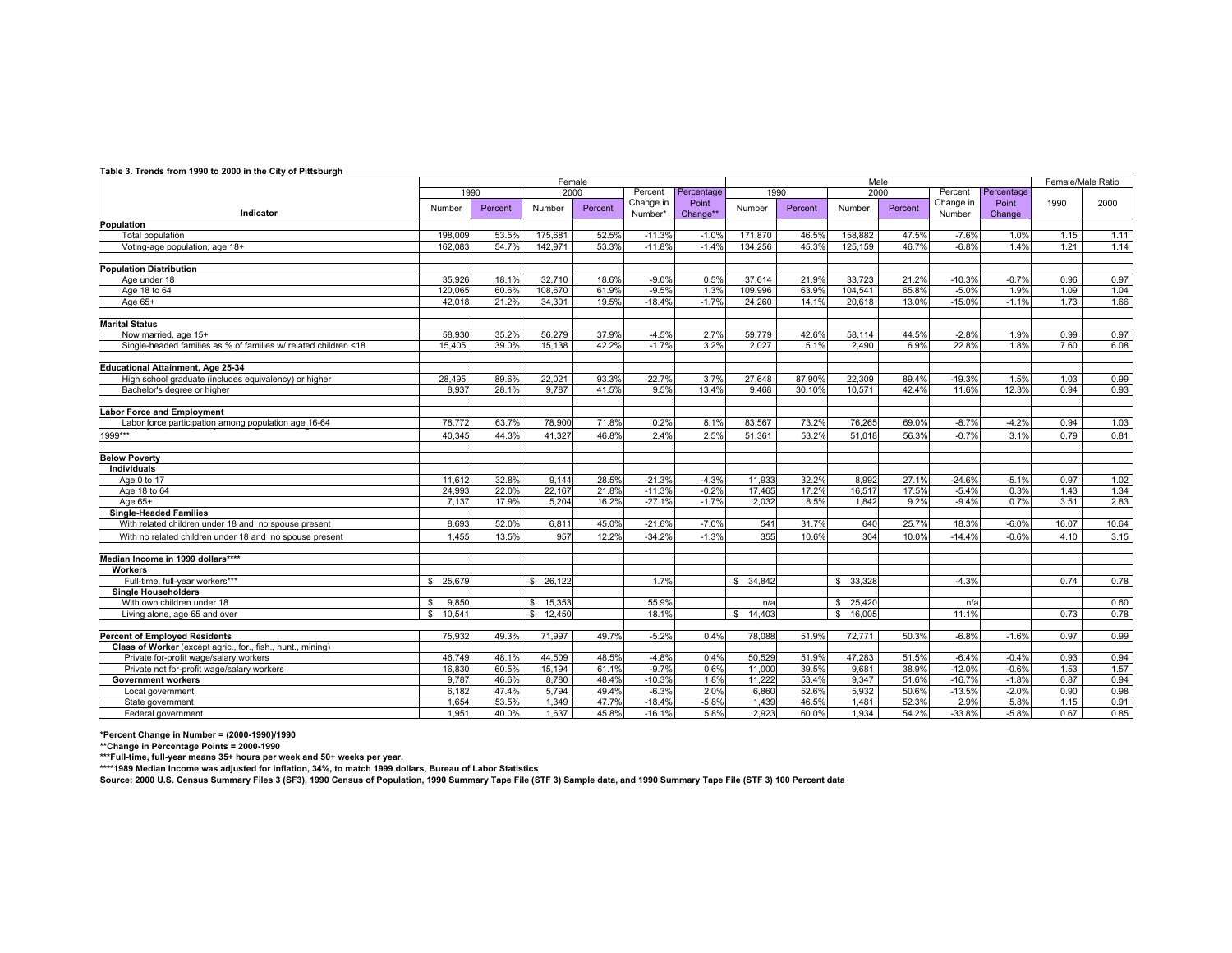| Table 4. Population age 25-34 with a bachelor's degree or higher, 2000 Census |  |  |
|-------------------------------------------------------------------------------|--|--|
|-------------------------------------------------------------------------------|--|--|

|              |           | Female    |          |               | <b>Male</b> |          |           | <b>Total</b> |          |
|--------------|-----------|-----------|----------|---------------|-------------|----------|-----------|--------------|----------|
| <b>Place</b> | 1990      | 2000      | % change | 1990          | 2000        | % change | 1990      | 2000         | % change |
| Pgh City     | 8,937     | 9,787     | 9.5      | 9,468         | 10,571      | 11.6     | 18,405    | 20,358       | 10.6     |
| <b>PA</b>    | 217,412   | 240,172   | 10.5     | 216,047       | 210,459     | $-2.6$   | 433,459   | 450,631      | 4.0      |
| <b>US</b>    | 4,916,983 | 5,775,456 | 17.5     | .469<br>4,971 | 5,124,417   | ບ.       | 9,888,452 | 10,899,873   | 10.2     |

Source: 2000 U.S. Census Summary File 3 (SF3)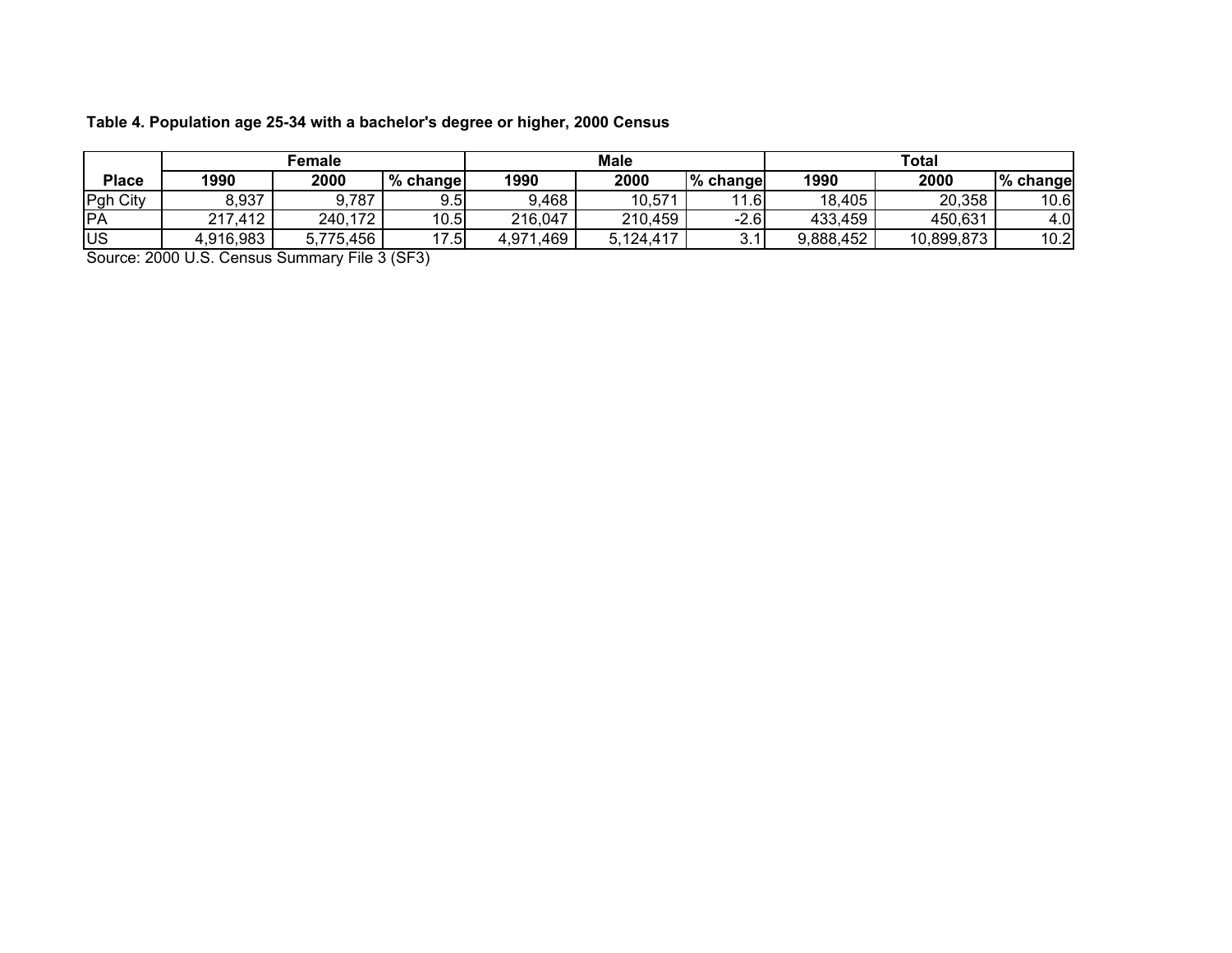# **WOMEN'S BENCHMARKS FOR ALLEGHENY COUNTY**

#### Ralph Bangs, Sara Lichtenwalter, Shannon Hughes, Christine Alex, Chris Shorter University Center for Social and Urban Research University of Pittsburgh April 2004

#### **INTRODUCTION**

The purpose of this report is to assess the socioeconomic status of the 675,000 women and girls who live in Allegheny County. Current conditions in the county are determined by comparing female conditions and female-male disparities in the 50 largest counties using social and economic indicators from the 2000 census. Male conditions are also compared among the 50 largest counties. A total of 50 counties are included in order to compare Allegheny County, which had the  $28<sup>th</sup>$  largest population in 2000, to a sizable number of other large counties. In addition, this report contains data and findings on changes in female and male conditions in Allegheny County from 1990 to 2000.

This report and similar reports for the city of Pittsburgh and the Pittsburgh MSA are available online at www.ucsur.pitt.edu (see publications). Data from the 2000 census and rankings for all 50 large counties are in a separate databook. The Maurice Falk Fund provided funding for the Women's Benchmarks Reports.

#### **FINDINGS ON FEMALE CONDITIONS IN 2000 (Tables 1-2)**

Our comparison of the 50 largest counties in the US shows that:

- **1. Allegheny County has high percentages of women in the general population and the voting-age population. In addition, a small percentage of the county's female population is under age 18 and age 18-64, and a high percentage is age 65 and over.** In 2000 Allegheny County had the:
	- Sixth highest percentage  $(52.6\%)$  of women in the general population
	- Sixth highest percentage (53.8%) of women in the voting age population
	- Fourth lowest percentage  $(20.3\%)$  of girls age 0-17 in the female population
	- Seventh lowest percentage (59.1%) of women age 18-64 in the female population
	- Third highest percentage  $(20.6\%)$  of women age 65 and over in the female population
- **2. Allegheny County has high rates of elderly women who were never married, elderly women living alone, and families with children that are headed by single women.** In 2000 Allegheny County had the:
	- Eighth highest percentage  $(6.9\%)$  of women age 65+ who were never married
	- Tenth highest percentage (39.3%) of elderly women who live alone
	- 19<sup>th</sup> highest percentage (25.5%) families with children headed by single women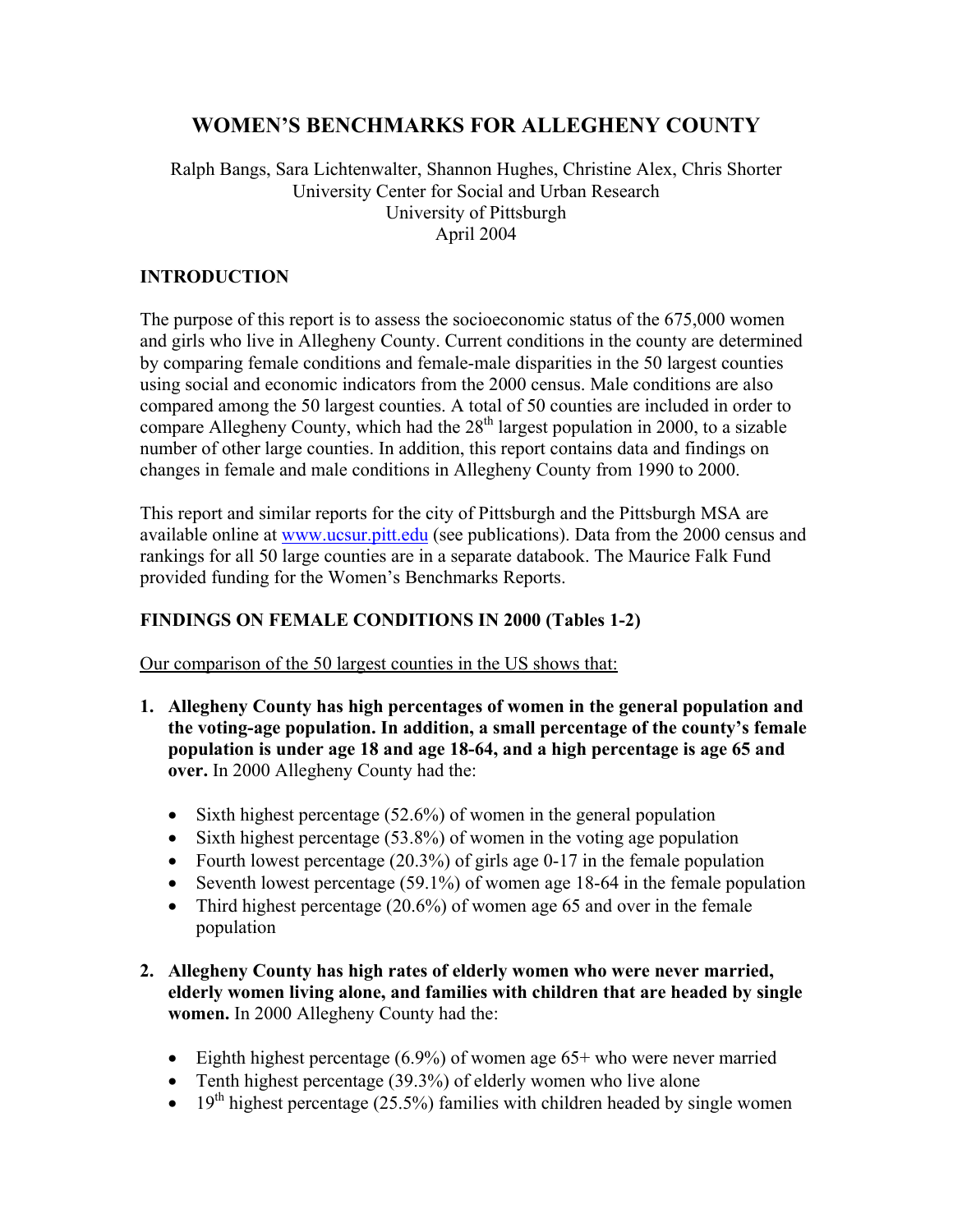- **3. Average percentages of women age 18-64 in Allegheny County are enrolled in undergraduate school and in graduate or professional school.** In 2000 the county had the:
	- 24<sup>th</sup> lowest percentage (8.7%) of women residents age 18-64 who were enrolled in undergraduate school
	- 16<sup>th</sup> highest percentage (2.6%) of women residents age 18-64 who were enrolled in graduate or professional school (the 50-county median was 2.4%)

#### **4. Allegheny County has high rates of women age 18-64 with high school, college, and graduate or professional degrees. The county has an above average rate for women age 25-34 with a bachelor's degree.** In 2000 Allegheny County had the:

- Highest rate (92.2%) of women age 18-64 who were high school graduates
- 17<sup>th</sup> highest rate (29%) of women age 18-64 who had a bachelor's degree or higher
- $16^{\text{th}}$  highest rate (10.2%) of women age 18-64 who had a graduate or professional degree
- 15<sup>th</sup> highest rate (41.2%) for bachelor degrees among women age 25-34
- **5. Women in Allegheny County have above average labor force participation and employment.** In 2000 Allegheny County had the:
	- 14<sup>th</sup> highest labor force participation rate (74.1%) among women age 25-59
	- 13<sup>th</sup> highest employment rate  $(71.2\%)$  among women age 25-59
- **6. Women workers in Allegheny County have low earnings.** In 1999 Allegheny County had the:
	- Eighth lowest median earnings (\$19,420) among women workers
	- Lowest median earnings (\$8,503) among part-time or part-year women workers
	- $\bullet$  11<sup>th</sup> lowest median earnings (\$27,492) among full-time, full-year women workers
	- $11<sup>th</sup>$  lowest percentage (44.2%) of full-time, full-year women workers who earn \$30,000 or more a year
- **7. Median incomes of women workers, single women with or without children, and women living alone in the county are among the lowest in the nation.** In 1999 Allegheny County had the:
	- $11<sup>th</sup>$  lowest median income (\$28,532) for full-time, full-year women workers
	- Eighth lowest median income (\$9,871) for part-time or part-year women workers
	- $\bullet$  14<sup>th</sup> lowest median income (\$35,088) for single women with no children age 0-17
	- Sixth lowest median income (\$18,749) for single women with children age 0-17
	- Fifth lowest median income (\$24,650) for women age 15-64 living alone
	- Fifth lowest median income (\$14,181) for women age 65 and over living alone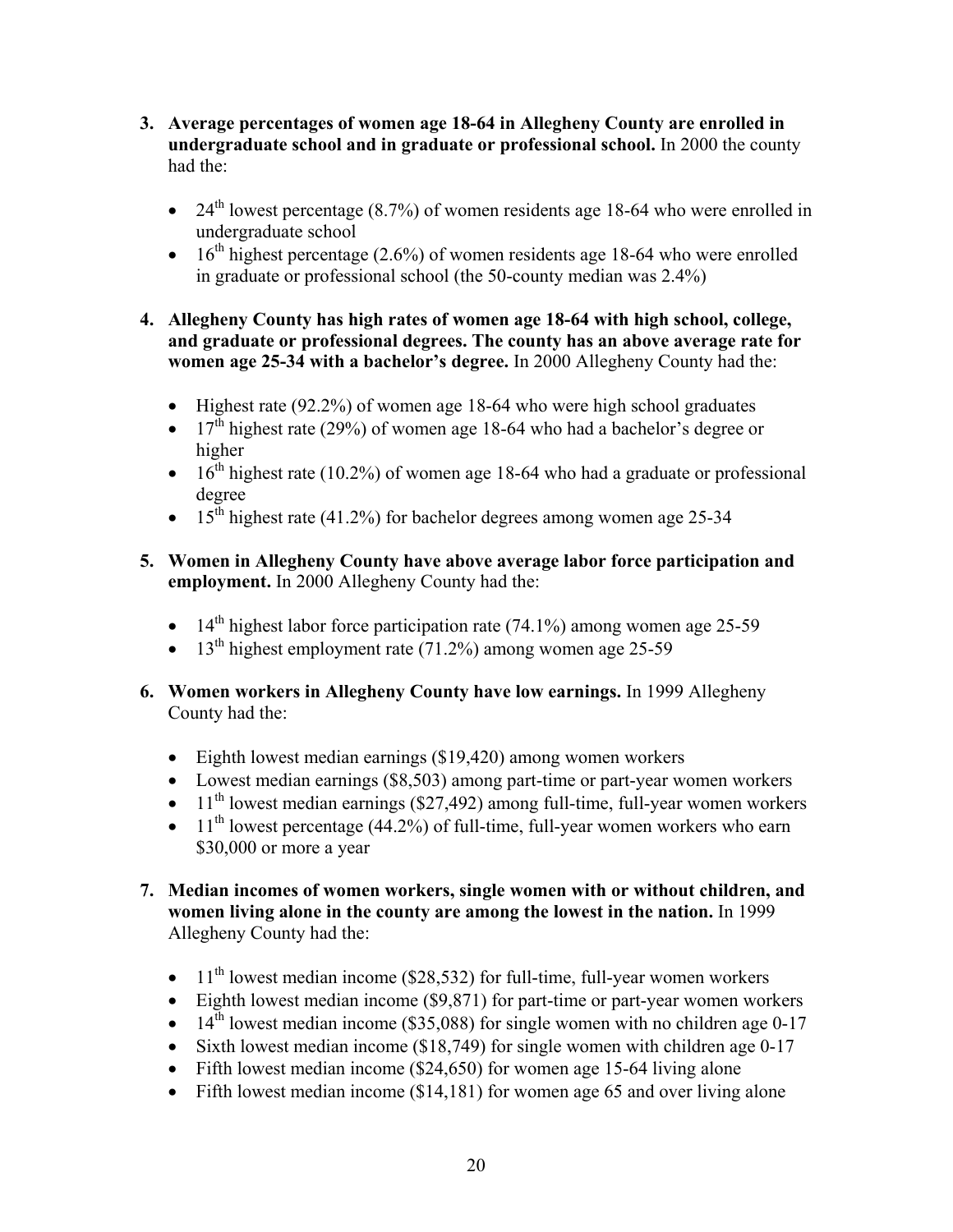- **8. Poverty rates for elderly women and single women with children in Allegheny County are above average.** In 1999 Allegheny County had the:
	- 16<sup>th</sup> highest poverty rate (11.2%) for women age 65 and over
	- Tenth highest poverty rate (37.2%) for female-headed families with related children under age 18 and no spouse present
- **9. Female-headed family households in Allegheny County have an above average homeownership rate.** In 1999 Allegheny County had the:
	- $16<sup>th</sup>$  highest homeownership rate (52.9%) for female-headed family households with no spouse present
- **10. Disabled rates for women and girls in Allegheny County are low, employment rates for disabled working age women are low, and poverty rates among disabled women and girls are high.** Allegheny County had the:
	- $12<sup>th</sup>$  lowest disability rate (14.9%) among women age 16-64 in 2000
	- $17<sup>th</sup>$  lowest employment rate (51.9%) among disabled women age 16-64 in 2000
	- 14<sup>th</sup> highest poverty rate (30.4%) among disabled girls age 5-15 in 1999
	- 12<sup>th</sup> highest poverty rate  $(23.2\%)$  among disabled women age 16-64 in 1999
	- 12<sup>th</sup> highest poverty rate (15.2%) among disabled women age 65 and over in 1999
- **11. Women in the county, compared to women in other large counties, have a high share of total employed residents and workers in food preparation and serving, businesses, office and administrative support occupations, and personal care and service occupations.** In 2000 the county had the:
	- 16<sup>th</sup> highest rate (48.1%) for women's share of total employed residents
	- Seventh highest rate (56.8%) for women's share of employed residents in food preparation and serving
	- Eighth highest rate (46.0%) for women's share of employed residents in forprofits
	- $13<sup>th</sup>$  highest rate (75.0%) for women's share of employed residents in office and administrative support occupations
	- 14<sup>th</sup> highest rate (79.2%) for women's share of employed residents in personal care and service occupations
- **12. Women in the county have low rates of employment in education, state and local government, manufacturing, and architecture and engineering.** In 2000 the county had the:
	- Second lowest rate (63.3%) for women's share of employed residents in educational services and second lowest rate (68.1%) in education, training, and library occupations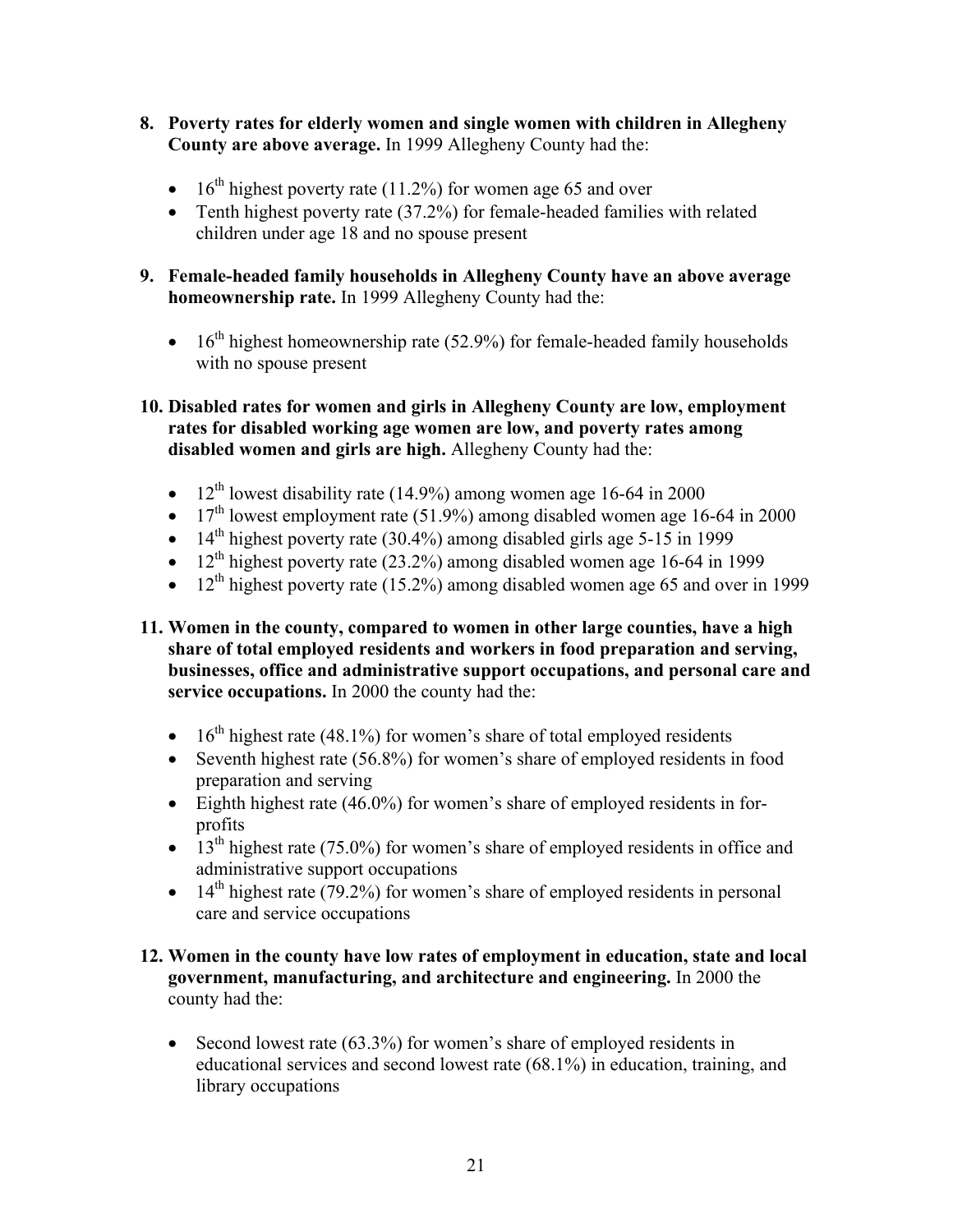- Second lowest rate (49%) for women's share of employed residents in state government and fifth lowest rate (51.4%) in local government
- Second lowest rate (25.2%) for women's share of employed residents in manufacturing
- Third lowest rate (10.8%) for women's share of employed residents in architecture and engineering
- **13. Compared to women's share (48.1%) of all employed residents in the county, women are most overrepresented in healthcare support and personal care services and in office and administrative support occupations.** In 2000 Allegheny County women residents held:
	- 85.6% of healthcare support jobs
	- 79.2% of personal care jobs
	- 75.0% of office and administrative support jobs
- **14. Compared to women's share (48.1%) of all employed residents in the county, women are most underrepresented in construction trades, installationmaintenance-repair occupations, firefighting and law enforcement, architecture and engineering, and transportation occupations.** In 2000 Allegheny County women residents held:
	- 2.3% of construction trades jobs
	- 4.6% of installation, maintenance and repair jobs
	- 10.6% of firefighting and law enforcement jobs
	- 10.8% of architecture and engineering jobs
	- 12.3% of transportation and materials moving jobs

## **FINDINGS ON MALE CONDITIONS IN 2000 (Tables 1-2)**

Our comparison of male conditions in the 50 largest counties in the US shows that:

- Allegheny County has a low percentage of males in the total population (47.4%, rank =  $6<sup>th</sup>$  lowest) and in the voting age population (46.2%, rank =  $7<sup>th</sup>$  lowest).
- A high percentage of males in Allegheny County is over age 65 (14.7%, rank  $=$  $3<sup>rd</sup>$  highest), and a small percentage is under age 18 (23.7%, rank =  $5<sup>th</sup>$  lowest).
- Allegheny County has a high rate of elderly men who live alone (19.1%, rank  $=$  $12<sup>th</sup>$  highest).
- Allegheny County has a low rate of families with children that are headed by single men  $(5.5\%$ , rank =  $13<sup>th</sup>$  lowest).
- Allegheny County has unusually high rates of male residents age 18-64 enrolled in undergraduate (8.5%, rank =  $14<sup>th</sup>$  highest) and in graduate or professional school (2.7%, rank =  $9<sup>th</sup>$  highest). The county also has high rates of men age 25-34 with a bachelor's degree (40.7%, rank =  $13<sup>th</sup>$  highest) and men age 18-64 with a graduate or professional degree (12.3%, rank =  $16<sup>th</sup>$  highest).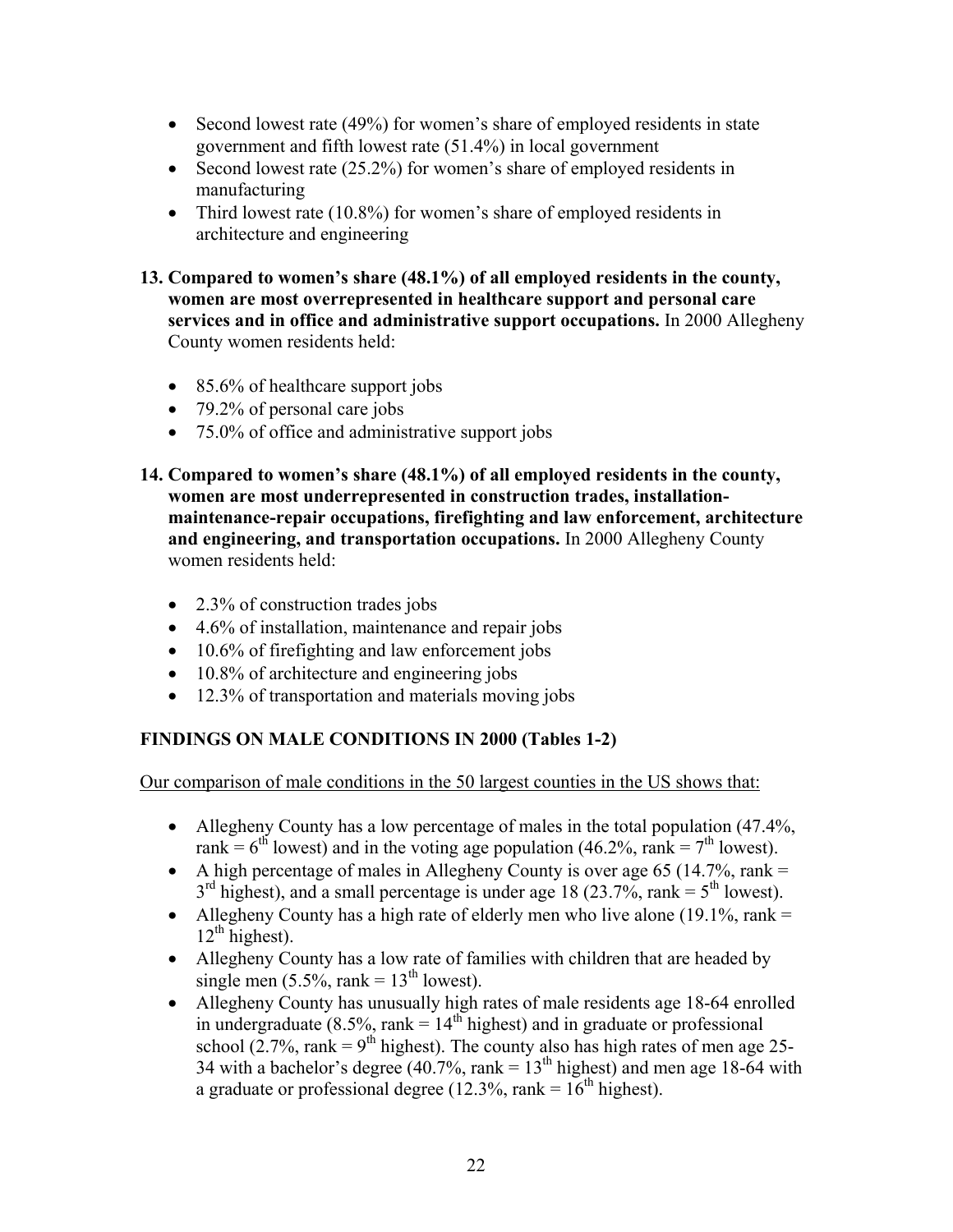- Men age 25-59 in Allegheny County have above average rates of labor force participation (87%, rank =  $18<sup>th</sup>$  highest) and employment (83.1%, rank =  $20<sup>th</sup>$ highest).
- Male workers in Allegheny County have average median earnings (\$30,346, rank  $= 25<sup>th</sup>$  lowest).
- Men age 18-64 in the county have an average poverty rate  $(8.8\%$ , rank =  $24<sup>th</sup>$ lowest).
- Men age 15-64 in family households with no spouse present in the county have a high homeownership rate (60.6%, rank =  $5<sup>th</sup>$  highest).
- Disabled boys age 5-15 in the county have a high poverty rate (28%, rank =  $15<sup>th</sup>$ ) highest).

Compared to men's share (51.9%) of all employed county residents, we find that:

• Men are most overrepresented in Allegheny County in construction trades (97.7%) of employed residents), installation-maintenance-repair occupations (95.4%), firefighting and law enforcement (89.4%), architecture and engineering (89.2%), and transportation occupations (87.7%). Men are most underrepresented in healthcare support (14.4%) and personal care services (20.8%) and in office and administrative support occupations (25%).

## **FINDINGS ON FEMALE-MALE DISPARITIES IN 2000 (Table 1)**

Our comparison of female and male conditions in Allegheny County shows that:

- The percentage of elderly women in the county who are married  $(34.5%)$  is about half the rate of elderly men (67.2%). This is most likely the result of the longer lifespan of women compared to that of men.
- The percentage of elderly women in the county living alone  $(39.3\%)$  is more than twice the percentage of elderly men living alone (19.1%).
- Single female-headed families represent 25.5% and single male-headed families represent 5.5% of all families with children in the county.
- Women and men age 18-64 in the county are enrolled in college and in graduate or professional school at about the same rates.
- Women age 18-24 in the county have higher high school attainment (86.7%) than do men (82.7%), and women and men age 25-34 have about the same bachelor's degree attainment. Women age 18-64 have lower graduate or professional degree attainment than men age 18-64 (10.2% vs. 12.3%).
- Full-time female workers earn 71% of the earnings of full-time male workers, and part-time female workers earn 83% of part-time male workers.

## **CHANGE IN CONDITIONS FROM 1990 TO 2000 (Tables 3-4)**

The largest changes in female conditions in the county in the past decade were: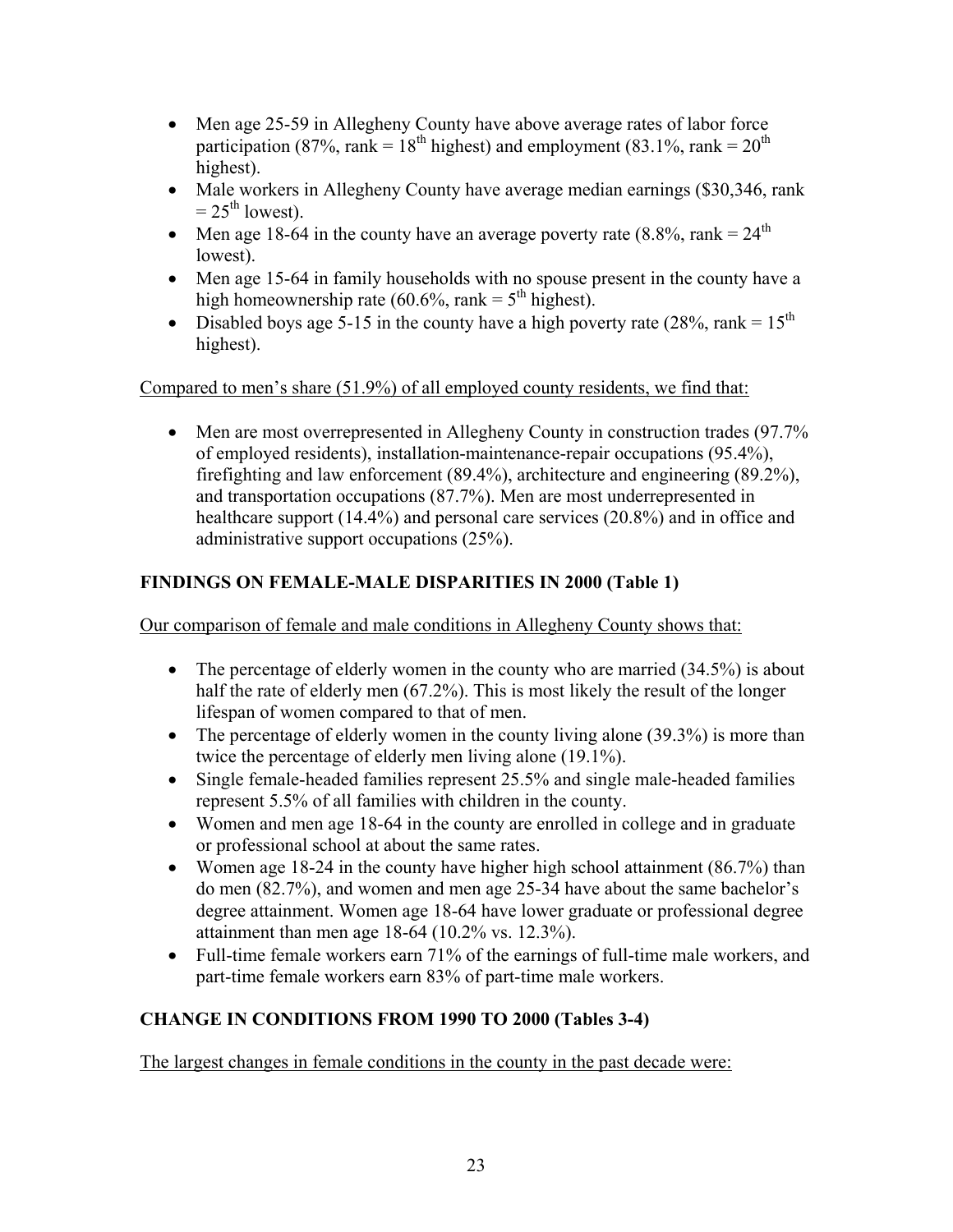- The real median income of single women with children under age 18 increased 41%, and the real median income of elderly women living alone increased 21%.
- The number of women and girls in poverty and single women with children under age 18 in poverty declined by 6-18%.
- The number of single women with children under age 18 increased 31% (9,000).
- The number of working-age (18-64) women living in the county decreased 7% (30,000) while the number of women residents employed full-time increased 9% (13,000).
- The number of women age 25-34 with a bachelor's degree or higher increased by 1% (450).

The largest changes in male conditions in the county in the past decade were:

- The number of single male-headed families with children increased by 106%  $(4,400)$ .
- Men employed in the federal government declined by  $16\%$  (1,600) and in local government declined by 9% (1,700).

## **IMPLICATIONS OF FINDINGS**

**Leadership** Women's large share of the county's adult population suggests that women should have a major role to play in the community, such as in politics, government, business, and nonprofits. To the extent that women are not well represented, reasons for lack of representation need to be studied and strategies for increasing women's representation need to be developed.

**Need for Services** The large number of women age 65 and over living alone and the large number of and increase in single female-headed families with children suggest that many more services for these groups are needed in this county than in most large counties of the US. The extent to which these needs are being met should be examined.

**Workforce Quality and Quantity** The high rates of working-age women and men in Allegheny County who are enrolled in college and the high rates of working-age women and men who already have high school and/or bachelor's degrees mean that the county has an attractive workforce for employers in many industries. Employers that value a highly educated workforce could be targeted for economic development efforts.

The increases from 1990 to 2000 among women in labor force participation and full-time employment helped to increase the size of the county's workforce. The increase from 1990 to 2000 in women residents age 25-34 with a bachelor's degree helped to increase the quality of the county's workforce.

**Wages** The low wages of full-time and part-time women and men workers in the county is a major problem for workers but is a locational advantage for employers. Slow job growth, lack of job opportunities, and surplus labor are likely to be causes of the low wages.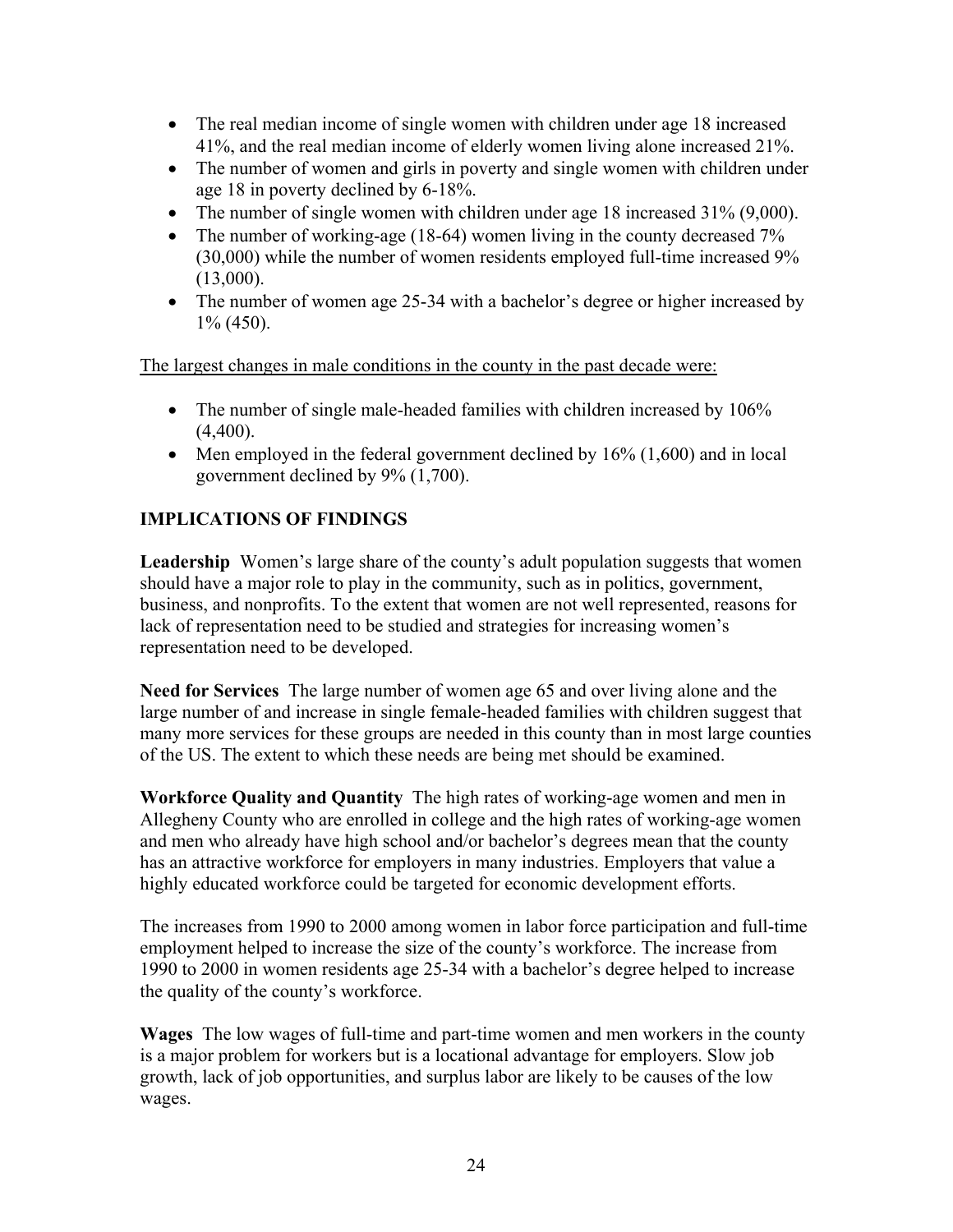**Employment** The continuing low employment rate of women in non-traditional occupations suggests that further effort needs to be made to identify and address employment barriers for women.

**Disability** Reasons and solutions need to be identified for the high poverty rates among disabled girls, working-age women, and elderly women and low employment among disabled women of working age.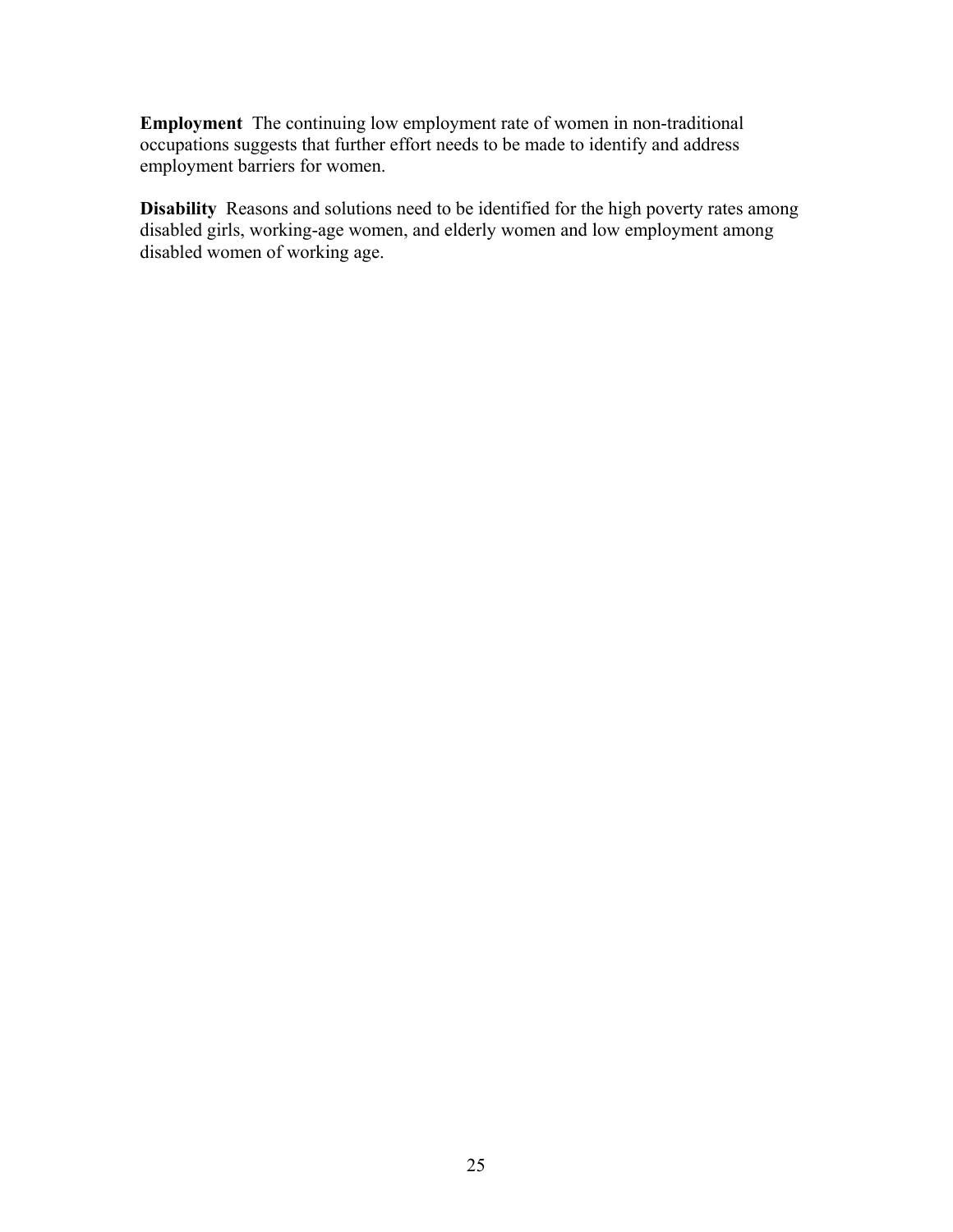|  | Table 1. Indicators and Rankings for Women and Men, Allegheny County, 2000 Census |  |
|--|-----------------------------------------------------------------------------------|--|
|--|-----------------------------------------------------------------------------------|--|

|                                                                          |                           | Female              |                                 |                              | Male                |                                 | <b>Female/Male Ratio</b>     |                     |                              |  |
|--------------------------------------------------------------------------|---------------------------|---------------------|---------------------------------|------------------------------|---------------------|---------------------------------|------------------------------|---------------------|------------------------------|--|
| Indicator                                                                | Allegheny<br>County Value | 50 County<br>Median | Allegheny<br>County<br>Ranking* | Allegheny<br>County<br>Value | 50 County<br>Median | Allegheny<br>County<br>Ranking* | Allegheny<br>County<br>Value | 50 County<br>Median | Allegheny<br>County Ranking* |  |
|                                                                          |                           |                     |                                 |                              |                     |                                 |                              |                     |                              |  |
| Population                                                               |                           |                     |                                 |                              |                     |                                 |                              |                     |                              |  |
| <b>Total Population</b>                                                  | 674,775                   | 703,621             | 28                              | 606,891                      | 629,977             | 28                              | 111.2%                       | 106.1%              | 6                            |  |
| Percent of Total Population                                              | 52.6%                     | 51.5%               | $6 \overline{}$                 | 47.4%                        | 48.6%               | 45                              | 1.11                         | 1.06                | 6                            |  |
| Percent of voting age population (Age 18+)                               | 53.8%                     | 52.4%               | $6 \mid$                        | 46.2%                        | 47.6%               | 44                              | 1.16                         | 1.11                | 6                            |  |
| <b>Population Distribution</b>                                           |                           |                     |                                 |                              |                     |                                 |                              |                     |                              |  |
| Under age 18                                                             | 20.3%                     | 24.3%               | 47                              | 23.7%                        | 27.0%               | 46                              | 0.85                         | 0.9                 | 47                           |  |
| Age 18 to 64                                                             | 59.1%                     | 61.7%               | 44                              | 61.6%                        | 62.7%               | 34                              | 0.96                         | 0.98                | 49                           |  |
| Age 65+                                                                  | 20.6%                     | 13.3%               | $\overline{3}$                  | 14.7%                        | 9.6%                | 3                               | 1.41                         | 1.4                 | 23                           |  |
| <b>Marital Status</b>                                                    |                           |                     |                                 |                              |                     |                                 |                              |                     |                              |  |
| Now married, age 15+                                                     | 49.9%                     | 52.9%               | 39                              | 56.9%                        | 56.6%               | 24                              | 0.88                         | 0.92                | 46                           |  |
| Now married, spouse present, age 15 to 64                                | 48.5%                     | 49.4%               | 30                              | 48.8%                        | 47.8%               | 21                              | 0.99                         | 1.02                | 37                           |  |
| Now married, spouse present, age 65+                                     | 34.5%                     | 36.7%               | 35                              | 67.2%                        | 68.9%               | 34                              | 0.51                         | 0.52                | 35                           |  |
| Never married, age 15 to 64                                              | 32.9%                     | 29.6%               | 17                              | 37.8%                        | 36.3%               | 22                              | 0.87                         | 0.83                | 13                           |  |
| Never married, age 65+                                                   | 6.9%                      | 4.4%                | 8                               | 6.5%                         | 4.3%                | 9                               | 1.06                         |                     | 21                           |  |
| <b>Households &amp; Families</b>                                         |                           |                     |                                 |                              |                     |                                 |                              |                     |                              |  |
| Householder age 65+, Living Alone                                        | 39.3%                     | 34.4%               | 10                              | 19.1%                        | 16.1%               | 12                              | 2.05                         | 2.1                 | 29                           |  |
| Single-headed families as % of all families w/ related children under 18 | 25.5%                     | 23.1%               | 19                              | 5.5%                         | 6.7%                | 38                              | 4.61                         | 3.58                | $\overline{11}$              |  |
| <b>Education Enrollment Age 18-64</b>                                    |                           |                     |                                 |                              |                     |                                 |                              |                     |                              |  |
| College undergraduate                                                    | 8.7%                      | 8.9%                | 27                              | 8.5%                         | 7.6%                | 14                              | 1.03                         | 1.16                | 48                           |  |
| Graduate or Professional School                                          | 2.6%                      | 2.4%                | 16                              | 2.7%                         | 2.0%                | 9                               | 0.96                         | 1.13                | 46                           |  |
| Enrolled in Undergraduate, Graduate, or Prof. School                     | 11.3%                     | 11.2%               | 23                              | 11.2%                        | 9.8%                | 12                              | 1.01                         | 1.15                | 48                           |  |
| Educational Attainment Age 18 to 64                                      |                           |                     |                                 |                              |                     |                                 |                              |                     |                              |  |
| Less than High School Diploma                                            | 7.8%                      | 15.7%               | 50                              | 9.5%                         | 17.6%               | 50                              | 0.82                         | 0.86                | 40                           |  |
| High school graduate (includes equivalency) or higher                    | 92.2%                     | 84.3%               |                                 | 90.5%                        | 82.5%               |                                 | 1.02                         | 1.03                | 40                           |  |
| Bachelor's Degree or Higher                                              | 29.0%                     | 25.4%               | 17                              | 32.2%                        | 26.2%               | 17                              | 0.90                         | 0.95                | 45                           |  |
| Graduate or Professional Degree                                          | 10.2%                     | 8.2%                | 16                              | 12.3%                        | 9.5%                | 16                              | 0.83                         | 0.84                | $\overline{27}$              |  |
| <b>Educational Attainment by Age</b>                                     |                           |                     |                                 |                              |                     |                                 |                              |                     |                              |  |
| Age 18 to 24                                                             |                           |                     |                                 |                              |                     |                                 |                              |                     |                              |  |
| Less Than a High School Degree                                           | 13.3%                     | 22.1%               | 48                              | 17.3%                        | 30.0%               | 48                              | 0.77                         | 0.76                | 22                           |  |
| High school graduate (includes equivalency) or higher                    | 86.7%                     | 78.0%               | 3                               | 82.7%                        | 70.0%               | 3                               | 1.05                         | 1.09                | 47                           |  |
| Bachelor's Degree or more                                                | 15.5%                     | 11.5%               | 12                              | 12.7%                        | 8.3%                | 10                              | 1.22                         | 1.43                | 49                           |  |
| Age 25 to 34                                                             |                           |                     |                                 |                              |                     |                                 |                              |                     |                              |  |
| Less Than a High School Degree                                           | 5.2%                      | 13.5%               | 50                              | 7.0%                         | 17.5%               | 50                              | 0.74                         | 0.81                | 42                           |  |
| High school graduate (includes equivalency) or higher                    | 94.8%                     | 86.6%               | $\vert$                         | 93.0%                        | 82.5%               | $\overline{1}$                  | 1.02                         | 1.04                | 41                           |  |
| Bachelor's Degree or more                                                | 41.2%                     | 31.5%               | 15                              | 40.7%                        | 27.8%               | 13                              | 1.01                         | 1.10                | 47                           |  |
| Age 35 to 44                                                             |                           |                     |                                 |                              |                     |                                 |                              |                     |                              |  |
| Less Than a High School Degree                                           | 5.3%                      | 12.7%               | 50                              | 7.0%                         | 15.1%               | 50                              | 0.75                         | 0.84                | 45                           |  |
| High school graduate (includes equivalency) or higher                    | 94.7%                     | 87.3%               | $\mathbf{1}$                    | 93.0%                        | 84.9%               | $\mathbf{1}$                    | 1.02                         | 1.02                | 35                           |  |
| Bachelor's Degree or more                                                | 31.4%                     | 27.5%               | 18                              | 33.5%                        | 28.9%               | 19                              | 0.94                         | 0.97                | 37                           |  |
| Age 45 to 64                                                             |                           |                     |                                 |                              |                     |                                 |                              |                     |                              |  |
| Less Than a High School Degree                                           | 9.0%                      | 15.3%               | 43                              | 9.6%                         | 14.6%               | 41                              | 0.93                         | 1.01                | 46                           |  |
| High school graduate (includes equivalency) or higher                    | 91.0%                     | 84.8%               | 8                               | 90.4%                        | 85.4%               | $\overline{10}$                 | 1.01                         | 1.00                | $\overline{11}$              |  |
| Bachelor's Degree or more                                                | 25.9%                     | 26.1%               | 27                              | 34.3%                        | 34.0%               | 23                              | 0.75                         | 0.78                | 35                           |  |

**Source: 2000 U.S. Census Summary Files 3 (SF3) \* Allegheny County's ranking among the 50 largest U.S. counties; 1=highest and 50=lowest**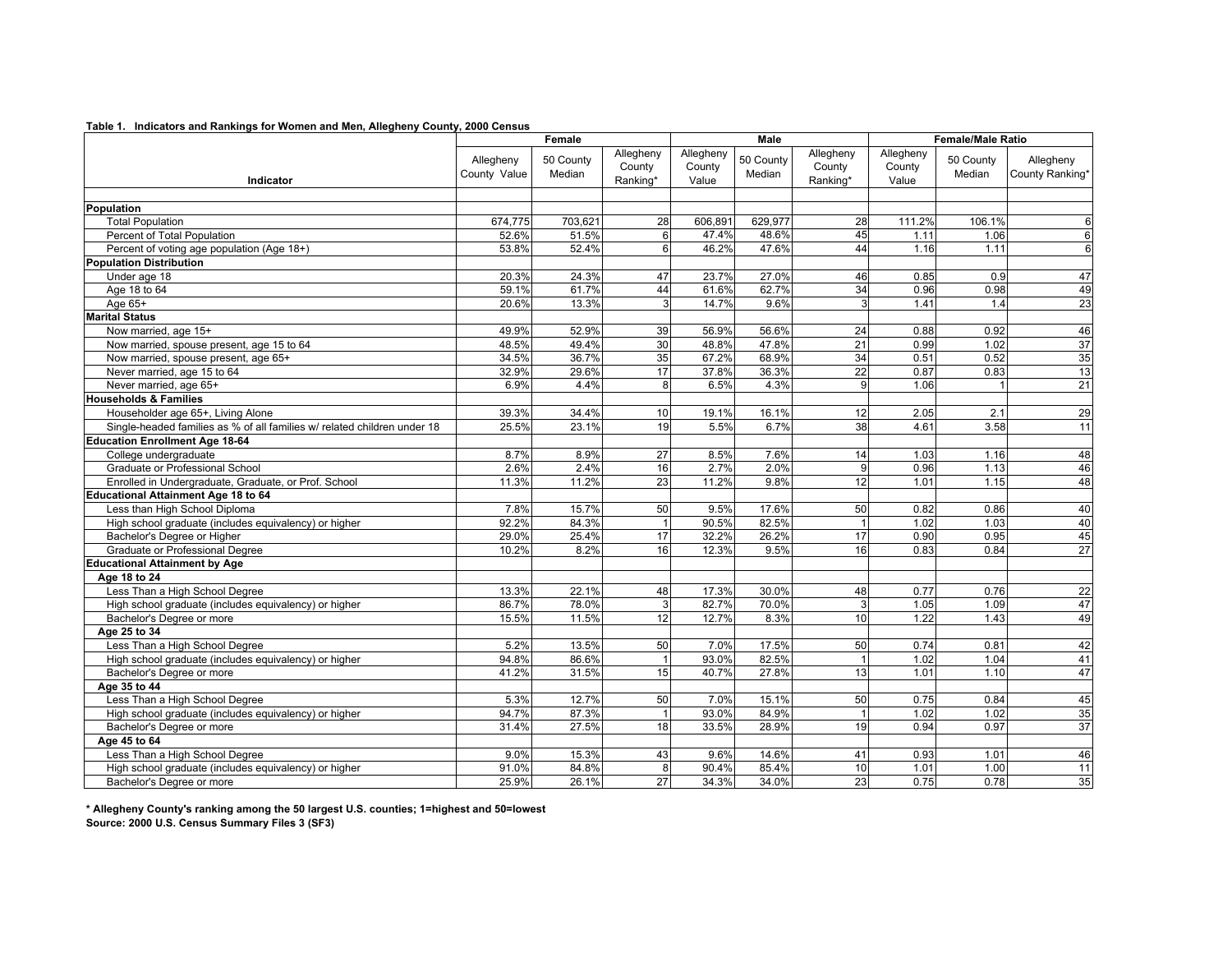|  |  |  | Table 1 continued. Indicators and Rankings for Women and Men, Allegheny County 2000 Census |  |  |
|--|--|--|--------------------------------------------------------------------------------------------|--|--|
|--|--|--|--------------------------------------------------------------------------------------------|--|--|

|                                                                             |                              | Female              |                                 |                              | Male                |                                 | <b>Female/Male Ratio</b>     |                     |                                 |  |
|-----------------------------------------------------------------------------|------------------------------|---------------------|---------------------------------|------------------------------|---------------------|---------------------------------|------------------------------|---------------------|---------------------------------|--|
| Indicator                                                                   | Allegheny<br>County<br>Value | 50 County<br>Median | Allegheny<br>County<br>Ranking* | Allegheny<br>County<br>Value | 50 County<br>Median | Allegheny<br>County<br>Ranking* | Allegheny<br>County<br>Value | 50 County<br>Median | Allegheny<br>County<br>Ranking* |  |
| <b>Labor Force and Employment</b>                                           |                              |                     |                                 |                              |                     |                                 |                              |                     |                                 |  |
| Labor force participation, age 25-59                                        | 74.1%                        | 71.9%               | 14                              | 87.0%                        | 85.3%               | 18                              | 0.85                         | 0.85                | 24                              |  |
| Percent employed for working-age population, age 25-59                      | 71.2%                        | 69.0%               | 13                              | 83.1%                        | 81.9%               | 20                              | 0.86                         | 0.86                | 25                              |  |
| % employed full-time, full-year among residents age 16+ who worked in 1999* | 51.7%                        | 51.9%               | 28                              | 66.6%                        | 66.1%               | 21                              | 0.78                         | 0.79                | 31                              |  |
|                                                                             |                              |                     |                                 |                              |                     |                                 |                              |                     |                                 |  |
| Earnings                                                                    |                              |                     |                                 |                              |                     |                                 |                              |                     |                                 |  |
| Median earnings                                                             | \$                           | 19,420 \$21,696     | 43                              | \$<br>30,346                 | \$ 30,372           | 26                              | 64.0%                        | 70.0%               | 38                              |  |
| Median earnings for part-time or part-year workers**                        | \$                           | 8,503 \$ 10,853     | 50                              | 10,258<br>$\mathbb{S}$       | \$13,385            | 49                              | 82.9%                        | 81.6%               | 21                              |  |
| Median earnings for full-time, full-year workers**                          | $\mathbb{S}$<br>27,492       | \$ 29,698           | 40                              | $\mathbb{S}$<br>38,804       | \$ 38,562           | 23                              | 70.8%                        | 76.0%               | 42                              |  |
| Full-time, full-year workers earning \$30,000 or more**                     | 44.2%                        | 49.3%               | 40                              | 66.2%                        | 66.5%               | 26                              | 0.67                         | 0.77                | 44                              |  |
| <b>Median Income</b>                                                        |                              |                     |                                 |                              |                     |                                 |                              |                     |                                 |  |
| Workers                                                                     |                              |                     |                                 |                              |                     |                                 |                              |                     |                                 |  |
| Full-time, full-year workers**                                              | \$                           | 28,532 \$ 30,515    | 40                              | \$                           | 40,118 \$39,867     | 23                              | 71.1%                        | 76.4%               | 39                              |  |
| Other than full-time, full-year workers**                                   | \$<br>9,871                  | \$11,111            | 43                              | $\$$<br>15,603               | \$16,241            | 30                              | 63.3%                        | 66.8%               | 38                              |  |
| <b>Single Householders</b>                                                  |                              |                     |                                 |                              |                     |                                 |                              |                     |                                 |  |
| With no children under 18                                                   | \$<br>35,088                 | \$ 38,576           | 37                              | \$<br>41,746                 | \$43,974            | 35                              | 84.1%                        | 88.3%               | 38                              |  |
| With own children under 18                                                  | \$                           | 18,749 \$23,240     | 45                              | \$<br>30,822                 | \$ 31,830           | 28                              | 60.8%                        | 73.2%               | 46                              |  |
| Living alone age 15 to 64                                                   | \$                           | 24,650 \$29,482     | 46                              | \$<br>28,054                 | \$ 31,725           | 42                              | 87.9%                        | 89.3%               | 33                              |  |
| Living alone age 65 and over                                                | \$                           | 14,181 \$ 16,404    | 46                              | \$                           | 18,605 \$20,495     | 43                              | 76.2%                        | 77.2%               | 32                              |  |
| <b>Below Poverty</b>                                                        |                              |                     |                                 |                              |                     |                                 |                              |                     |                                 |  |
| Individuals                                                                 |                              |                     |                                 |                              |                     |                                 |                              |                     |                                 |  |
| Age 0 to 17                                                                 | 15.6%                        | 15.8%               | 26                              | 14.9%                        | 15.2%               | 26                              | 1.04                         | 1.01                | 8                               |  |
| Age 18 to 64                                                                | 11.8%                        | 11.8%               | 24                              | 8.8%                         | 9.0%                | 27                              | 1.34                         | 1.28                | 11                              |  |
| Age 65+                                                                     | 11.2%                        | 9.6%                | 16                              | 5.7%                         | 5.7%                | 26                              | 1.98                         | 1.66                | $\overline{4}$                  |  |
| <b>Single-headed Families</b>                                               |                              |                     |                                 |                              |                     |                                 |                              |                     |                                 |  |
| With related children under 18 and no spouse present                        | 37.2%                        | 28.8%               | 10                              | 17.4%                        | 16.2%               | 21                              | 2.14                         | 1.83                | 9                               |  |
| With no related children under 18 and no spouse present                     | 7.5%                         | 7.5%                | 26                              | 5.9%                         | 6.5%                | 31                              | 1.27                         | 1.13                | 10                              |  |
| Homeownership                                                               |                              |                     |                                 |                              |                     |                                 |                              |                     |                                 |  |
| <b>All Ages</b>                                                             |                              |                     |                                 |                              |                     |                                 |                              |                     |                                 |  |
| Family households, no spouse present                                        | 52.9%                        | 48.3%               | 16                              | 65.4%                        | 52.7%               | 5                               | 0.81                         | 0.93                | 44                              |  |
| Non-family householder, living alone                                        | 52.4%                        | 52.1%               | 24                              | 45.2%                        | 42.3%               | 19                              | 1.16                         | 1.25                | 43                              |  |
| <b>Specific Age Groups</b>                                                  |                              |                     |                                 |                              |                     |                                 |                              |                     |                                 |  |
| Age 15 to 64 family households, no spouse present                           | 44.8%                        | 42.6%               | 22                              | 60.6%                        | 48.7%               | 5                               | 0.74                         | 0.90                | 44                              |  |
| Age 65+ family household, no spouse present                                 | 81.8%                        | 79.9%               | 19                              | 84.4%                        | 80.2%               | 10                              | 0.97                         | 0.99                | 38                              |  |
| Age 15 to 64 non-family household living alone                              | 44.0%                        | 44.3%               | 27                              | 39.2%                        | 37.6%               | 20                              | 1.12                         | 1.2                 | 43                              |  |
| Age 65+ non-family household living alone                                   | 60.3%                        | 63.9%               | 33                              | 63.0%                        | 62.7%               | 23                              | 0.96                         | 1.03                | 44                              |  |
| <b>Disability Status (Non-Institutionalized)</b>                            |                              |                     |                                 |                              |                     |                                 |                              |                     |                                 |  |
| <b>Presence by Ages</b>                                                     |                              |                     |                                 |                              |                     |                                 |                              |                     |                                 |  |
| Age 5 to 15                                                                 | 3.8%                         | 3.9%                | 31                              | 6.3%                         | 6.6%                | 31                              | 0.60                         | 0.60                | 25                              |  |
| Age 16 to 64                                                                | 14.9%                        | 17.7%               | 39                              | 15.6%                        | 19.0%               | 42                              | 0.96                         | 0.91                | 9                               |  |
| Age 65+                                                                     | 40.0%                        | 41.8%               | 34                              | 36.7%                        | 39.1%               | 35                              | 1.09                         | 1.11                | 29                              |  |
| Employment                                                                  |                              |                     |                                 |                              |                     |                                 |                              |                     |                                 |  |
| Among those w/ a disability ages 16 to 64                                   | 51.9%                        | 54.1%               | 34                              | 58.1%                        | 63.2%               | 37                              | 0.89                         | 0.87                | 12                              |  |
| Poverty Rate by Ages                                                        |                              |                     |                                 |                              |                     |                                 |                              |                     |                                 |  |
| 5 to 15 with a disability                                                   | 30.4%                        | 24.4%               | 14                              | 28.0%                        | 21.6%               | 15                              | 1.09                         | 1.09                | 26                              |  |
| 5 to 15 without a disability                                                | 14.7%                        | 14.8%               | 27                              | 14.0%                        | 14.2%               | 26                              | 1.05                         | 1.02                | 13                              |  |
| 16 to 64 with a disability                                                  | 23.2%                        | 18.1%               | 12                              | 15.9%                        | 15.3%               | 21                              | 1.46                         | 1.25                | $\mathbf{1}$                    |  |
| 16 to 64 without a disability                                               | 9.8%                         | 10.2%               | 29                              | 7.5%                         | 7.8%                | 29                              | 1.30                         | 1.28                | 21                              |  |
| 65 and over with a disability                                               | 15.2%                        | 13.2%               | 12                              | 7.6%                         | 7.6%                | 24                              | 2.00                         | 1.64                | $\overline{4}$                  |  |
| 65 and over without a disability                                            | 8.5%                         | 7.3%                | 19                              | 4.5%                         | 4.5%                | 24                              | 1.88                         | 1.58                | 8                               |  |

**\* Allegheny County's ranking among the 50 largest U.S. counties; 1=highest and 50=lowest**

**\*\*Full-time, full-year means 35+ hours per week and 50+ weeks per year. Source: 2000 U.S. Census Summary Files 3 (SF3)**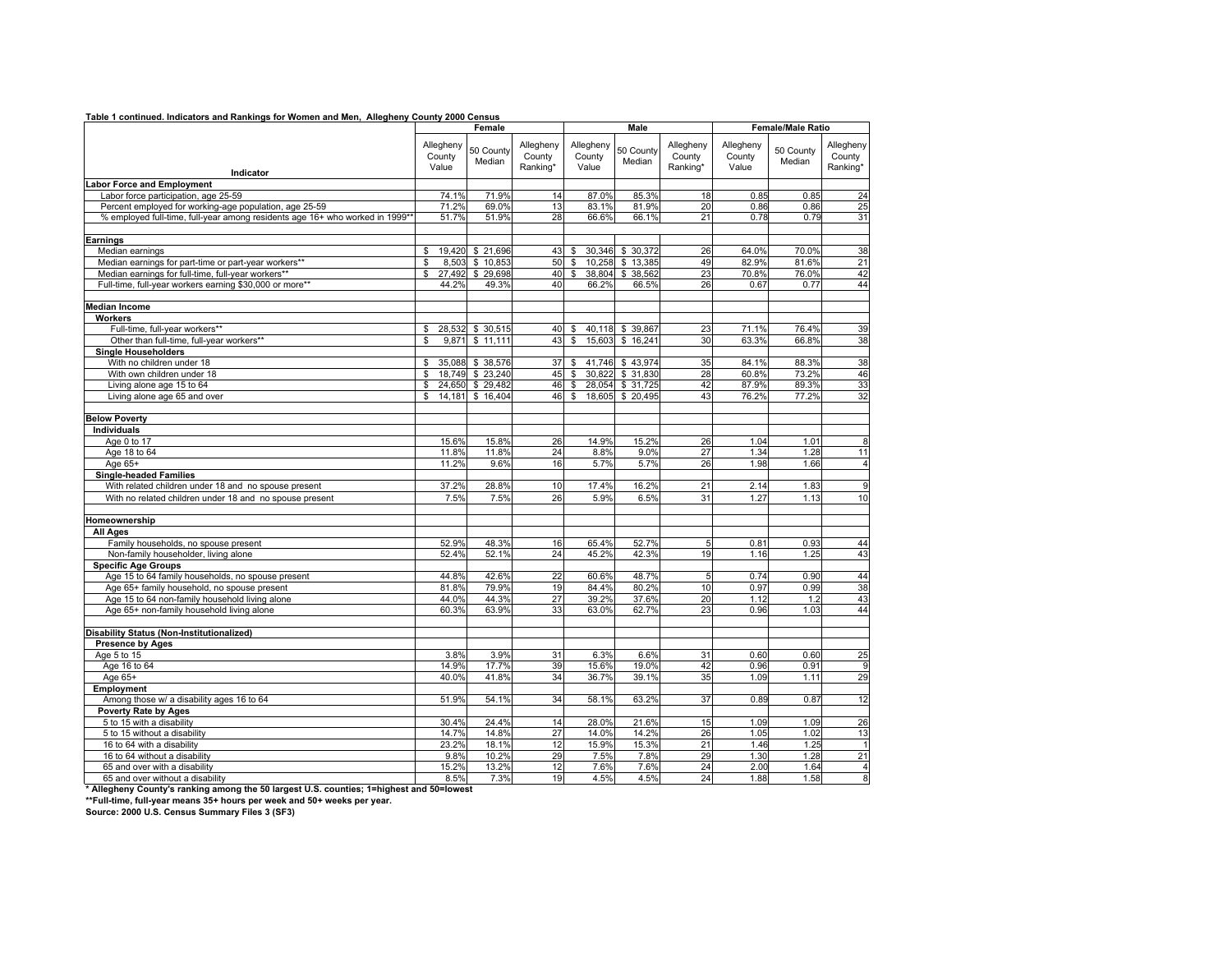|                                                             | Allegheny           | 50     | Allegheny       |
|-------------------------------------------------------------|---------------------|--------|-----------------|
|                                                             | County              | County | County          |
| Indicator                                                   | Value               | Median | Ranking*        |
| <b>Female Percent of Employed Residents</b>                 | 48.1%               | 46.9%  | 16              |
| Class of Worker (except agric., for., fish., hunt., mining) |                     |        |                 |
| Private For-Profit wage/salary worker                       | 46.0%               | 44.1%  | 8               |
| Private Not For-Profit wage/salary worker                   | 65.2%               | 66.2%  | 33              |
| <b>Government worker</b>                                    | 48.3%               | 55.7%  | 50              |
| <b>Local Government</b>                                     | 51.4%               | 57.9%  | 46              |
| <b>State Government</b>                                     | 49.0%               | 58.7%  | 49              |
| <b>Federal Government</b>                                   | $40.\overline{1\%}$ | 43.6%  | 40              |
| <b>Industry</b>                                             |                     |        |                 |
| <b>Construction Industries</b>                              | 10.0%               | 10.9%  | 34              |
| Manufacturing Industries                                    | 25.2%               | 32.5%  | 49              |
| <b>Public Administration</b>                                | 39.8%               | 44.7%  | 42              |
| Education, Health and Social Services                       | 70.2%               | 73.5%  | 47              |
| <b>Educational Services</b>                                 | 63.3%               | 69.2%  | 49              |
| Healthcare & Social Assistance                              | 74.6%               | 76.7%  | $\overline{39}$ |
|                                                             |                     |        |                 |
| <b>Non-Traditional Occupations</b>                          |                     |        |                 |
| <b>Construction Trade Workers</b>                           | 2.3%                | 2.8%   | 35              |
| Installation, Maintenance and Repair                        | 4.6%                | 5.5%   | 35              |
| Firefighting, prevention, & law enforcement                 | 10.6%               | 17.4%  | 44              |
| <b>Transportation and Materials Moving</b>                  | 12.3%               | 14.7%  | 44              |
| <b>Material Moving</b>                                      | 14.9%               | 20.3%  | 49              |
| Air Traffic Controller                                      | 6.2%                | 8.3%   | $\overline{32}$ |
| Motor Vehicle Operators                                     | 10.9%               | 10.9%  | 25              |
| Rail, Water, and Other Transportation                       | 8.6%                | 11.5%  | 41              |
| <b>Production Occupations</b>                               | 25.3%               | 32.6%  | 49              |
| Management, Professional and Related Occupations            | 48.9%               | 49.1%  | 28              |
| <b>Management Occupations</b>                               | 36.5%               | 38.3%  | 34              |
| Management--Business & Finance                              | 50.4%               | 52.8%  | 40              |
| <b>Computer and Mathematical</b>                            | 29.9%               | 29.1%  | 22              |
| Legal Occupations                                           | 42.4%               | 46.4%  | 36              |
| Architecture & Engineering                                  | 10.8%               | 13.5%  | 48              |
| Architecture, Surveyors, Cartographers, Engineers           | 10.0%               | 12.1%  | 42              |
| Drafting, Engineering & Mapping Techs                       | 12.9%               | 18.4%  | 47              |
|                                                             |                     |        |                 |
| <b>Traditional Female Occupations</b>                       |                     |        |                 |
| Professional and Related Occupations                        |                     |        |                 |
| Education, Training & Library Occupations                   | 68.1%               | 73.9%  | 49              |
| <b>Community and Social Services</b>                        | 61.3%               | 61.4%  | 29              |
| Healthcare Practitioners & technical occupations            | 71.1%               | 70.7%  | 22              |
| Service Occupations                                         |                     |        |                 |
| Personal Care and Service                                   | 79.2%               | 77.6%  | 14              |
| <b>Healthcare Support Service</b>                           | 85.6%               | 86.0%  | 30              |
| Food Preparation and Serving                                | 56.8%               | 49.5%  | 7               |
| Sales and Office Occupations                                |                     |        |                 |
| Office & Administrative Support                             | 75.0%               | 73.2%  | 13              |
|                                                             |                     |        |                 |
| <b>Other Low-Wage Occupations</b>                           |                     |        |                 |
| Farming, Fishing & Forestry                                 | 50.8%               | 28.6%  | $\overline{2}$  |
| Building & grounds cleaning & maintenance                   | 34.1%               | 37.5%  | 39              |

#### **Table 2. Employment of Women by Industry and Occupation, Allegheny County, 2000**

**\*Allegheny County's ranking among the 50 largest U.S.** 

**counties; 1=highest and 50=lowest**

**Source: 2000 U.S. Census Summary Files 3 (SF3)**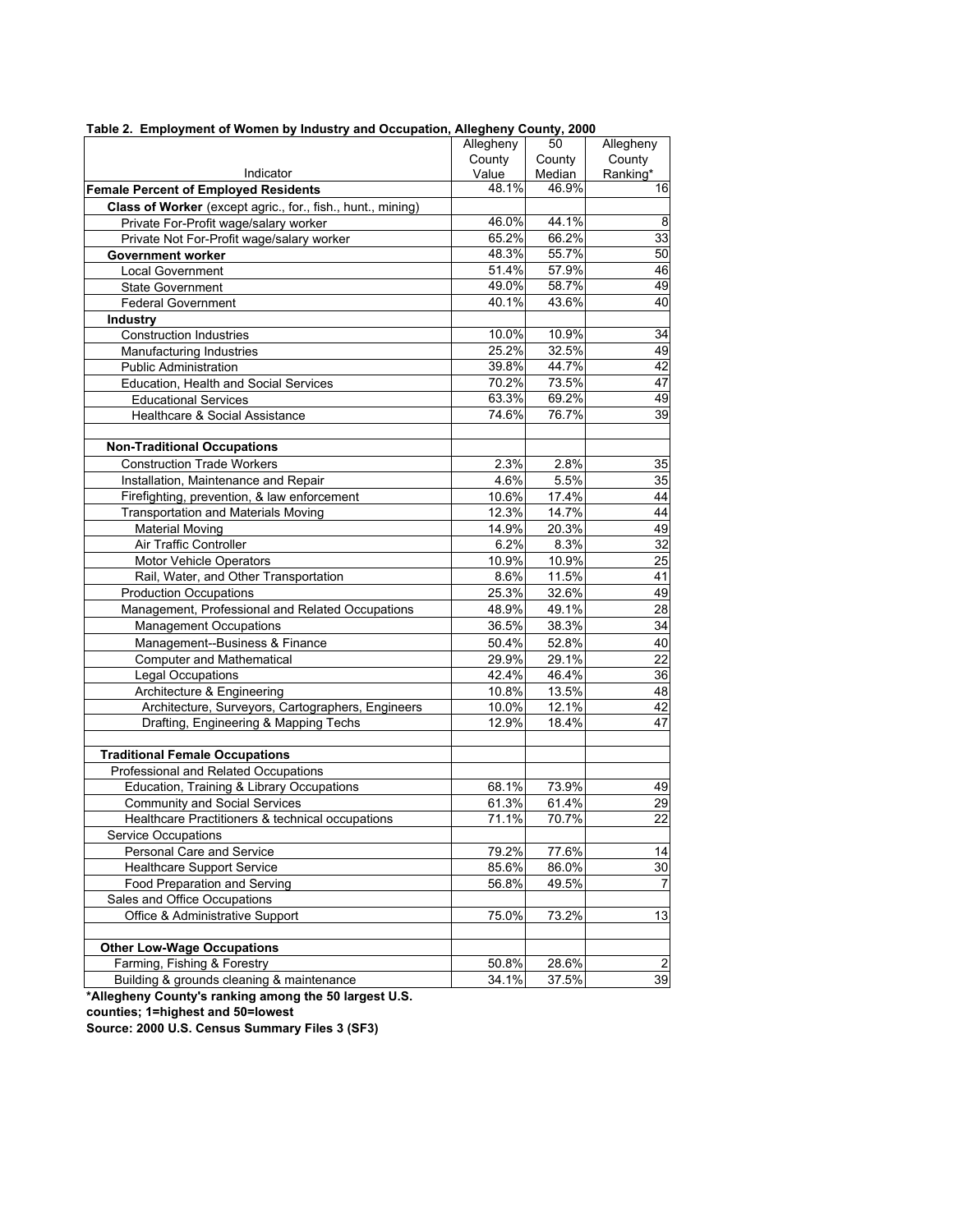| rable 3. Trends from 1990 to 2000 in Allegneny County                      |                        |         |           |         |                      |                        |           |         |           |         |                     |                      |       |                       |  |
|----------------------------------------------------------------------------|------------------------|---------|-----------|---------|----------------------|------------------------|-----------|---------|-----------|---------|---------------------|----------------------|-------|-----------------------|--|
|                                                                            |                        |         |           | Female  |                      |                        |           |         |           | Male    |                     |                      |       | Female/Male Disparity |  |
|                                                                            | 1990                   |         | 2000      |         | Percent              | Change in              |           | 1990    |           | 2000    | Percent             | Change in            |       |                       |  |
| Indicator                                                                  | Number                 | Percent | Number    | Percent | Change in<br>Number* | Percentage<br>Points** | Number    | Percent | Number    | Percent | Change in<br>Number | Percentage<br>Points | 1990  | 2000                  |  |
| Population                                                                 |                        |         |           |         |                      |                        |           |         |           |         |                     |                      |       |                       |  |
| <b>Total population</b>                                                    | 709.892                | 53.1%   | 674.775   | 52.6%   | $-4.9%$              | $-0.5%$                | 626.557   | 46.9%   | 606.891   | 47.4%   | $-3.1%$             | 0.5%                 | 1.13  | 1.11                  |  |
| Voting-age population, age 18+                                             | 571.857                | 54.3%   | 537.964   | 53.8%   | $-5.9%$              | $-0.5%$                | 482.049   | 45.7%   | 462.794   | 46.2%   | $-4.0%$             | 0.5%                 | 1.19  | 1.16                  |  |
| <b>Population Distribution</b>                                             |                        |         |           |         |                      |                        |           |         |           |         |                     |                      |       |                       |  |
| Age under 18                                                               | 138.035                | 19.4%   | 136,811   | 20.3%   | $-0.9%$              | 0.9%                   | 144.508   | 23.1%   | 144.097   | 23.7%   | $-0.3%$             | 0.6%                 | 0.96  | 0.95                  |  |
| Age 18 to 64                                                               | 428,498                | 60.4%   | 398,747   | 59.1%   | $-6.9%$              | $-1.3%$                | 392.903   | 62.7%   | 373,726   | 61.6%   | $-4.9%$             | $-1.1%$              | 1.09  | 1.07                  |  |
| Age 65+                                                                    | 143,359                | 20.2%   | 139,217   | 20.6%   | $-2.9%$              | 0.4%                   | 89.146    | 14.2%   | 89.068    | 14.7%   | $-0.1%$             | 0.5%                 | 1.61  | 1.56                  |  |
| <b>Marital Status</b>                                                      |                        |         |           |         |                      |                        |           |         |           |         |                     |                      |       |                       |  |
| Now married, age 15+                                                       | 284.391                | 47.9%   | 279.895   | 49.9%   | $-1.6%$              | 2.0%                   | 258.415   | 56.5%   | 277.110   | 56.9%   | 7.2%                | 0.4%                 | 1.10  | 1.01                  |  |
| Single-headed families as % of families w/ related children <18            | 29.836                 | 20.5%   | 39,065    | 25.5%   | 30.9%                | 5.0%                   | 4,119     | 2.8%    | 8.482     | 5.5%    | 105.9%              | 2.7%                 | 7.24  | 4.61                  |  |
| Educational Attainment, Age 25-34                                          |                        |         |           |         |                      |                        |           |         |           |         |                     |                      |       |                       |  |
| High school graduate (includes equivalency) or higher                      | 106,430                | 93.7%   | 77,139    | 94.8%   | $-27.5%$             | 1.1%                   | 96.239    | 89.10%  | 73,347    | 93.0%   | $-23.8%$            | 3.9%                 | 1.11  | 1.05                  |  |
| Bachelor's degree or higher                                                | 33.054                 | 29.1%   | 33,506    | 41.2%   | 1.4%                 | 12.1%                  | 35.644    | 6.90%   | 32,111    | 40.7%   | $-9.9%$             | 33.8%                | 0.93  | 1.04                  |  |
| <b>Labor Force and Employment</b>                                          |                        |         |           |         |                      |                        |           |         |           |         |                     |                      |       |                       |  |
| Labor force participation, age 16-64                                       | 289,233                | 65.2%   | 290.738   | 70.2%   | 0.5%                 | 5.0%                   | 334.578   | 81.9%   | 314.462   | 80.7%   | $-6.0%$             | $-1.2%$              | 0.86  | 0.92                  |  |
| Employed full-time, full-year among residents age 16+ who worked in 1999*' | 156.197                | 47.8%   | 169.670   | 51.7%   | 8.6%                 | 3.9%                   | 233,116   | 63.2%   | 233,256   | 66.6%   | 0.1%                | 3.4%                 | 0.67  | 0.73                  |  |
|                                                                            |                        |         |           |         |                      |                        |           |         |           |         |                     |                      |       |                       |  |
| <b>Below Poverty</b><br>Individuals                                        |                        |         |           |         |                      |                        |           |         |           |         |                     |                      |       |                       |  |
| Age 0 to 17                                                                | 23,383                 | 17.1%   | 21,050    | 15.6%   | $-10.0%$             | $-1.5%$                | 24,286    | 17.0%   | 21,225    | 14.9%   | $-12.6%$            | 2.1%                 | 0.96  | 0.99                  |  |
| Age 18 to 64                                                               | 49,131                 | 11.7%   | 45,970    | 11.8%   | $-6.4%$              | 0.1%                   | 31,552    | 8.2%    | 31,740    | 8.8%    | 0.6%                | $-0.6%$              | 1.56  | 1.45                  |  |
| Age 65+                                                                    | 17,754                 | 13.1%   | 14,649    | 11.2%   | $-17.5%$             | $-1.9%$                | 4.607     | 5.3%    | 4.871     | 5.7%    | 5.7%                | $-0.4%$              | 3.85  | 3.01                  |  |
| <b>Single-Headed Families</b>                                              |                        |         |           |         |                      |                        |           |         |           |         |                     |                      |       |                       |  |
| With related children under 18 and no spouse present                       | 16.409                 | 47.4%   | 14,535    | 37.2%   | $-11.4%$             | $-10.2%$               | 1.128     | 22.0%   | 1.474     | 17.4%   | 30.7%               | 4.6%                 | 14.55 | 9.86                  |  |
| With no related children under 18 and no spouse present                    | 2.894                  | 9.5%    | 1.960     | 7.5%    | $-32.3%$             | $-2.0%$                | 674       | 6.8%    | 567       | 5.9%    | $-15.9%$            | 0.9%                 | 4.29  | 3.46                  |  |
| Median Income in 1999 dollars****                                          |                        |         |           |         |                      |                        |           |         |           |         |                     |                      |       |                       |  |
| Workers                                                                    |                        |         |           |         |                      |                        |           |         |           |         |                     |                      |       |                       |  |
| Full-time, full-year workers***                                            | 26.641<br>$\mathbb{S}$ |         | \$ 28.532 |         | 7.1%                 |                        | \$41,079  |         | \$40,118  |         | $-2.3%$             |                      | 0.65  | 0.71                  |  |
| <b>Single Householders</b>                                                 |                        |         |           |         |                      |                        |           |         |           |         |                     |                      |       |                       |  |
| With own children under 18                                                 | 13.286<br>s            |         | \$ 18,749 |         | 41.1%                |                        | n/a       |         | \$ 30.822 |         |                     |                      |       | 0.61                  |  |
| Living alone, age 65 and over                                              | s.<br>11.678           |         | \$14,181  |         | 21.4%                |                        | \$ 17.681 |         | \$18.605  |         | 5.2%                |                      | 0.66  | 0.76                  |  |
| <b>Percent of Employed Residents</b>                                       | 283,705                | 46.9%   | 284,751   | 48.1%   | 0.4%                 | 1.2%                   | 321.218   | 53.10%  | 307,154   | 51.9%   | $-4.4%$             | $-1.2%$              | 0.88  | 0.93                  |  |
| Class of Worker (except agric., for., fish., hunt., mining)                |                        |         |           |         |                      |                        |           |         |           |         |                     |                      |       |                       |  |
| Private for-profit wage/salary workers                                     | 190,396                | 44.8%   | 193,987   | 46.0%   | 1.9%                 | 1.2%                   | 234,895   | 55.2%   | 228,055   | 54.0%   | $-2.9%$             | $-1.2%$              | 0.81  | 0.85                  |  |
| Private not for-profit wage/salary workers                                 | 52.978                 | 65.0%   | 50.540    | 65.2%   | $-4.6%$              | 0.2%                   | 28.487    | 35.0%   | 26.976    | 34.8%   | $-5.3%$             | $-0.2%$              | 1.86  | 1.87                  |  |
| <b>Government workers</b>                                                  | 29,738                 | 46.4%   | 28,569    | 53.0%   | $-3.9%$              | 6.6%                   | 34,327    | 53.6%   | 30,558    | 47.0%   | $-11.0%$            | $-6.6%$              | 0.87  | 0.93                  |  |
| Local government                                                           | 18.637                 | 49.5%   | 18,267    | 51.4%   | $-2.0%$              | 1.9%                   | 18,995    | 50.5%   | 17,291    | 48.6%   | $-9.0%$             | $-1.9%$              | 0.98  | 1.06                  |  |
| State government                                                           | 5.121                  | 49.2%   | 4.645     | 49.0%   | $-9.3%$              | $-0.2%$                | 5.293     | 50.8%   | 4.825     | 51.0%   | $-8.8%$             | 0.2%                 | 0.97  | 0.96                  |  |
| Federal government                                                         | 5.944                  | 37.1%   | 5.657     | 59.9%   | $-4.8%$              | 22.8%                  | 10.079    | 62.9%   | 8.442     | 40.1%   | $-16.2%$            | $-22.8%$             | 0.59  | 0.67                  |  |

**Table 3. Trends from 1990 to 2000 in Allegheny County**

**\*Percent Change in Number = (2000-1990)/1990 \*\*Change in Percentage Points = 2000-1990**

\*\*\*Full-time, full-year means 35+ hours per week and 50+ weeks per year.<br>\*\*\*\*1989 Median Income was adjusted for inflation (34%) to match 1999 dollars, Bureau of Labor Statistics<br>Source: 2000 U.S. Census Summary Files 3 (S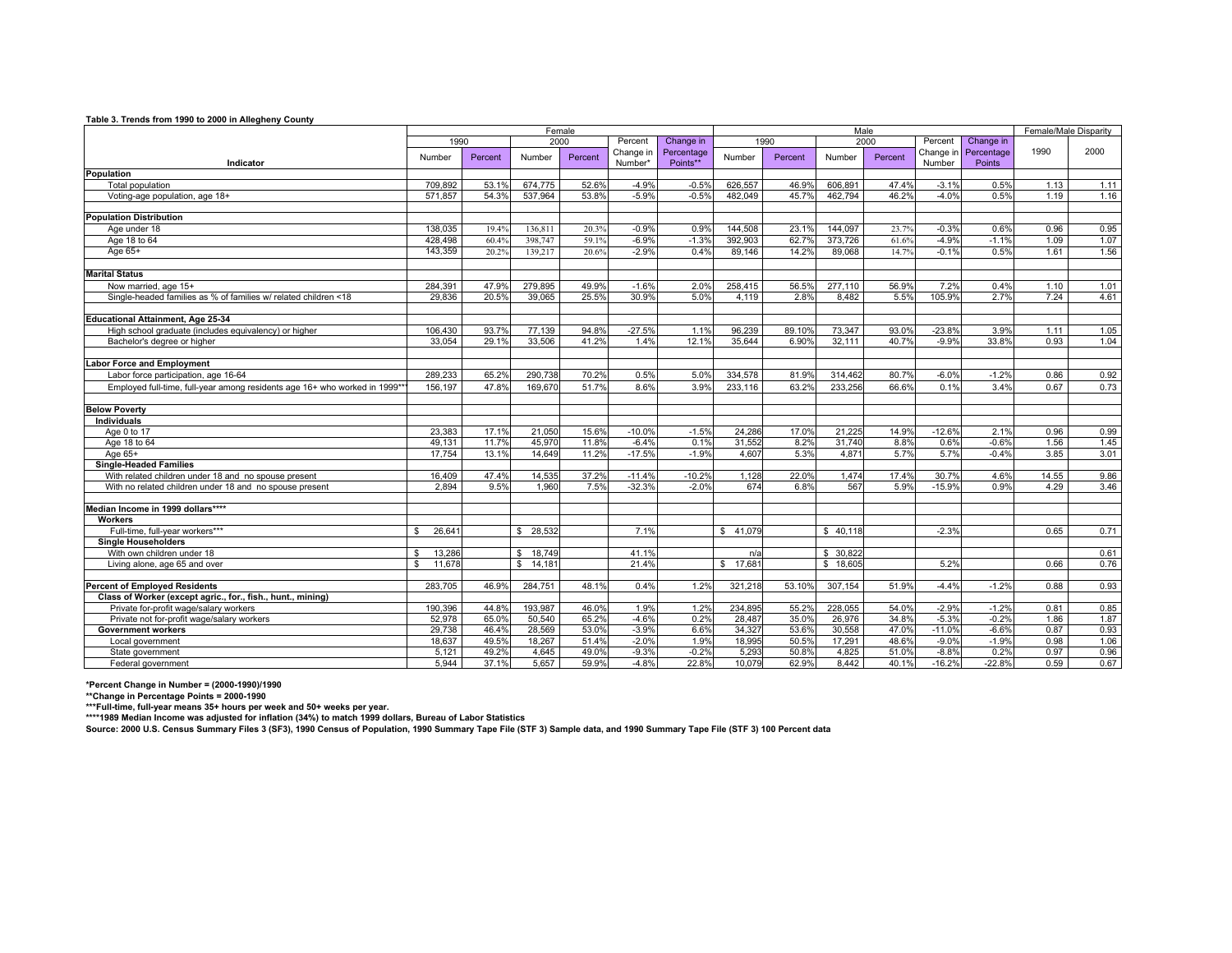#### **Table 4. Population age 25-34 with a bachelor's degree or higher, 1990 and 2000 Census**

|                         |           | Female    |            |           | <b>Male</b> |          | <b>Total</b> |            |          |  |  |
|-------------------------|-----------|-----------|------------|-----------|-------------|----------|--------------|------------|----------|--|--|
| <b>Place</b>            | 1990      | 2000      | % change   | 1990      | 2000        | % change | 1990         | 2000       | % change |  |  |
| <b>Allegheny County</b> | 33,054    | 33,506    |            | 35.644    | 32,111      | $-9.9$   | 68,698       | 65,617     | $-4.5$   |  |  |
| IPA                     | 217,412   | 240,172   | 10.5       | 216,047   | 210,459     | $-2.6$   | 433,459      | 450,631    | 4.0      |  |  |
| lus                     | 4,916,983 | 5,775,456 | 17<br>7.51 | 4,971,469 | 5,124,417   | v.       | 9,888,452    | 10,899,873 | 10.2     |  |  |

Source: 2000 U.S. Census Summary File 3 (SF3)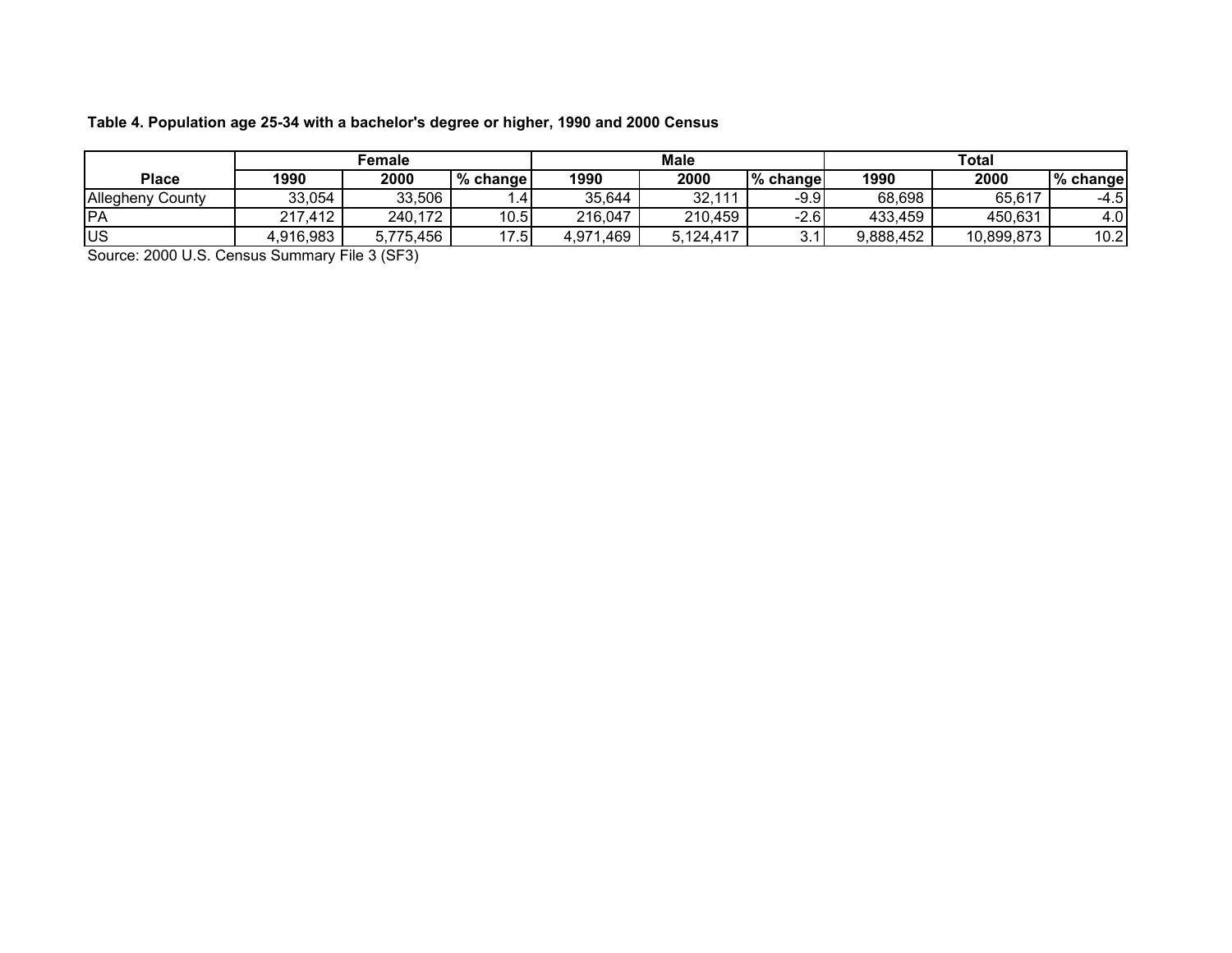# **WOMEN'S BENCHMARKS FOR THE PITTSBURGH REGION**

#### Ralph Bangs, Sara Lichtenwalter, Shannon Hughes, Christine Alex, Chris Shorter University Center for Social and Urban Research University of Pittsburgh April 2004

#### **INTRODUCTION**

The purpose of this report is to assess the socioeconomic status of the 1.2 million women and girls who live in the Pittsburgh Metropolitan Statistical Area (MSA), which consists of Allegheny, Beaver, Butler, Fayette, Washington, and Westmoreland counties. Current conditions in the region are determined by comparing female conditions and female-male disparities in the 50 largest metropolitan areas on social and economic indicators from the 2000 census. Male conditions are also compared among the 50 largest metro areas. A total of 50 areas are included in order to compare the Pittsburgh region, which had the  $22<sup>nd</sup>$  largest population in 2000, to a sizable number of other large metro areas. In addition, this report contains data and findings on changes in female and male conditions in the Pittsburgh region from 1990 to 2000.

This report and similar reports for the city of Pittsburgh and Allegheny County are available online at www.ucsur.pitt.edu (see publications). Data and rankings for all 50 metro areas are in a separate databook. The Maurice Falk Fund provided funding for the Women's Benchmarks Reports.

#### **FINDINGS ON FEMALE CONDITIONS IN 2000 (Tables 1-2)**

Our comparison of the 50 largest metro areas in the US shows that:

- **1. The Pittsburgh region has high percentages of women in the general population and the voting-age population. In addition, a small percentage of the region's female population is under age 18 and age 18-64, and a high percentage is age 65 and over.** In 2000 the region had the:
	- Second highest percentage  $(52.3\%)$  of women in the general population
	- Third highest percentage (53.3%) of women in the voting age population
	- Third lowest percentage (20.7%) of girls age 0-17 in the female population
	- Third lowest percentage (58.8%) of women age 18-64 in the female population
	- Second highest percentage (20.5%) of women age 65 and over in the female population
- **2. The Pittsburgh region has high rates of elderly women who were never married, elderly women living alone and a nearly average rate for families with children that are headed by single women.** In 2000 the region had the:
	- 10<sup>th</sup> highest percentage (6.2%) of women age 65+ who were never married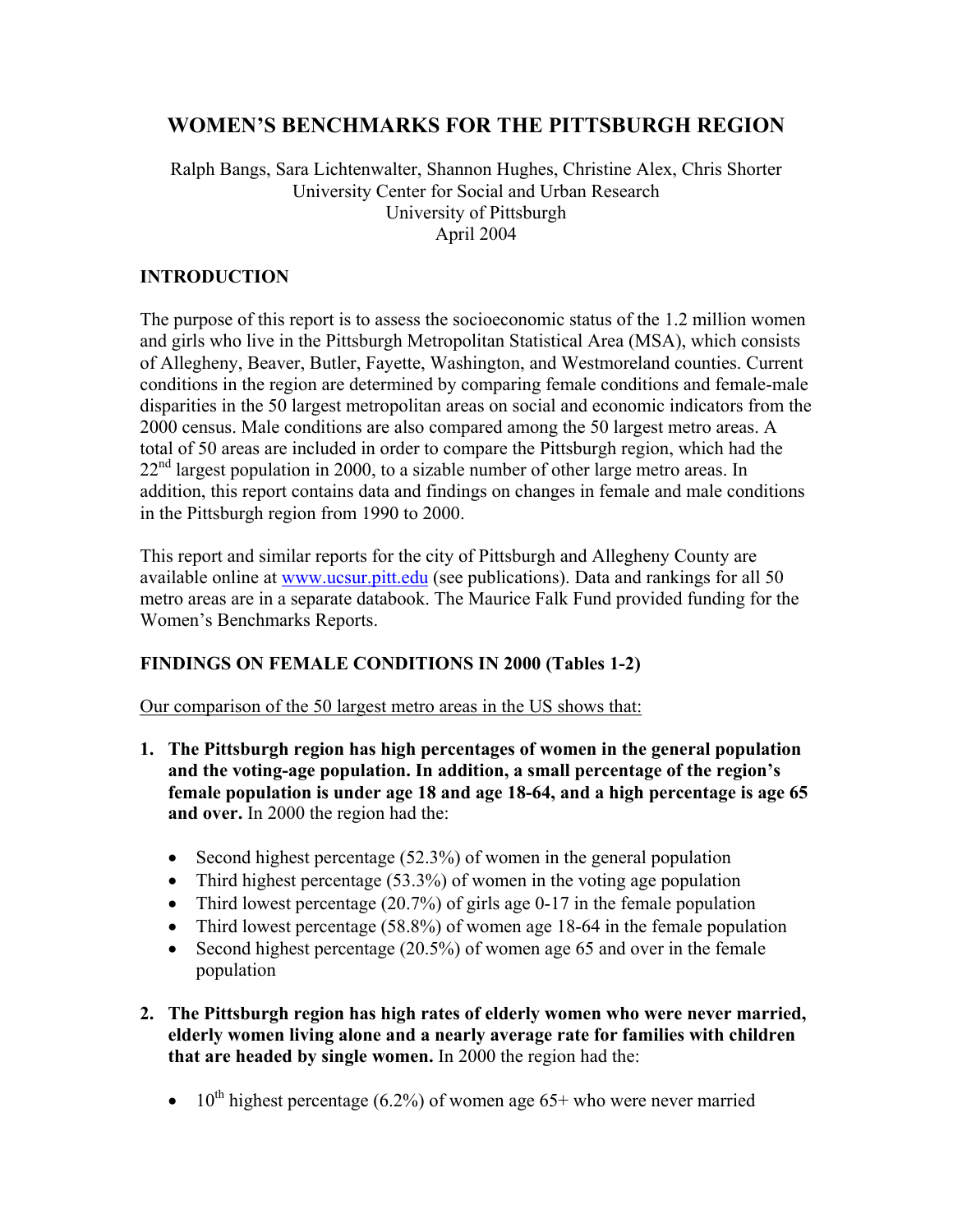- Seventh highest percentage (38.9%) of elderly women who live alone
- 21<sup>st</sup> lowest percentage (22.0%) families with children under age 18 that were headed by single women
- **3. Small percentages of women age 18-64 in the Pittsburgh region are enrolled in undergraduate school and graduate school.** In 2000 the region had the:
	- 15<sup>th</sup> lowest percentage (7.7%) of women residents age 18-64 who were enrolled in undergraduate school
	- 18<sup>th</sup> lowest percentage (1.9%) of women residents age 18-64 who were enrolled in graduate or professional school
- **4. The Pittsburgh region has high rates of high school and graduate or professional degree attainment and an average rate for bachelor degree attainment among women age 18-64. The region has high rates for high school and bachelor degree attainment among young women age 25-34.** In 2000 the region had the:
	- Third highest rate (91%) for women age 18-64 who are high school graduates
	- 21<sup>st</sup> lowest rate (24.7%) for women age 18-64 who have a bachelor's degree or higher
	- 22<sup>nd</sup> highest rate (8.1%) for women age 18-64 who have a graduate or professional degree
	- Highest rate (93.9%) for women age 25-34 who are high school graduates
	- 21<sup>st</sup> highest rate (35%) for women age 25-34 who have a bachelor's degree or higher
- **5. A high percentage of employed women in the Pittsburgh region work part-time, while women's labor force participation and employment rates are average. T**he region had the:
	- 16<sup>th</sup> lowest rate (50.5%) for full-time jobs and  $16^{th}$  highest rate (49.5%) for parttime jobs among women age 16 and older who worked any hours in 1999
	- 22<sup>nd</sup> lowest labor force participation (72.4%) among women age 25-59 in 2000
	- 22<sup>nd</sup> lowest employment rate  $(69.6\%)$  among women age 25-59 in 2000
- **6. Women workers in the Pittsburgh region have low earnings.** In 1999 the region had the:
	- Seventh lowest median earnings (\$17,705) among women workers
	- Lowest median earnings (\$8,145) among part-time or part-year women workers
	- Eighth lowest median earnings (\$26,121) among full-time, full-year women workers
	- Ninth lowest percentage (39.9%) of full-time, full-year women workers who earn \$30,000 or more a year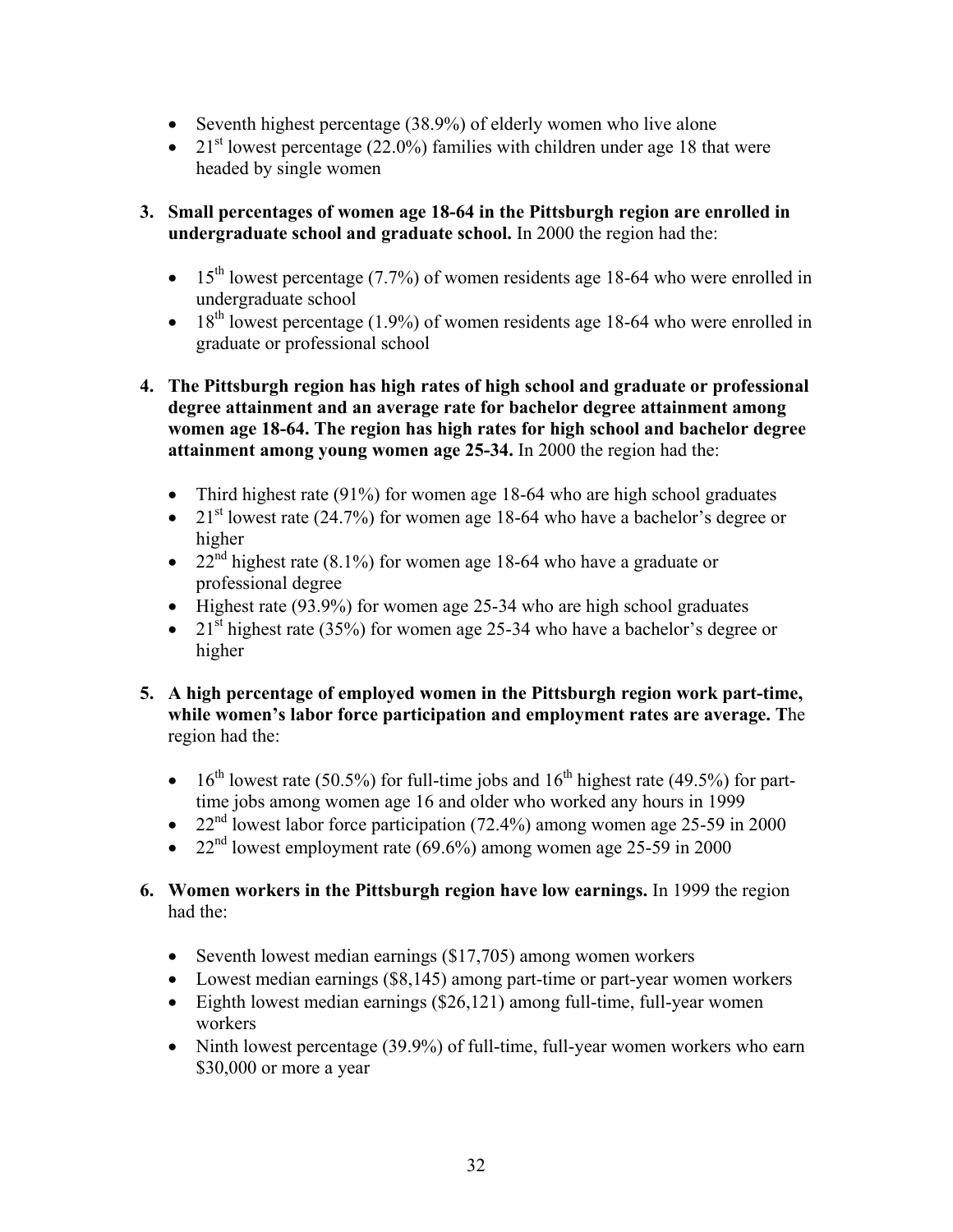- **7. Median incomes of women part-time workers, single women with or without children, and women living alone in the region are among the lowest in the nation.** In 1999 the region had the:
	- Eighth lowest median income (\$26,835) for full-time, full-year women workers
	- Fourth lowest median income (\$9,429) for part-time or part-year women workers
	- Seventh lowest median income (\$35,131) for single women with no children under age 18
	- Fourth lowest median income (\$17,925) for single women with children age 0-17
	- Second lowest median income (\$22,691) for women age 15-64 living alone
	- Sixth lowest median income (\$13,601) for women age 65 and over living alone
- **8. The poverty rate for single women with children in the Pittsburgh region is one of the highest in the nation.** In 1999 the region had the:
	- Fourth highest poverty rate (37.9%) for female-headed families with related children under age 18 and no spouse present
- **9. Women living alone in the Pittsburgh region have a high homeownership rate.** In 1999 the region had the:
	- 13<sup>th</sup> highest homeownership rate (56.3%) for women living alone

#### **10. Disabled working-age women are employed at a low rate, and poverty rates among disabled women and girls are high.** The region had the:

- Seventh lowest employment rate (49.3%) among disabled women age 16-64 in 2000
- Fifth highest poverty rate (29.4%) among disabled girls age 5-15 in 1999
- Fifth highest poverty rate (22.9%) among disabled women age 16-64 in 1999
- 15<sup>th</sup> highest poverty rate (14.8%) among disabled women age 65 and over in 1999
- **11. Women in the Pittsburgh region are employed at high rates in food preparation and serving, office and administrative support occupations, and businesses.** In 2000 the region had the:
	- Second highest rate (61%) for women's share of employed residents in food preparation and serving
	- $10^{th}$  highest rate (75.5%) for women's share of employed residents in office and administrative support occupations
	- $\bullet$  16<sup>th</sup> highest rate (44.9%) for women's share of employed residents in for-profits
- **12. Women in the Pittsburgh region are employed at low rates in every nontraditional industry and occupation reported in the 2000 census.** In 2000 the region had the: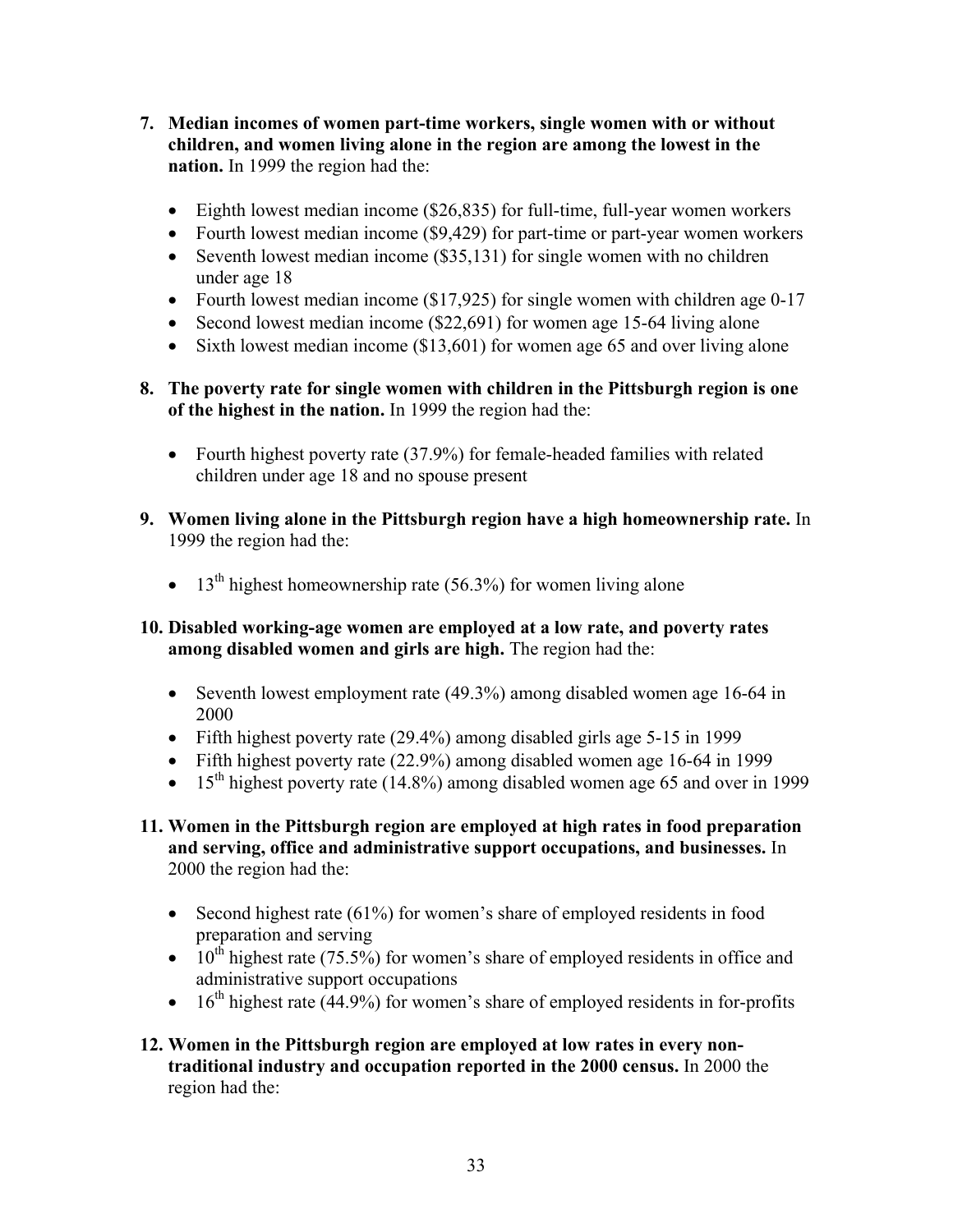- Lowest rate (23.9%) for women's share of employed residents in manufacturing
- Lowest rate (10.1%) for women's share of employed residents in architecture and engineering
- Third lowest rate  $(23.1\%)$  for women's share of employed residents in production occupations
- Fourth lowest rate (9.6%) for women's share of employed residents in firefighting, prevention, and law enforcement
- Fifth lowest rate  $(2.0\%)$  for women's share of employed residents in construction trades jobs

#### **13. Women in the Pittsburgh region have low employment rates in state and local government and education.** In 2000 the region had the:

- Lowest rate (49.5%) for women's share of employed residents in state government and second lowest rate (52.9%) in local government
- Second lowest rate (64.6%) for women's share of employed residents in educational services and second lowest rate (68.8%) in education, training, and library occupations

#### **14. Compared to women's share (47.1%) of all employed residents in the region, women are most overrepresented in healthcare, personal care, and office and administrative support occupations.** In 2000 in the region women residents held:

- 87.3% of healthcare support services jobs, 77.1% of jobs in healthcare and social assistance industries, and 74.0% of jobs in healthcare practitioners and technical occupations
- 78.6% of the personal care jobs
- 75.5% of the office and administrative support jobs
- **15. Compared to women's share (47.1%) of all employed residents in the region, women are most underrepresented in construction, installation-maintenancerepair, firefighting and law enforcement, architecture and engineering, and transportation occupations.** In 2000 in the region women residents held:
	- 2.0% of construction trades jobs
	- 4.1% of the installation, maintenance and repair jobs
	- 9.6% of the firefighting and law enforcement jobs
	- 10.1% of the architecture and engineering jobs
	- 13.3% of the transportation and materials moving jobs

## **FINDINGS ON MALE CONDITIONS IN 2000 (Tables 1-2)**

Our comparison of male conditions in the 50 largest metro areas in the US shows that: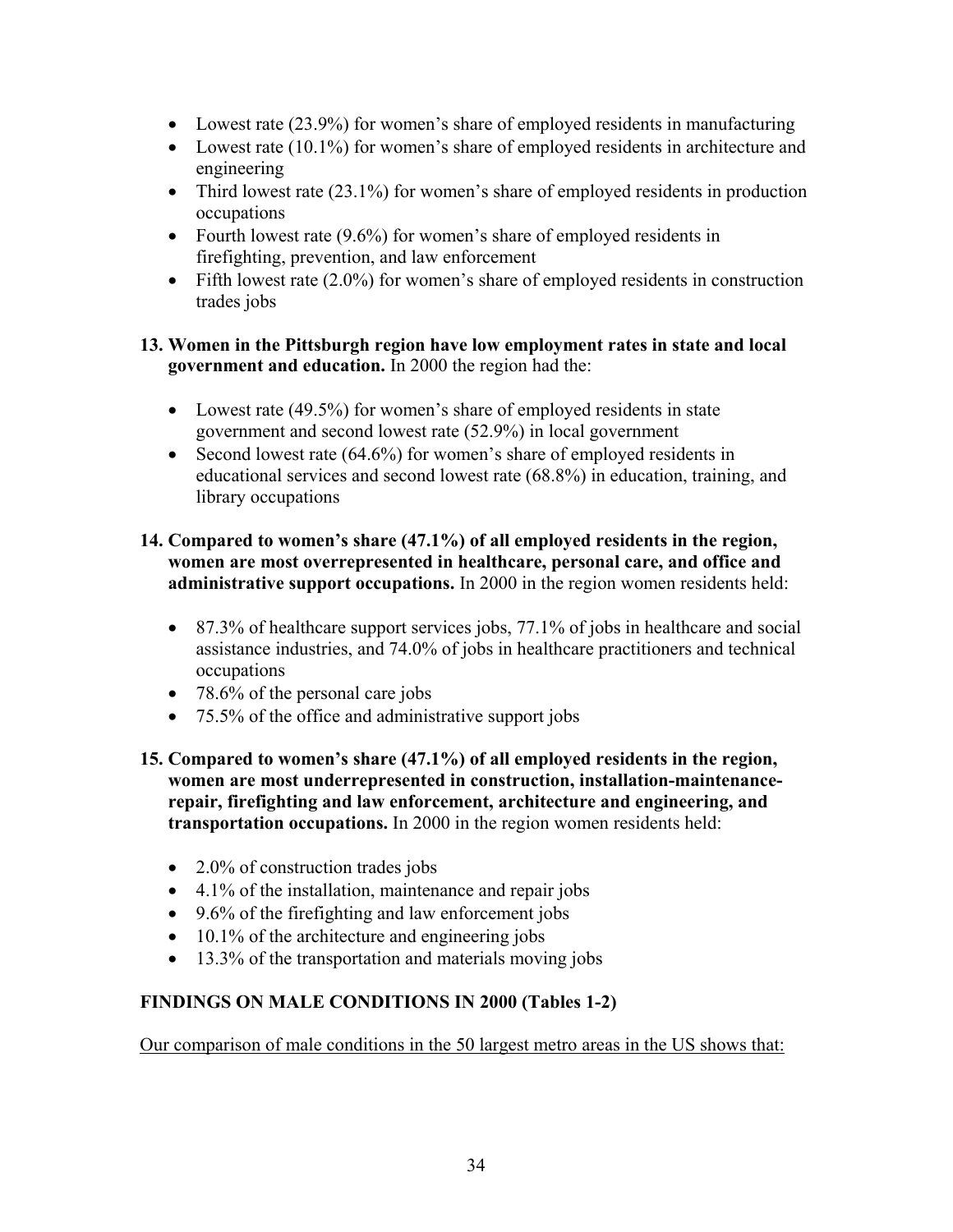- The Pittsburgh region has a low percentage of males in the total population  $(47.7\%$ , rank =  $2<sup>nd</sup>$  lowest) and in the voting age population  $(46.7\%$ , rank =  $3<sup>rd</sup>$ lowest).
- A high percentage of males in the Pittsburgh region is over age 65 (14.7%, rank  $=$  $2<sup>nd</sup>$  highest), and a small percentage is under age 18 (23.9%, rank = 3<sup>rd</sup> lowest).
- The Pittsburgh region has a high rate of elderly men who live alone (18.2%, rank  $= 11<sup>th</sup>$  highest).
- The Pittsburgh region has a low rate of families with children that are headed by single men  $(5.6\%$ , rank =  $5<sup>th</sup>$  lowest).
- The Pittsburgh region has average rates of male residents age 18-64 enrolled in undergraduate (7.1%, rank =  $24^{\text{th}}$  highest) and in graduate or professional school  $(1.9\%$ , rank =  $20<sup>th</sup>$  highest). The region has a high rate of men age 25-34 with a bachelor's degree (33.2%, rank =  $16<sup>th</sup>$  highest).
- Men age 25-59 in the Pittsburgh region have average rates of labor force participation (87%, rank =  $24^{th}$  highest) and employment (83.1%, rank =  $25^{th}$ ) highest). Male workers in the region have an average rate of full-time employment (67.4%, rank =  $23<sup>rd</sup>$  lowest).
- Male workers in the Pittsburgh region have below average median earnings (\$30,050, rank =  $15<sup>th</sup>$  lowest). Median earnings for part-time male workers are the lowest in the nation (\$10,540).
- Men in the Pittsburgh region with related children under age 18 and no spouse present have a high poverty rate (18.1%, rank =  $10^{th}$  highest).
- Men age 15-64 living alone in the Pittsburgh region have a high homeownership rate (44.7%, rank =  $\frac{9^{th}}{9^{th}}$  highest).
- Disabled boys age 5-15 in the region have a high poverty rate (28%, rank =  $5<sup>th</sup>$ ) highest).

## Compared to men's share (52.9%) of all employed residents in the Pittsburgh region, we find that:

• Men are most overrepresented in the Pittsburgh region in construction trades (98% of employed residents), installation-maintenance-repair occupations (95.9%), firefighting and law enforcement (90.4%), architecture and engineering (89.9%), and transportation occupations (86.7%). Men are most underrepresented in healthcare support services (12.7%), personal care (21.4%), office and administrative support (24.5%), and healthcare practitioners and technical occupations (26%).

## **FINDINGS ON FEMALE-MALE DISPARITIES IN 2000 (Table 1)**

Our comparison of female and male conditions in the Pittsburgh region shows that:

• The percentage of elderly women in the region who are married  $(36%)$  is about half the rate of men (68.7%). This is most likely the result of the longer lifespan of women compared to that of men.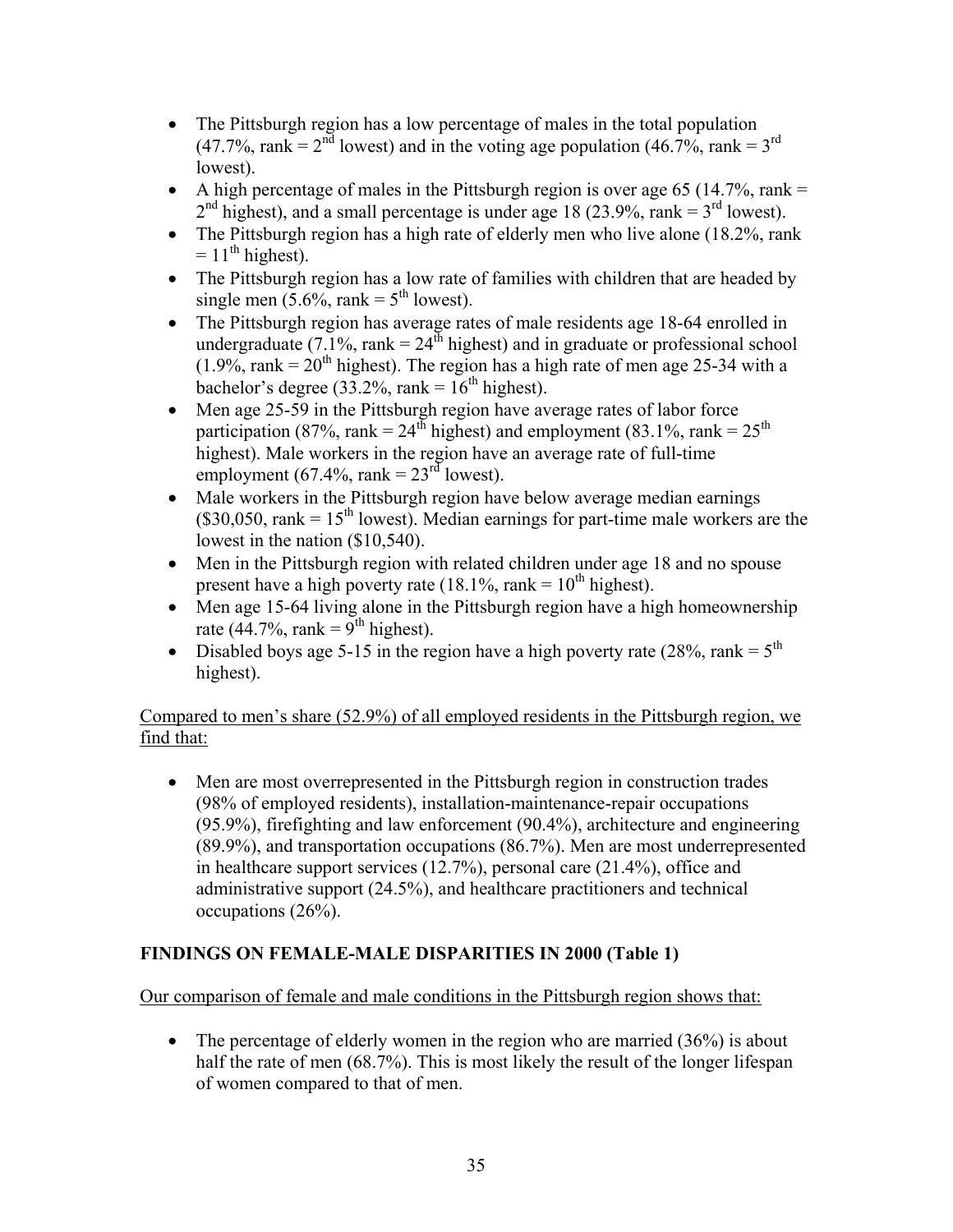- The percentage of elderly women in the region living alone  $(38.9\%)$  is more than twice the percentage of elderly men living alone (18.2%).
- Single female-headed families represent 22% and single male-headed families represent 5.6% of all families with children in the region.
- Women and men age 18-64 in the region are enrolled in college and in graduate or professional school at about the same rates.
- Women age 18-24 in the region have higher high school attainment (85%) than men (80.6%), and women age 25-34 have higher bachelor degree attainment (35% vs. 33.2%). Women age 18-64 have a lower graduate or professional degree rate (8.1% vs. 9.6%).
- Full-time female workers in the region earn 70% of the earnings of full-time male workers, which is the seventh lowest percentage among the 50 largest metro areas. Part-time female workers in the region earn 77% of part-time male workers, which is the  $14<sup>th</sup>$  lowest percentage.
- Women age 15-64 living alone have a higher homeownership rate than men in the region, but the female/male ratio is much less here than in most large metro areas.

## **CHANGE IN CONDITIONS FROM 1990 TO 2000 (Tables 3-4)**

The largest changes in female conditions in the region in the past decade were:

- The number of single women with children increased 28% (14,000).
- The number of women and girls in poverty and single female-headed families with children in poverty declined by 11-16%.
- The number of women age 25-34 with a bachelor's degree or higher increased by 11% (5,000).
- The number of women in the labor force increased 5% (26,000) while the number of women residents employed full-time increased 17% (42,000).

The largest changes in male conditions in the region in the past decade were:

- The number of single male-headed families with children increased by 101% (8,000), and the number in poverty increased by 34% (740).
- The number of male residents employed full-time increased 6% (25,000).

## **IMPLICATIONS OF FINDINGS**

**Leadership** Women's large share of the region's adult population suggests that women should have a major role to play in the community, such as in politics, government, business, and nonprofits. To the extent that women are not well represented, reasons for lack of representation need to be studied and strategies for increasing women's representation need to be developed.

**Need for Services** The large number of women age 65 and over living alone and the large number of single female-headed families with children suggest that many more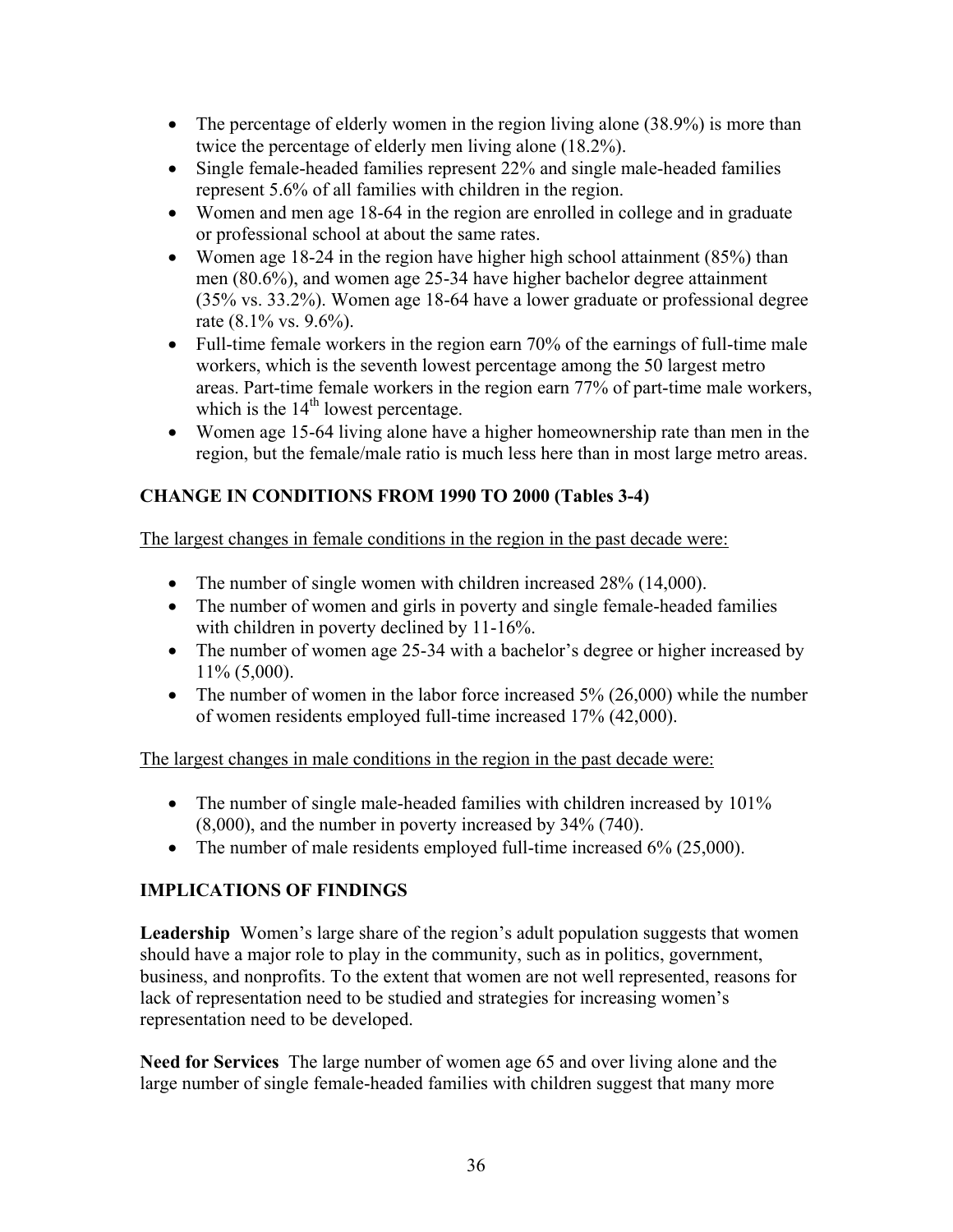services for these groups are needed in this region than in most large counties of the US. The extent to which the needs of these two groups are being met should be examined.

**Workforce Quality and Quantity** The high rates of working-age women and men in the Pittsburgh region who are enrolled in college and the high rates of working-age women and men who already have high school and/or bachelor's degrees mean that the region has an attractive workforce for employers in many industries. Employers that value a highly educated workforce could be targeted for economic development efforts.

The increases from 1990 to 2000 among women in labor force participation and full-time employment helped to increase the size of the region's workforce. The increase from 1990 to 2000 in women residents age 25-34 with a bachelor's degree helped to increase the quality of the region's workforce.

**Wages** Low wages of full-time and part-time women and men workers in the region is a major problem for workers but is a locational advantage for employers. Slow job growth, lack of job opportunities, and surplus labor are likely to be causes of the low wages.

**Wage Gaps** The low ratio of women's earnings compared to men's earnings for both full and part-time jobs shows that the Pittsburgh region has one of the largest female-male wage gaps in the nation. The local gap is mostly among workers who live outside the city of Pittsburgh. This gap needs to be studied and addressed.

**Employment** The extremely low employment rates of women in many non-traditional industries and occupations suggests that much further effort needs to be made to identify and address employment barriers for women.

**Disability** Reasons and solutions need to be identified for the high poverty rates among disabled girls, working-age women, and elderly women and low employment among disabled women of working age.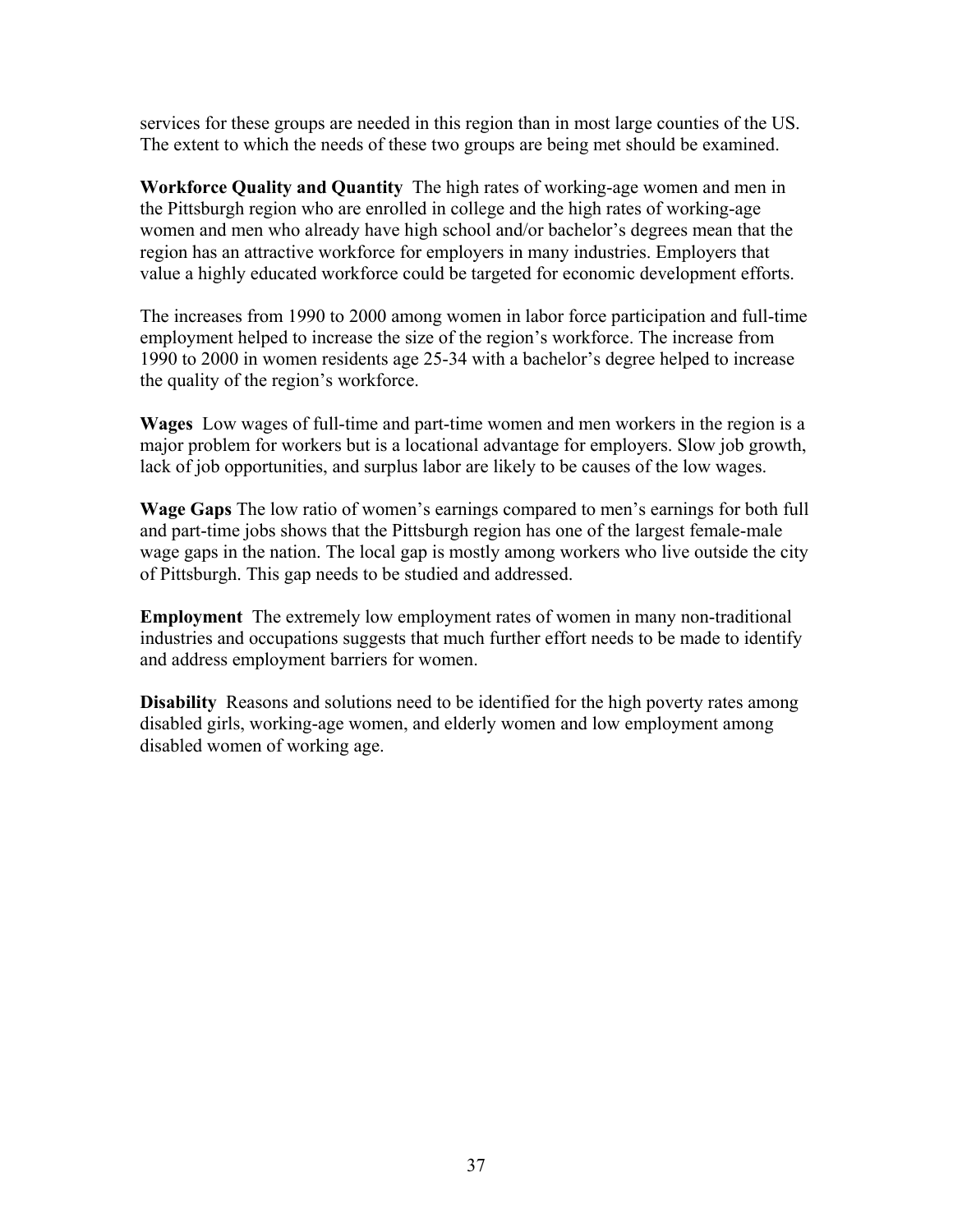| Indicator                                                         |                     | Female             |                        |                     | Male               |                                   | Female/Male Ratio   |                    |                        |  |
|-------------------------------------------------------------------|---------------------|--------------------|------------------------|---------------------|--------------------|-----------------------------------|---------------------|--------------------|------------------------|--|
|                                                                   | Pittsburgh<br>Value | 50 Metro<br>Median | Pittsburgh<br>Ranking* | Pittsburgh<br>Value | 50 Metro<br>Median | Pittsburgh<br>Ranking*            | Pittsburgh<br>Value | 50 Metro<br>Median | Pittsburgh<br>Ranking* |  |
| Population                                                        |                     |                    |                        |                     |                    |                                   |                     |                    |                        |  |
| Total population                                                  | 1,233,577           | 1,054,453          | 20                     | 1,125,118           | 1,016,683          | 22                                | 109.6%              | 104.4%             | $\overline{a}$         |  |
| Percent of total population                                       | 52.3%               | 51.1%              | $\overline{2}$         | 47.7%               | 49.0%              | 49                                | 1.10                | 1.04               | $\overline{2}$         |  |
| Percent of voting age population                                  | 53.3%               | 51.9%              | 3                      | 46.7%               | 48.2%              | 48                                | 1.14                | 1.08               | 3                      |  |
| <b>Population Distribution</b>                                    |                     |                    |                        |                     |                    |                                   |                     |                    |                        |  |
| Ages under 18                                                     | 20.7%               | 24.6%              | 48                     | 23.9%               | 26.9%              | 48                                | 0.87                | 0.91               | 48                     |  |
| Ages 18 to 64                                                     | 58.8%               | 62.2%              | 48                     | 61.4%               | 63.3%              | 45                                | 0.96                | 0.98               | 49                     |  |
| Ages 65+                                                          | 20.5%               | 12.9%              | $\overline{2}$         | 14.7%               | 9.4%               | $\overline{2}$                    | 1.39                | 1.41               | 31                     |  |
| <b>Marital Status</b>                                             |                     |                    |                        |                     |                    |                                   |                     |                    |                        |  |
| Now married age 15+                                               | 53.3%               | 54.1%              | 32                     | 59.8%               | 57.7%              | 6                                 | 0.89                | 0.93               | 48                     |  |
| Now married age 15 to 64, spouse present                          | 53.0%               | 51.2%              | 12                     | 52.6%               | 49.6%              | 9                                 | 1.01                | 1.02               | $37\,$                 |  |
| Now married ages 65+, spouse present                              | 36.0%               | 36.4%              | 30                     | 68.7%               | 69.7%              | 32                                | 0.52                | 0.52               | 26                     |  |
| Never married age 15 to 64                                        | 29.1%               | 29.1%              | 24                     | 34.5%               | 35.0%              | 30                                | 0.84                | 0.84               | 22                     |  |
| Never married age 65+                                             | 6.2%                | 3.8%               | 10                     | 5.9%                | 4.0%               | 11                                | 1.04                | 1.01               | 20                     |  |
| <b>Households &amp; Families</b>                                  |                     |                    |                        |                     |                    |                                   |                     |                    |                        |  |
| Householder 65+, living alone                                     | 38.9%               | 34.8%              | $\overline{7}$         | 18.2%               | 16.6%              | 11                                | 2.14                | 2.16               | $\overline{28}$        |  |
| Single-headed families as % of families w/ related children under | 22.0%               | 22.6%              | 30                     | 5.6%                | 6.4%               | 46                                | 3.95                | 3.52               | 14                     |  |
| <b>Education</b>                                                  |                     |                    |                        |                     |                    |                                   |                     |                    |                        |  |
| <b>Enrollment Ages 18-64</b>                                      |                     |                    |                        |                     |                    |                                   |                     |                    |                        |  |
| College undergraduate years                                       | 7.7%                | 8.6%               | 36                     | 7.1%                | 7.1%               | 24                                | 1.08                | 1.19               | 47                     |  |
| Graduate or professional school                                   | 1.9%                | 2.1%               | 33                     | 1.9%                | 1.8%               | $\overline{20}$                   | 1.02                | 1.16               | 44                     |  |
| Enrolled in Undergraduate, Graduate, or Prof. School              | 9.7%                | 10.5%              | 35                     | 9.0%                | 9.1%               | 26                                | 1.07                | 1.18               | 48                     |  |
| <b>Attainment Ages 18-64</b>                                      |                     |                    |                        |                     |                    |                                   |                     |                    |                        |  |
| Less than high school diploma                                     | 9.0%                | 14.0%              | 49                     | 10.5%               | 16.5%              | 49                                | 0.86                | 0.86               | 25                     |  |
| High school graduate (includes equivalency) or higher             | 91.0%               | 86.1%              | 3                      | 89.5%               | 83.5%              | $\overline{2}$                    | 1.02                | 1.03               | 47                     |  |
| Bachelor's degree or higher                                       | 24.7%               | 26.2%              | 30                     | 26.9%               | 26.8%              | 24                                | 0.92                | 0.96               | 43                     |  |
| Graduate or professional degree                                   | 8.1%                | 7.7%               | 22                     | 9.6%                | 9.4%               | 21                                | 0.84                | 0.85               | 26                     |  |
| <b>Attainment by Age</b>                                          |                     |                    |                        |                     |                    |                                   |                     |                    |                        |  |
| <b>Ages 18 to 24</b>                                              |                     |                    |                        |                     |                    |                                   |                     |                    |                        |  |
| Less than high school diploma                                     | 15.0%               | 21.9%              | 49                     | 19.4%               | 29%                | 48                                | 0.77                | 0.76               | $\overline{19}$        |  |
| High school graduate (includes equivalency) or higher             | 85.0%               | 78.1%              | $\overline{2}$         | 80.6%               | 71%                | 3                                 | 1.05                | 1.10               | 48                     |  |
| Bachelor's degree or higher                                       | 13.1%               | 11.0%              | 12                     | 9.8%                | 8%                 | 10                                | 1.33                | 1.45               | 44                     |  |
| Age 25 to 34                                                      |                     |                    |                        |                     |                    |                                   |                     |                    |                        |  |
| Less than high school diploma                                     | 6.1%                | 12.0%              | 50                     | 7.8%                | 16.1%              | 50                                | 0.79                | 0.79               | 29                     |  |
| High school graduate (includes equivalency) or higher             | 93.9%               | 88.0%              | $\overline{1}$         | 92.2%               | 84.0%              | $\mathbf{1}$                      | 1.02                | 1.04               | 49                     |  |
| Bachelor's degree or higher                                       | 35.0%               | 32.6%              | 21                     | 33.2%               | 30.1%              | 16                                | 1.05                | 1.12               | 46                     |  |
| Age 35 to 44                                                      |                     |                    |                        |                     |                    |                                   |                     |                    |                        |  |
| Less than high school diploma                                     | 6.1%                | 11.2%              | 49                     | 7.6%                | 13.9%              | 49                                | 0.80                | 0.82               | 29                     |  |
| High school graduate (includes equivalency) or higher             | 93.9%               | 88.9%              | $\overline{2}$<br>33   | 92.4%<br>27.9%      | 86.1%<br>29.6%     | $\overline{2}$<br>$\overline{34}$ | 1.02                | 1.03<br>0.97       | 44                     |  |
| Bachelor's degree or higher                                       | 26.6%               | 29.1%              |                        |                     |                    |                                   | 0.95                |                    | 38                     |  |
| Age 45 to 64                                                      |                     |                    |                        |                     |                    |                                   |                     |                    |                        |  |
| Less than high school diploma                                     | 10.3%               | 15.2%              | 46                     | 10.6%               | 15.0%              | 45                                | 0.97                | 1.00               | 33                     |  |
| High school graduate (includes equivalency) or higher             | 89.7%               | 84.9%              | 5                      | 89.4%               | 85.0%              | 6                                 | 1.00                | 1.00               | $\overline{21}$        |  |
| Bachelor's degree or higher                                       | 22.1%               | 25.6%              | 40                     | 28.9%               | 32.8%              | 40                                | 0.76                | 0.79               | 33                     |  |

#### **Table 1. Pittsburgh MSA Indicators and Rankings for Women and Men, 2000 Census**

\*Pittsburgh MSA's ranking among the 50 largest US MSAs and PMSAs: 1=highest and 50=lowest

Source: 2000 U.S. Census Summary File 3 (SF3)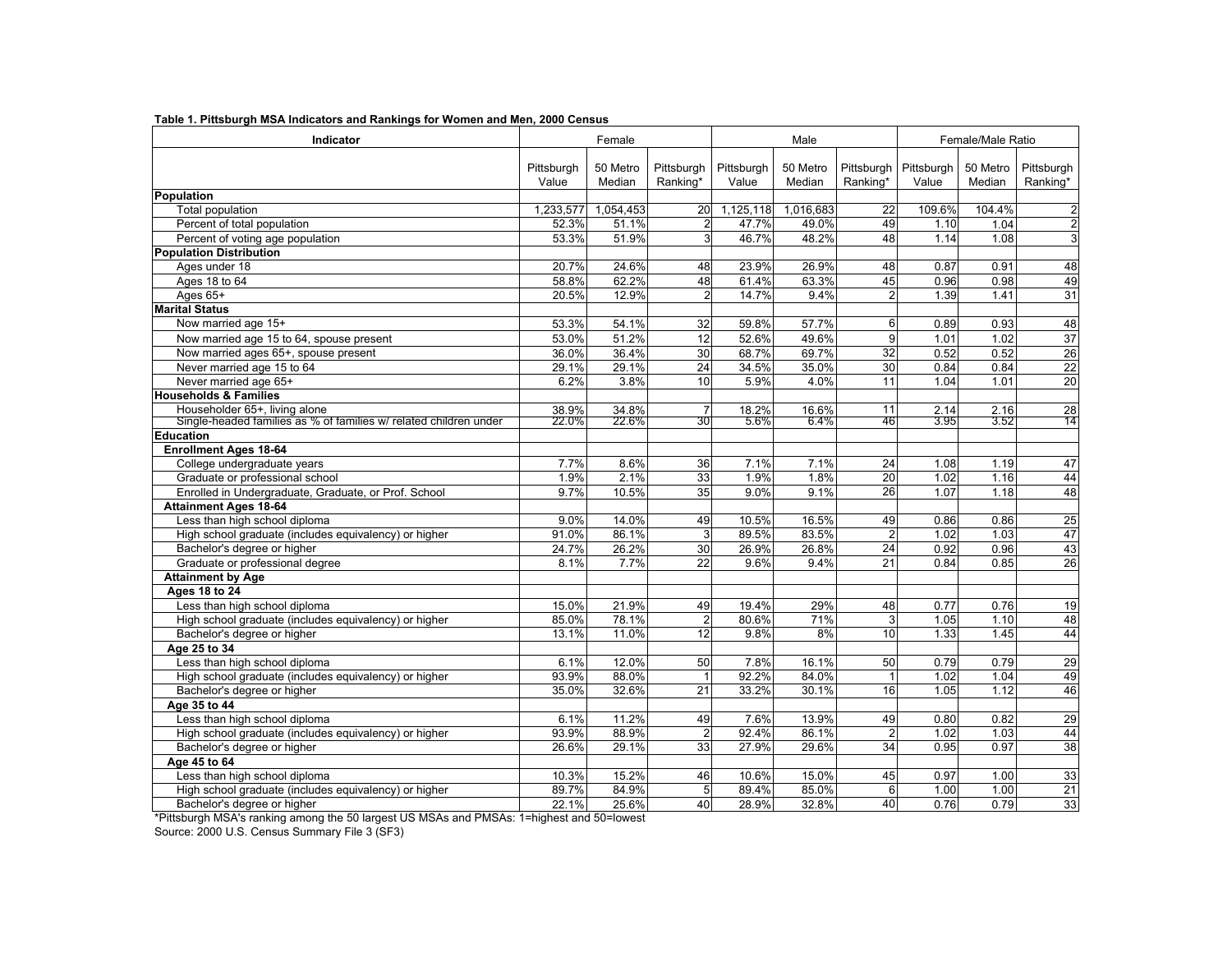|                                                                                                                           |                | Female                 |                |                     | Male           |                              | Female/Male Ratio |              |                |
|---------------------------------------------------------------------------------------------------------------------------|----------------|------------------------|----------------|---------------------|----------------|------------------------------|-------------------|--------------|----------------|
|                                                                                                                           | Pittsburgh     | 50 Metro               | Pittsburgh     | Pittsburgh          | 50 Metro       | Pittsburgh                   | Pittsburgh        | 50 Metro     | Pittsburgh     |
| Indicator                                                                                                                 | Value          | Median                 | Ranking*       | Value               | Median         | Ranking*                     | Value             | Median       | Ranking*       |
| <b>Labor Force and Employment</b>                                                                                         |                |                        |                |                     |                |                              |                   |              |                |
| Labor force participation, age 25-59                                                                                      | 72.4%          | 73.5%                  | 29             | 87.0%               | 86.7%          | 24                           | 0.83              | 0.85         | 36             |
| Percent employed for working-age population, age 25-59                                                                    | 69.6%          | 70.2%                  | 29             | 83.1%               | 83.0%          | 25                           | 0.84              | 0.85         | 36             |
| 1999**                                                                                                                    | 50.5%          | 52.1%                  | 35             | 67.4%               | 68.0%          | 28                           | 0.75              | 0.78         | 38             |
|                                                                                                                           |                |                        |                |                     |                |                              |                   |              |                |
| Earnings                                                                                                                  |                |                        |                |                     |                |                              |                   |              |                |
| Median earnings                                                                                                           | s.<br>17,705   | \$<br>21,171           | 44             | \$ 30,050 \$ 31,355 |                | 36                           | 58.9%             | 67.9%        | 48             |
| Median earnings for part-time or part-year workers++                                                                      | \$<br>8,145    | 10,332<br>\$           | 50             | \$10,540            | \$12,630       | 50                           | 77.3%             | 81.5%        | 37             |
| Median earnings for full-time, full-year workers**                                                                        | \$<br>26,121   | \$<br>29,665           | 43             | \$ 37,470           | \$40,014       | 35                           | 69.7%             | 74.7%        | 44<br>47       |
| Full-time, full-year workers earning \$30,000 or more**                                                                   | 39.9%          | 49.2%                  | 42             | 64.8%               | 68.8%          | 36                           | 0.62              | 0.74         |                |
| Median Income                                                                                                             |                |                        |                |                     |                |                              |                   |              |                |
| Workers                                                                                                                   |                |                        |                |                     |                |                              |                   |              |                |
| Full-time, full-year workers**                                                                                            | \$<br>26,835   | 30,482<br>\$           | 43             | \$38,728            | \$40,928       | 36                           | 69.3%             | 74.7%        | 47             |
| Other than full-time, full-year workers**                                                                                 | \$<br>9,429    | $\mathbb{S}$<br>10,618 | 47             | $$15,702$ $$16,236$ |                | 32                           | 60.0%             | 66.9%        | 48             |
| <b>Single Householders</b>                                                                                                |                |                        |                |                     |                |                              |                   |              |                |
| With no children under 18                                                                                                 | s.<br>34,131   | \$38,568               | 44             | \$40,832            | \$44,781       | 42                           | 83.6%             | 87.5%        | 41             |
| With own children under 18                                                                                                | S<br>17,925    | \$<br>23,254           | 47             | \$<br>28,302        | \$31,836       | 45                           | 63.3%             | 72.1%        | 44             |
| Living alone age 15 to 64                                                                                                 | \$<br>22,691   | 28,786<br>\$           | 49             | 27,077<br>\$        | \$31,875       | 47                           | 83.8%             | 88.3%        | 44             |
| Living alone age 65 and over                                                                                              | \$<br>13,601   | \$<br>15,918           | 45             | \$<br>17,863        | \$20,033       | 43                           | 76.1%             | 78.4%        | 34             |
|                                                                                                                           |                |                        |                |                     |                |                              |                   |              |                |
| <b>Below Poverty</b>                                                                                                      |                |                        |                |                     |                |                              |                   |              |                |
| Individuals                                                                                                               |                |                        |                |                     |                |                              |                   |              |                |
| Age 0 to 17                                                                                                               | 18.9%          | 18.1%                  | 20             | 14.4%               | 13.6%          | 21                           | 1.31              | 1.32         | 33             |
| Age 18 to 64                                                                                                              | 11.4%          | 10.4%                  | 16             | 8.2%                | 8.0%           | 19                           | 1.39              | 1.31         | 10             |
| Age 65+                                                                                                                   | 11.2%          | 10.2%                  | 17             | 5.8%                | 5.8%           | 24                           | 1.92              | 1.72         | $\overline{5}$ |
| <b>Single-headed Families</b>                                                                                             |                |                        |                |                     |                |                              |                   |              |                |
| With related children under 18 and no spouse present                                                                      | 37.9%          | 28.3%                  | $\overline{4}$ | 18.1%               | 14.8%          | 10                           | 2.1               | 1.97         | 15             |
| With no related children under 18 and no spouse present                                                                   | 7.5%           | 7.5%                   | 25             | 5.9%                | 6.5%           | 32                           | 1.26              | 1.19         | 13             |
|                                                                                                                           |                |                        |                |                     |                |                              |                   |              |                |
| Homeownership                                                                                                             |                |                        |                |                     |                |                              |                   |              |                |
| <b>All Ages</b>                                                                                                           |                |                        |                |                     |                |                              |                   |              |                |
| Family households, no spouse present                                                                                      | 55.4%          | 48.1%                  | $\overline{7}$ | 67.2%               | 52.0%          | $\overline{2}$               | 0.82              | 0.94         | 43             |
| Non-family householder, living alone                                                                                      | 56.3%          | 53.4%                  | 13             | 50.9%               | 43.9%          | 6                            | 1.10              | 1.23         | 47             |
| <b>Specific Age Groups</b>                                                                                                |                |                        |                |                     |                |                              |                   |              |                |
| Age 15 to 64 family households, no spouse present                                                                         | 47.5%          | 43.3%                  | 12             | 62.6%               | 48.6%          | 4<br>$\overline{\mathbf{4}}$ | 0.76              | 0.88         | 44             |
| Age 65+ family household, no spouse present                                                                               | 82.8%          | 78.5%                  | 10             | 86.1%               | 79.6%          | 9                            | 0.96              | 0.98         | 38             |
| Age 15 to 64 non-family household living alone<br>Age 65+ non-family household living alone                               | 47.5%<br>63.3% | 47.3%<br>63.5%         | 23<br>26       | 44.7%<br>67.4%      | 40.3%<br>62.7% | 11                           | 1.06<br>0.94      | 1.17<br>1.02 | 48<br>48       |
|                                                                                                                           |                |                        |                |                     |                |                              |                   |              |                |
| Disability Status (Non-Institutionalized)                                                                                 |                |                        |                |                     |                |                              |                   |              |                |
| <b>Presence by Ages</b>                                                                                                   |                |                        |                |                     |                |                              |                   |              |                |
| Age 5 to 15                                                                                                               | 4.1%           | 4.1%                   | 24             | 6.6%                | 6.8%           | 29                           | 0.62              | 0.6          | 16             |
| Age 16 to 64                                                                                                              | 15.1%          | 16.8%                  | 42             | 16.5%               | 18.2%          | 43                           | 0.91              | 0.91         | 23             |
| Age 65+                                                                                                                   | 40.5%          | 42.3%                  | 40             | 37.6%               | 39.2%          | 38                           | 1.07              | 1.1          | 32             |
| Employment                                                                                                                |                |                        |                |                     |                |                              |                   |              |                |
| Among those w/ a disability ages 16 to 64                                                                                 | 49.3%          | 54.7%                  | 44             | 56.3%               | 63.6%          | 47                           | 0.88              | 0.86         | 17             |
| <b>Poverty Rate by Ages</b>                                                                                               |                |                        |                |                     |                |                              |                   |              |                |
| 5 to 15 with a disability                                                                                                 | 29.4%          | 21.5%                  | 5              | 28.0%               | 20.3%          | 5                            | 1.05              | 1.12         | 41             |
| 5 to 15 without a disability                                                                                              | 14.2%          | 13.1%                  | 19             | 13.4%               | 12.8%          | 23                           | 1.06              | 1.03         | 9              |
| 16 to 64 with a disability                                                                                                | 22.9%          | 18.2%                  | 5              | 16.5%               | 14.1%          | 10                           | 1.39              | 1.29         | 8              |
| 16 to 64 without a disabilit                                                                                              | 9.4%           | 8.9%                   | 19             | 6.7%                | 6.7%           | 24                           | 1.40              | 1.31         | 10             |
| 65 and over with a disability                                                                                             | 14.8%          | 13.6%                  | 15             | 7.7%                | 7.7%           | 25                           | 1.92              | 1.72         | $\sqrt{5}$     |
| 65 and over without a disability                                                                                          | 8.7%           | 7.5%                   | 14             | 4.6%                | 4.6%           | 25                           | 1.87              | 1.63         | 6              |
| *Pittsburgh MSA's ranking among the 50 largest U.S. MSAs and PMSAs; 1=highest and 50=lowest                               |                |                        |                |                     |                |                              |                   |              |                |
| **Full-time, full-year means 35+ hours per week and 50+ weeks per year.<br>Source: 2000 U.S. Census Summary Files 3 (SF3) |                |                        |                |                     |                |                              |                   |              |                |
|                                                                                                                           |                |                        |                |                     |                |                              |                   |              |                |

**Table 1 continued. Pittsburgh MSA Indicators and Rankings for Women and Men, 2000 Census**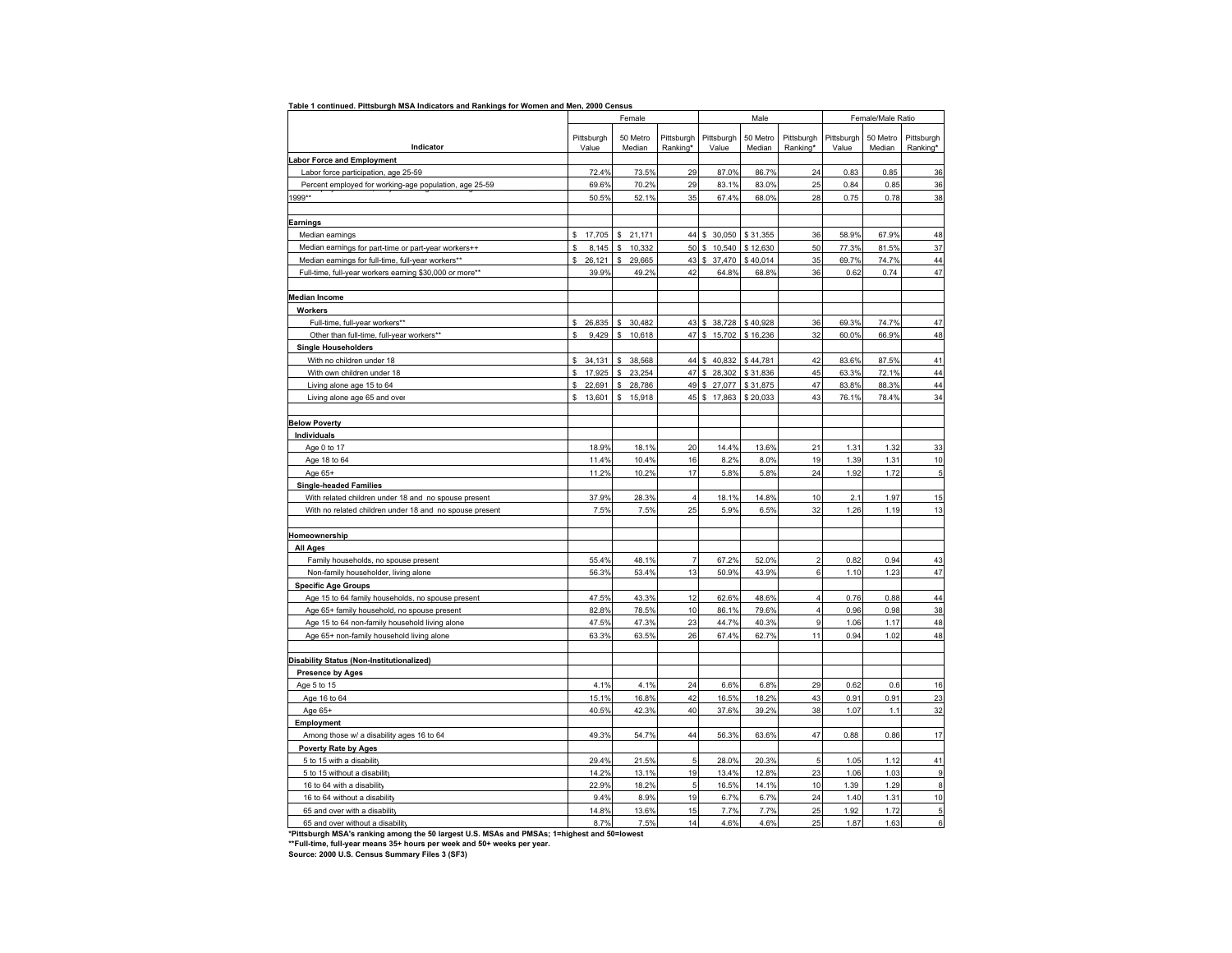|                                                                             | Female  |          |                 |  |  |  |  |
|-----------------------------------------------------------------------------|---------|----------|-----------------|--|--|--|--|
|                                                                             | Pgh MSA | 50 Metro | Pgh MSA         |  |  |  |  |
| Indicator                                                                   | Value   | Median   | Ranking         |  |  |  |  |
| <b>Female Percent of Employed Residents:</b>                                | 47.1%   | 46.7%    | 21              |  |  |  |  |
| Class of Worker (except in agriculture, forestry, fish., hunt.<br>& mining) |         |          |                 |  |  |  |  |
| Private For-Profit wage/salary worker                                       | 44.9%   | 44.0%    | 16              |  |  |  |  |
| Private Not For-Profit wage/salary worker                                   | 66.6%   | 66.9%    | 27              |  |  |  |  |
| Local, State & Federal Government worker                                    | 49.7%   | 55.7%    | 50              |  |  |  |  |
| Local Government                                                            | 52.9%   | 57.8%    | 49              |  |  |  |  |
| <b>State Government</b>                                                     | 49.5%   | 59.5%    | 50              |  |  |  |  |
| <b>Federal Government</b>                                                   | 41.7%   | 44.6%    | 39              |  |  |  |  |
| <b>Industry</b>                                                             |         |          |                 |  |  |  |  |
| <b>Construction Industries</b>                                              | 9.3%    | 10.9%    | 43              |  |  |  |  |
| Manufacturing Industries                                                    | 23.9%   | 31.4%    | 50              |  |  |  |  |
| <b>Public Administration</b>                                                | 41.3%   | 46.3%    | 44              |  |  |  |  |
| Education, Health and Social Services                                       |         |          |                 |  |  |  |  |
|                                                                             | 72.4%   | 74.0%    | 37              |  |  |  |  |
| <b>Educational Services</b>                                                 | 64.6%   | 69.7%    | 49              |  |  |  |  |
| Healthcare & Social Assistance                                              | 77.1%   | 77.6%    | 32              |  |  |  |  |
| <b>Non-Traditional Occupations</b>                                          |         |          |                 |  |  |  |  |
| <b>Construction Trade Workers</b>                                           | 2.0%    | 2.8%     | 46              |  |  |  |  |
| Installation, Maintenance and Repair                                        | 4.1%    | 5.2%     | 45              |  |  |  |  |
| Firefighting, prevention, & law enforcement                                 | 9.6%    | 15.7%    | 47              |  |  |  |  |
| <b>Transportation and Materials Moving</b>                                  | 13.3%   | 15.2%    | 44              |  |  |  |  |
| <b>Material Moving</b>                                                      | 16.3%   | 20.2%    | 47              |  |  |  |  |
| Air Craft and Air Traffic Control                                           | 4.9%    | 7.1%     | 38              |  |  |  |  |
| Motor Vehicle Operators                                                     | 11.3%   | 11.7%    | $30\,$          |  |  |  |  |
| Rail, water, and other transportation                                       | 9.7%    | 11.7%    | 34              |  |  |  |  |
| <b>Production Occupations</b>                                               | 23.1%   | 32.4%    | 48              |  |  |  |  |
| Management and Professional and Related Occupations                         | 49.5%   | 49.8%    | 25              |  |  |  |  |
| <b>Management Occupations</b>                                               | 35.4%   | 37.4%    | 44              |  |  |  |  |
| Management--Business & Finance                                              | 51.5%   | 54.2%    | 43              |  |  |  |  |
| <b>Computer and Mathematical</b>                                            | 29.5%   | 29.7%    | $\overline{27}$ |  |  |  |  |
| Legal Occupations                                                           | 44.7%   | 47.5%    | 33              |  |  |  |  |
| Architecture & Engineering                                                  | 10.1%   | 13.2%    | 50              |  |  |  |  |
| Architecture, Surveyors, Cartographers & Engineers                          | 9.3%    | 11.6%    | 47              |  |  |  |  |
| Drafting, Engineering & Mapping Techs                                       | 12.1%   | 18.5%    | 49              |  |  |  |  |
| <b>Traditional Female Occupations</b>                                       |         |          |                 |  |  |  |  |
| Professional and Related Occupations                                        |         |          |                 |  |  |  |  |
| Education, Training & Library Occupations                                   | 68.8%   | 74.2%    | 49              |  |  |  |  |
| <b>Community and Social Services</b>                                        | 57.5%   | 61.0%    | 44              |  |  |  |  |
| Healthcare Practitioners & technical occupations                            | 74.0%   | 72.0%    | 15              |  |  |  |  |
| <b>Service Occupations</b>                                                  |         |          |                 |  |  |  |  |
| Personal Care and Service                                                   | 78.6%   | 78.9%    | 27              |  |  |  |  |
| Healthcare support services                                                 | 87.3%   | 86.9%    | 20              |  |  |  |  |
| Food Preparation and Serving                                                | 61.0%   | 53.0%    | $\overline{2}$  |  |  |  |  |
| Sales and Office Occupations                                                |         |          |                 |  |  |  |  |
| Office & Administrative Support                                             | 75.5%   | 73.9%    | 10              |  |  |  |  |
| <b>Other Low Wage Occupations</b>                                           |         |          |                 |  |  |  |  |
| Farming, Fishing & Forestry                                                 | 36.6%   | 27.5%    | 3               |  |  |  |  |
| Building & grounds cleaning & maintenance                                   | 35.4%   | 37.7%    | 35              |  |  |  |  |
|                                                                             |         |          |                 |  |  |  |  |

**Table 2. Employment of Women by Industry and Occupation, Pittsburgh MSA, 2000**

**Source: 2000 U.S. Census Summary Files 3 (SF3)**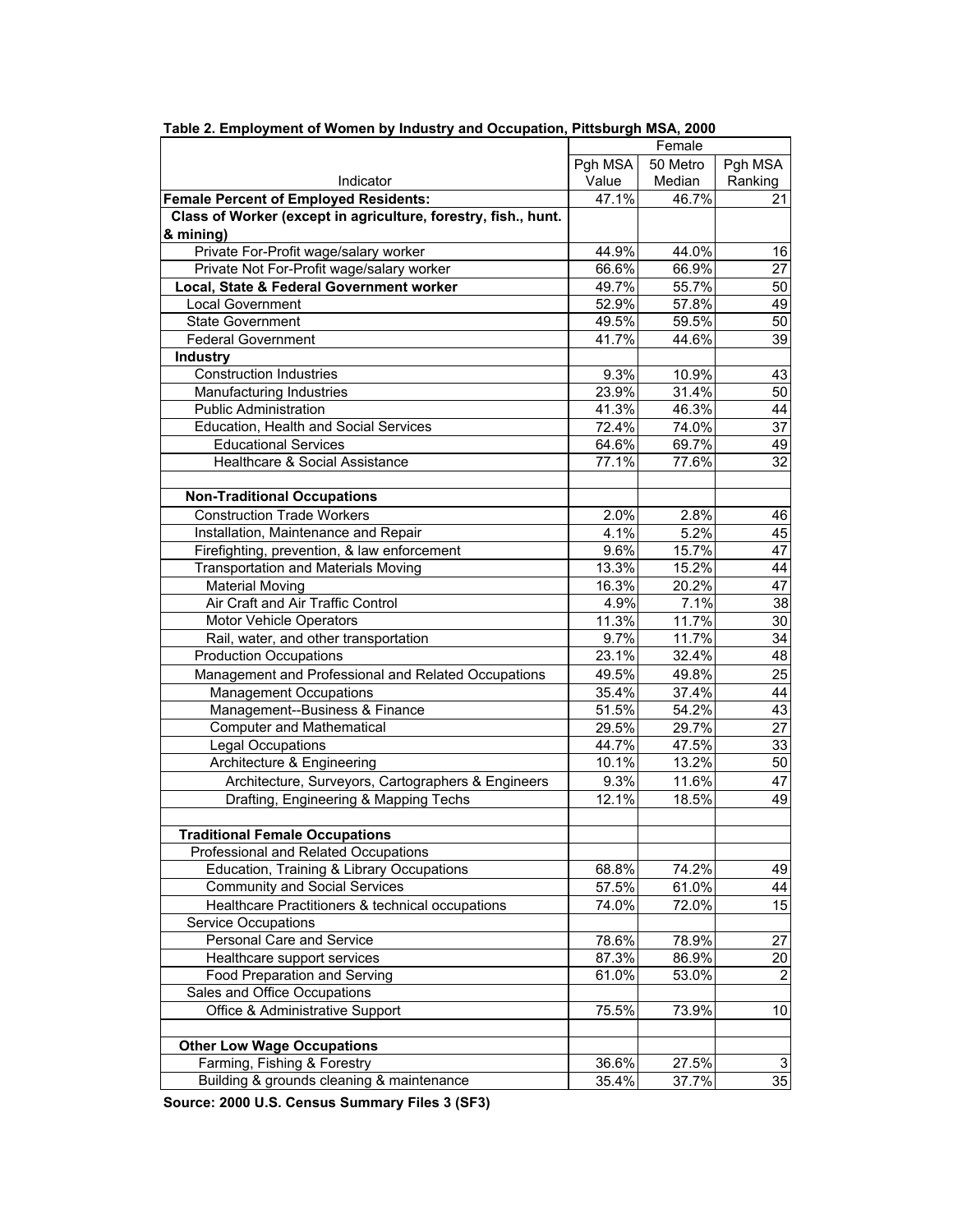#### **Table 3. Trend Analysis for Pittsburgh-Beaver Valley, CMSA 1990 and Pittsburgh MSA 2000**

|                                                                        | Female    |                                       |           |         |           |                         | Male     |         |           |         |            |         | Female/Male |      |
|------------------------------------------------------------------------|-----------|---------------------------------------|-----------|---------|-----------|-------------------------|----------|---------|-----------|---------|------------|---------|-------------|------|
|                                                                        |           | 2000<br>1990<br>Percent<br>Percentage |           |         |           | 2000<br>1990<br>Percent |          |         |           |         | Percentage |         |             |      |
|                                                                        | Number    | Percent                               | Number    | Percent | Change in | Point Change            | Number   | Percent | Number    | Percent | Change in  | Point   | 1990        | 2000 |
| Indicator                                                              |           |                                       |           |         | Number    |                         |          |         |           |         | Number     | Change  |             |      |
| Population                                                             |           |                                       |           |         |           |                         |          |         |           |         |            |         |             |      |
| Total population                                                       | 1.261.177 | 52.7%                                 | 1,233,577 | 52.3%   | $-2.2%$   | $-0.4%$                 | .133.634 | 47.3%   | 1,125,118 | 47.7%   | $-0.8%$    | 0.4%    | 1.11        | 1.10 |
| Voting-age population, age 18+                                         | 1,003,988 | 53.8%                                 | 978,064   | 53.3%   | $-2.6%$   | $-0.5%$                 | 862,768  | 46.2%   | 855,896   | 46.7%   | $-0.8%$    | 0.5%    | 1.16        | 1.14 |
| <b>Population Distribution</b>                                         |           |                                       |           |         |           |                         |          |         |           |         |            |         |             |      |
| Age under 18                                                           | 257,189   | 20.4%                                 | 255.513   | 20.7%   | $-0.7%$   | 0.3%                    | 270.866  | 23.9%   | 269.222   | 23.9%   | $-0.6%$    | 0.0%    | 0.95        | 0.95 |
| Age 18 to 64                                                           | 754,777   | 59.8%                                 | 725,603   | 58.8%   | $-3.9%$   | $-1.0%$                 | 701,951  | 61.9%   | 690,548   | 61.4%   | $-1.6%$    | $-0.5%$ | 1.08        | 1.05 |
| Age 65+                                                                | 249.211   | 19.8%                                 | 252.461   | 20.5%   | 1.3%      | 0.7%                    | 160.817  | 14.2%   | 165,348   | 14.7%   | 2.8%       | 0.5%    | 1.55        | 1.53 |
| <b>Marital Status</b>                                                  |           |                                       |           |         |           |                         |          |         |           |         |            |         |             |      |
| Now married, age 15+                                                   | 536,162   | 51.3%                                 | 544,911   | 53.3%   | 1.6%      | 2.0%                    | 537.503  | 59.2%   | 539,598   | 59.8%   | 0.4%       | 0.6%    | 1.00        | 1.01 |
| Single-headed families as % of families w/ related children <18        | 49.330    | 17.9%                                 | 63.277    | 22.0%   | 28.3%     | 4.1%                    | 7.948    | 2.9%    | 16.011    | 5.6%    | 101.4%     | 2.7%    | 6.21        | 3.95 |
| Educational Attainment, Age 25-34                                      |           |                                       |           |         |           |                         |          |         |           |         |            |         |             |      |
| High school graduate (includes equivalency) or higher                  | 179,674   | 92.6%                                 | 135.642   | 93.9%   | $-24.5%$  | 1.3%                    | 169.136  | 91.6%   | 129.349   | 92.2%   | $-23.5%$   | 0.6%    | 1.06        | 1.05 |
| Bachelor's degree or higher                                            | 45.637    | 23.5%                                 | 50.620    | 35.0%   | 10.9%     | 11.5%                   | 48.731   | 26.4%   | 46.618    | 33.2%   | $-4.3%$    | 6.8%    | 0.94        | 1.09 |
|                                                                        |           |                                       |           |         |           | 0.0%                    |          |         |           |         |            |         |             |      |
| <b>Labor Force and Employment</b>                                      |           |                                       |           |         |           |                         |          |         |           |         |            |         |             |      |
| Labor force participation, age 16-64                                   | 490.282   | 62.6%                                 | 516,570   | 68.5%   | 5.4%      | 5.9%                    | 593,500  | 81.0%   | 582.491   | 80.8%   | $-1.9%$    | $-0.2%$ | 0.83        | 0.89 |
| 1999*                                                                  | 251,194   | 45.5%                                 | 293,244   | 50.5%   | 16.7%     | 5.0%                    | 408,373  | 62.8%   | 433,442   | 67.4%   | 6.1%       | 4.6%    | 0.62        | 0.68 |
| <b>Below Poverty</b>                                                   |           |                                       |           |         |           |                         |          |         |           |         |            |         |             |      |
| <b>Individuals</b>                                                     |           |                                       |           |         |           |                         |          |         |           |         |            |         |             |      |
| Age 0 to 17                                                            | 44.963    | 17.7%                                 | 37.894    | 18.9%   | $-15.7%$  | 1.2%                    | 47.690   | 17.8%   | 38.372    | 14.4%   | $-19.5%$   | $-3.4%$ | 0.94        | 0.99 |
| Age 18 to 64                                                           | 91,208    | 12.3%                                 | 81,330    | 11.4%   | $-10.8%$  | $-0.9%$                 | 59,004   | 8.6%    | 55,253    | 8.2%    | $-6.4%$    | $-0.4%$ | 1.55        | 1.47 |
| Age 65+                                                                | 31,678    | 13.5%                                 | 26,518    | 11.2%   | $-16.3%$  | $-2.3%$                 | 8.894    | 5.7%    | 9,273     | 5.8%    | 4.3%       | 0.1%    | 3.56        | 2.86 |
| <b>Single-Headed Families</b>                                          |           |                                       |           |         |           |                         |          |         |           |         |            |         |             |      |
| With related children under 18 and no spouse present                   | 28.254    | 49.7%                                 | 23,989    | 37.9%   | $-15.1%$  | $-11.8%$                | 2.149    | 22.5%   | 2.890     | 18.1%   | 34.5%      | $-4.4%$ | 13.15       | 8.30 |
| With no related children under 18 and no spouse present                | 4.844     | 10.0%                                 | 3.245     | 7.5%    | $-33.0%$  | $-2.5%$                 | 1.197    | 7.3%    | 986       | 5.9%    | $-17.6%$   | $-1.4%$ | 4.05        | 3.29 |
| <b>Percent of Employed Residents</b>                                   | 476,072   | 45.7%                                 | 506,399   | 47.1%   | 6.4%      | 1.4%                    | 564,995  | 54.3%   | 568,264   | 52.9%   | 0.6%       | $-1.4%$ | 0.84        | 0.89 |
| Class of Worker (except agric., for., fish., hunt., mining)            |           |                                       |           |         |           |                         |          |         |           |         |            |         |             |      |
| Private for-profit wage/salary workers                                 | 323,781   | 43.3%                                 | 350,488   | 44.9%   | 8.2%      | 1.6%                    | 424,733  | 56.7%   | 429,271   | 55.1%   | 1.1%       | $-1.6%$ | 0.76        | 0.82 |
| Private not for-profit wage/salary workers                             | 79.564    | 66.4%                                 | 80.880    | 66.6%   | 1.7%      | 0.2%                    | 40.268   | 33.6%   | 40.627    | 33.4%   | 0.9%       | $-0.2%$ | 1.98        | 1.99 |
| <b>Government workers</b>                                              | 52.246    | 48.2%                                 | 52.736    | 49.7%   | 0.9%      | 1.5%                    | 56,107   | 51.8%   | 53,311    | 50.3%   | $-5.0%$    | $-1.5%$ | 0.93        | 0.99 |
| Local government                                                       | 31,225    | 51.8%                                 | 31,642    | 52.9%   | 1.3%      | 1.1%                    | 29,045   | 48.2%   | 28,134    | 47.1%   | $-3.1%$    | $-1.1%$ | 1.08        | 1.12 |
| State government                                                       | 11.652    | 48.8%                                 | 11.480    | 49.5%   | $-1.5%$   | 0.7%                    | 12,210   | 51.2%   | 11,735    | 50.5%   | $-3.9%$    | $-0.7%$ | 0.95        | 0.98 |
| Federal government                                                     | 9.369     | 38.7%                                 | 9.614     | 41.7%   | 2.6%      | 3.0%                    | 14.852   | 61.3%   | 13.442    | 58.3%   | $-9.5%$    | $-3.0%$ | 0.63        | 0.72 |
| *Full-time, full-year means 35+ hours per week and 50+ weeks per year. |           |                                       |           |         |           |                         |          |         |           |         |            |         |             |      |

Source: 2000 U.S. Census Summary Files 3 (SF3), 1990 Census of Population, 1990 Summary Tape File (STF 3) Sample data, and 1990 Summary Tape File (STF 3) 100 Percent data<br>Note: Butler County data were added to the Pittsbur